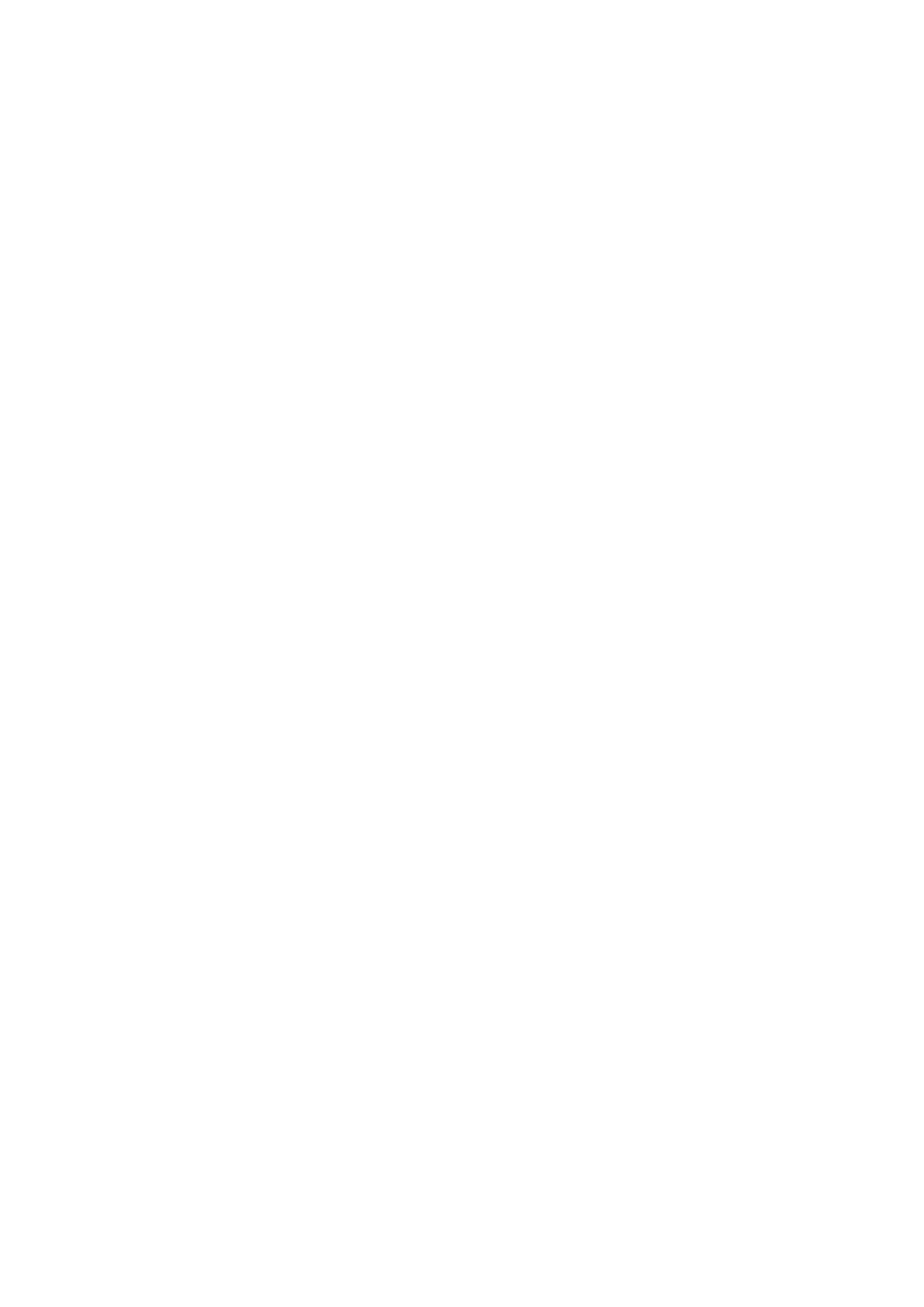# **DEVELOPMENTS SINCE THE 2013 UNSCEAR REPORT ON THE LEVELS AND EFFECTS OF RADIATION EXPOSURE DUE TO THE NUCLEAR ACCIDENT FOLLOWING THE GREAT EAST-JAPAN EARTHQUAKE AND TSUNAMI**

A 2017 white paper to guide the Scientific Committee's future programme of work



UNITED NATIONS New York, 2017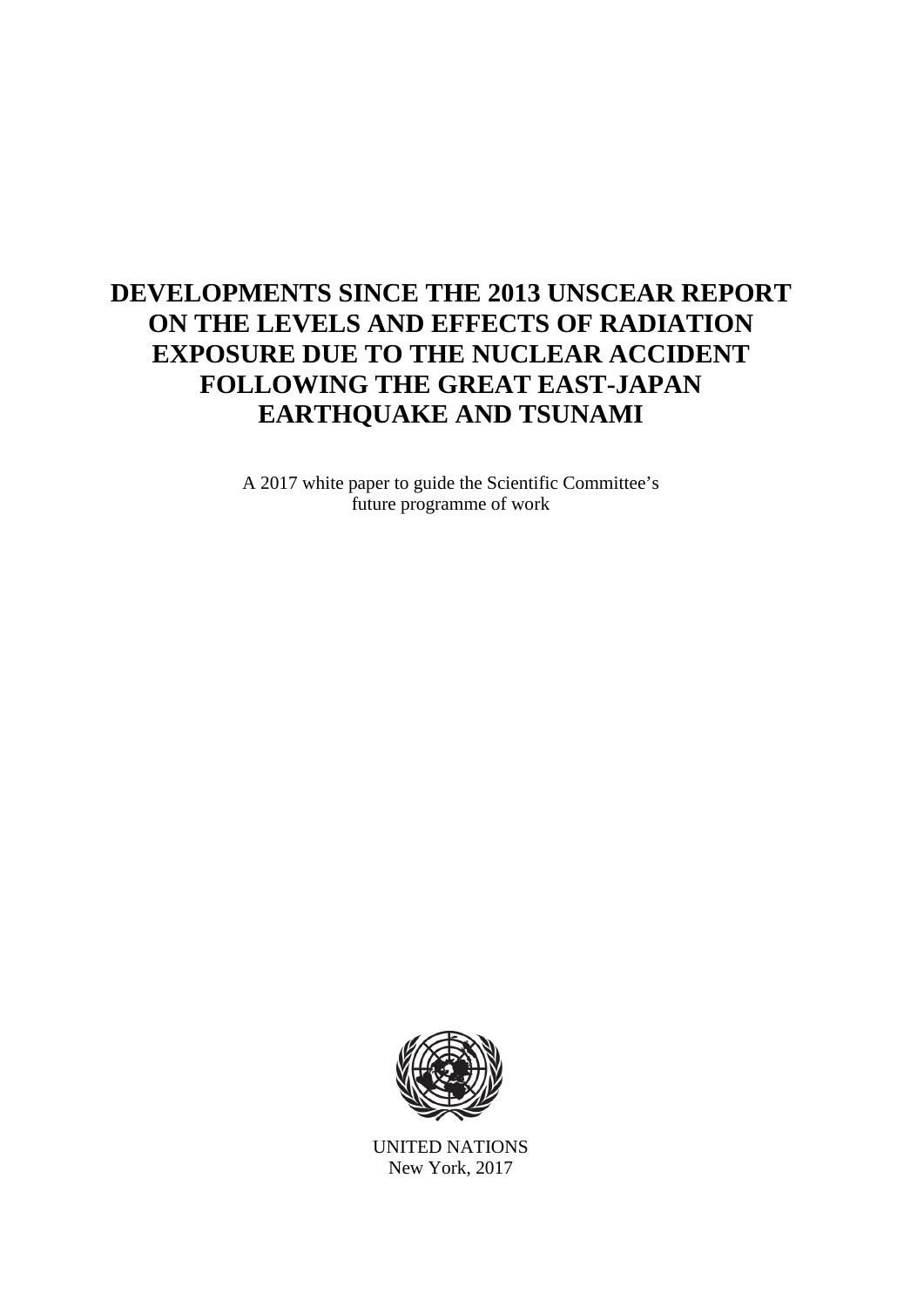This document is available on the UNSCEAR website at www.unscear.org. Any inquiries regarding this document should be sent to the UNSCEAR secretariat (unscear@unscear.org).

The views expressed herein are those of the authors and editors and do not necessarily reflect the views of the United Nations.

© 2017. United Nations for the English edition. © 2017. United Nations for the Japanese edition prepared by BLC Corporation, Osaka, Japan.

All worldwide rights reserved.

This publication has not been formally edited.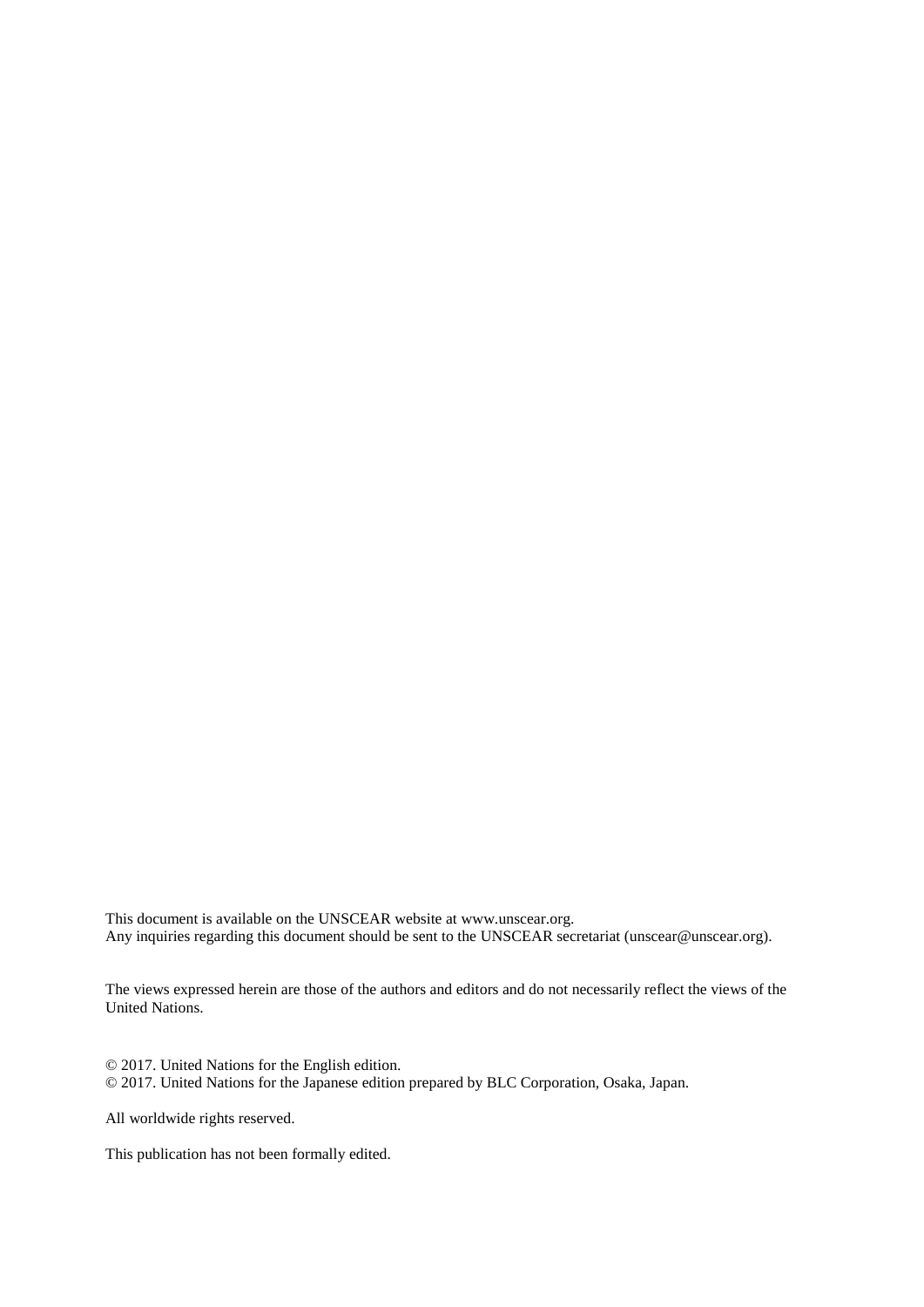# **CONTENTS**

| $\mathbf{I}$ . |                                                           |  |
|----------------|-----------------------------------------------------------|--|
| II.            |                                                           |  |
| III.           | UPDATES ON RADIONUCLIDE RELEASES TO ATMOSPHERE,           |  |
|                | IV. UPDATES ON RADIONUCLIDE RELEASES TO WATER, DISPERSION |  |
| $V_{\cdot}$    | UPDATES ON THE TRANSFER OF RADIONUCLIDES IN               |  |
|                |                                                           |  |
|                |                                                           |  |
|                | VIII. UPDATES ON HEALTH IMPLICATIONS FOR WORKERS AND      |  |
|                | IX. UPDATES ON EVALUATION OF DOSES AND EFFECTS FOR NON-   |  |
|                |                                                           |  |
|                | XI. COLLECTION AND EVALUATION OF MAJOR RESEARCH PROJECTS  |  |
|                |                                                           |  |
|                |                                                           |  |

*Attachment: Summary of the main outcomes of meetings with the Japanese research community*

*The attachment cited in this white paper is electronically available for download in English only from http://www.unscear.org/unscear/en/publications/Fukushima\_WP2017.html*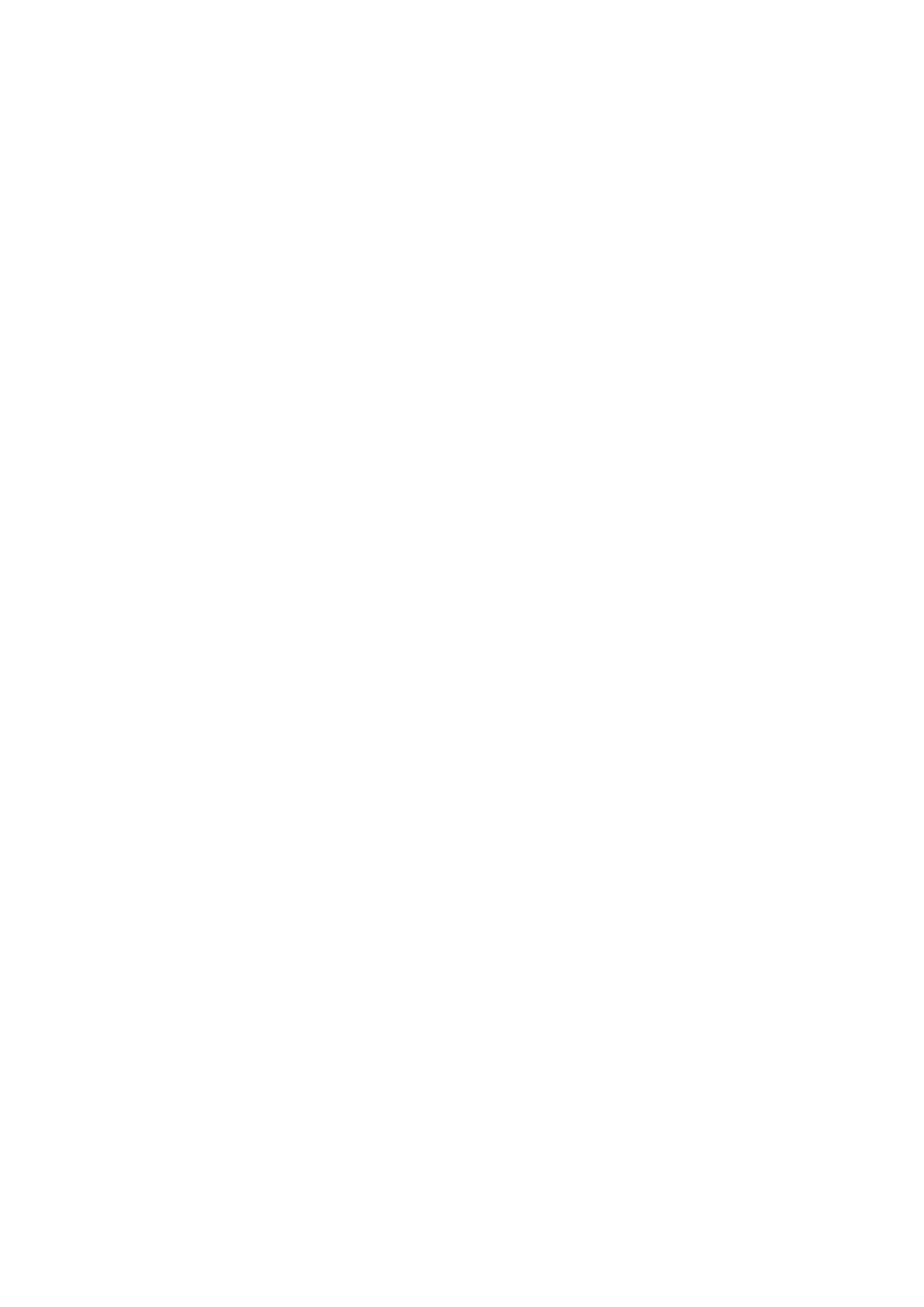### **EXECUTIVE SUMMARY**

<span id="page-6-0"></span>*This summary is based on the report of the United Nations Scientific Committee on the Effects of Atomic Radiation to the seventy-second session of the United Nations General Assembly. [1](#page-8-1)*

[…]

At its sixty-fourth session (29 May to 2 June 2017), the Committee recalled its assessment of the exposures and effects due to the nuclear accident after the 2011 great east-Japan earthquake and tsunami, as presented in its report to the sixty-eighth General Assembly in  $2013<sup>2</sup>$  $2013<sup>2</sup>$  $2013<sup>2</sup>$  $2013<sup>2</sup>$  and the supporting detailed scientific annex.<sup>3</sup> It had concluded in that report that, in general, doses were low and that therefore associated risks were also expected to be low. A discernible increase in cancer incidence in the adult population of Fukushima Prefecture that could be attributed to radiation exposure from the accident was not expected. Nevertheless, the report noted a possibility that an increased risk of thyroid cancer among those children most exposed to radiation could be theoretically inferred, although the occurrence of a large number of radiation-induced thyroid cancers in Fukushima Prefecture—such as occurred after the Chernobyl accident—could be discounted because absorbed doses to the thyroid after the accident at Fukushima were substantially lower. It had also concluded that no discernible changes in birth defects and hereditary diseases were expected and that any increased incidence of cancer among workers due to their exposure was expected to be indiscernible because of the difficulty of confirming a small increase against the normal statistical fluctuations in cancer incidence. The effects on terrestrial and marine ecosystems were expected to have been transient and localized.

Following its assessment, the Committee put in place arrangements for follow-up activities to enable it to remain abreast of additional relevant information as it was published. The Committee's reports of the sixty-second and sixty-third sessions to the seventieth and seventy-first sessions of the General Assembly, respectively, included the Committee's findings from its follow-up activities up to the relevant time in each case.

The Committee has continued to identify further information that had become available up to the end of 2016, and systematically appraised relevant new publications to assess their implications for the Committee's 2013 report. A large proportion of these new publications have again confirmed the main assumptions and findings of the Committee's 2013 report. None of the publications have materially affected the main findings in, or challenged the major assumptions of, the Committee's 2013 report. A few have been identified for which further analysis or more conclusive evidence from additional research is needed. On the basis of the material reviewed, the Committee sees no need, at the current time, to make any change to its assessment or its conclusions. However, several of the research needs identified by the Committee have yet to be addressed fully by the scientific community.

The Committee has requested that the findings be issued electronically on its website as a non-sales publication in English and that, subject to available resources, its publication be fostered in Japanese.

<sup>&</sup>lt;sup>1</sup> *Official Records of the General Assembly, Seventy-second session, Supplement No. 46 (A/72/46).*<br><sup>2</sup> *Official Records of the General Assembly, Sixty-eighth session, Supplement No. 46 and corrigendum (A/68/46* and Corr.1).

<sup>3</sup> *Sources, Effects and Risks of Ionizing Radiation: United Nations Scientific Committee on the Effects of Atomic Radiation 2013 Report to the General Assembly*, vol. I, annex A (United Nations publication, Sales No. E.14.IX.1).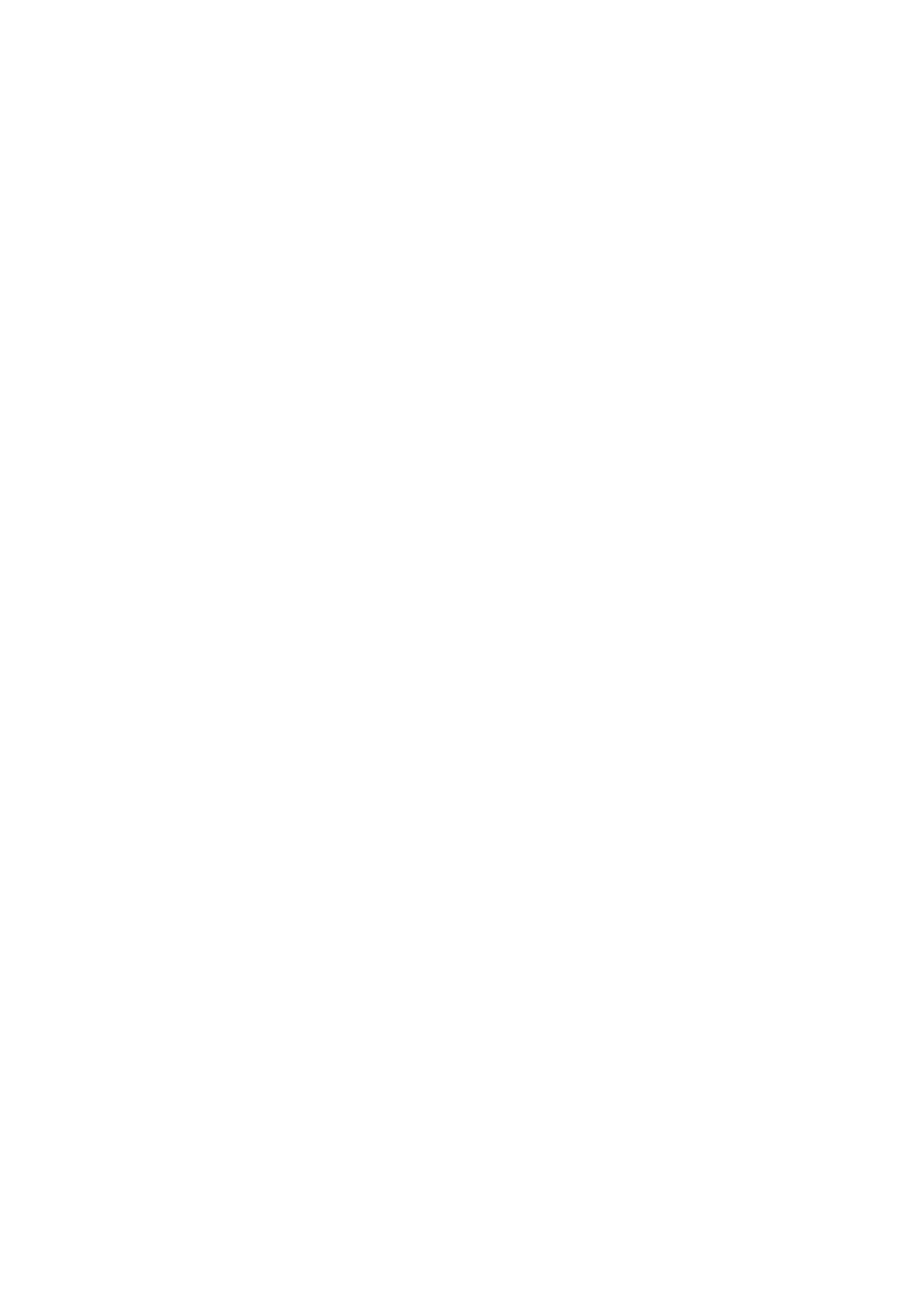# <span id="page-8-0"></span>**I. INTRODUCTION**

1. The Committee had assessed radiation exposures of the public, workers and non-human biota that resulted from the 11 March 2011 accident at the Fukushima Daiichi nuclear power station (FDNPS), considered the health implications, and presented its findings in its annual report to the United Nations General Assembly in August 2013. [4](#page-10-0) The United Nations subsequently published the Committee's findings and the detailed scientific annexes underpinning them on 2 April 2014 [U2]. The publication (referred to hereafter as the "2013 report") was well received by the General Assembly, governments, the scientific community and the media/public in Japan.

2. The Committee's assessment had, in general, been based on information disclosed or published before the end of October 2012. Subsequently, much additional relevant information has been published or become available and this is likely to continue for the foreseeable future. The Committee has remained abreast of such developments because they may have implications for the results of its assessment (for example in corroborating, challenging or refining its findings and/or contributing to addressing identified research needs) and intends to continue to do so; this will enable the Committee to take informed and timely decisions on the need to refine or update its previous findings. The Committee expects that providing sound scientific appraisal of new material will also help *(a)* those affected by the accident to better understand the situation and *(b)* inform decision-making.

3. Accordingly, at its sixty-first session (21–25 July 2014), the Committee had requested the secretariat to "submit for consideration at its sixty-second session (1–5 June 2015) preliminary plans […] for follow up activities to update and consolidate some of the findings and conclusions of the Committee's assessment of the radiological consequences of the Fukushima Daiichi accident". It also asked the secretariat to "promptly develop a standing mechanism to stay aware of new scientific developments in the follow-up to the accident. That mechanism should be based on the ad hoc arrangements that had been developed for conducting its recent assessment of the accident". It also asked the secretariat to "report annually on the implications for the Committee's programme of work".

<span id="page-8-4"></span>4. In response, the secretariat developed a project plan of follow-up activities, which was endorsed by the Committee and is being implemented. The project comprises two phases: Phase I, a systematic and ongoing review of new information; and Phase II, an update of the 2013 report at an appropriate time. The overall aim of Phase I (up to at least 2016 and beyond) is to "keep the Committee regularly apprised of the implications of new publications and research activities related to the accident with a view to initiating a formal update of the 2013 report (i.e. Phase II) at an appropriate time". The more specific objectives of Phase I include:

*(a)* To systematically keep the overall radiological situation on the FDNPS accident under review by collecting and appraising published information;

*(b)* To collect and evaluate progress made in, and plans for, major research projects and programmes related to pending questions;

<span id="page-8-3"></span><span id="page-8-2"></span><span id="page-8-1"></span><sup>&</sup>lt;sup>4</sup> Official Records of the General Assembly, Sixty-eighth session, Supplement No. 46 and corrigendum (A/68/46 and Corr.1)*.*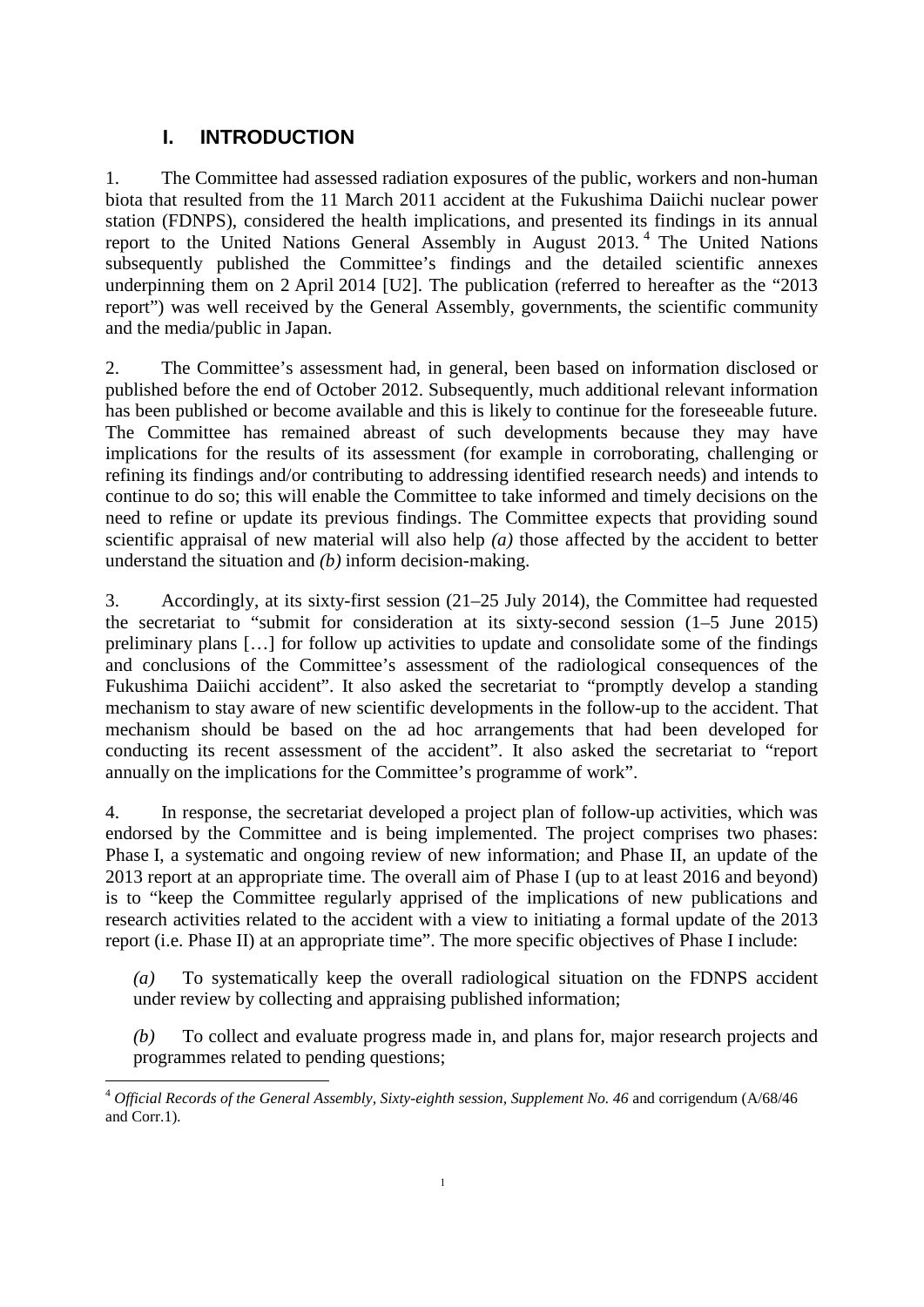*(c)* To promptly identify inconsistencies between information issued after October 2012 and the 2013 report;

*(d)* To conduct ad hoc analyses to help clarify the situation and which could be used subsequently in any update of the 2013 report;

*(e)* To respond to questions and critiques of the 2013 report;

*(f)* To report annually to the Committee at its regular sessions on the outcomes of the above.

[5](#page-11-1). At its sixty-second session, the Committee agreed to the publication of a white paper<sup>5</sup> setting out: *(a)* an assessment of the implications of new scientific developments (up till the end of 2014) for the findings of the 2013 report; and *(b)* a commentary on general themes raised in the few critiques made of the 2013 report. In addition, two electronic attachments were made available providing additional technical information that supplemented the 2013 report. This first white paper was published in October 2015 [U4]. At its sixty-third session, the Committee agreed on the publication of a second white paper setting out a further assessment of the implications of new scientific developments (since the first white paper and up to the end of 2015) for the findings of the 2013 report. This second white paper was published in October 2016 [U5].

6. This third white paper sets out a further assessment of the implications of new scientific developments (since the second white paper and up to the end of  $2016$  $2016$ <sup>6</sup> for the findings of the 2013 report. It provides a summary of the main outcomes of the follow-up activities that underpin the findings reported by the Committee to the General Assembly. As before, the white paper includes reviews of published information, but (further to specific objective *(b)* in paragraph 4 above) it also includes a summary of major relevant research projects and programmes underway in Japan. The white paper provides an overview of the aims of these projects and programmes and when they are expected to provide information of particular value to any update of the 2013 report.

# <span id="page-9-0"></span>**II. EVALUATION OF NEW INFORMATION**

7. The scope of new information analysed by the Committee in its first white paper was, in general, restricted to publications in English in peer-reviewed journals that had not been included or referenced in the 2013 report (i.e. published after October 2012, the cut-off date that had been generally adopted for information analysed in the report), but which had become available or published before the end of 2014. The second white paper covered information not previously considered that had become available or published before the end of 2015. This third white paper covers information not previously considered that became available or was published before the end of 2016. The scope of both the second and this white paper was extended to include not only publications in peer-reviewed journals, but also peer-reviewed conference papers, reports issued by regional/national institutes/organizations, government

<sup>&</sup>lt;sup>5</sup> White papers are documents developed for the Committee to guide its future programme of work and that the Committee has decided to share with the wider community.

<sup>&</sup>lt;sup>6</sup> Publications considered for this white paper comprised those which had not been reviewed in the previous white papers and which had become available up to the end of 2016, including publications which had been made available online. This white paper therefore includes some publications with an earlier publication date than 2016 and some with a final publication date in 2017.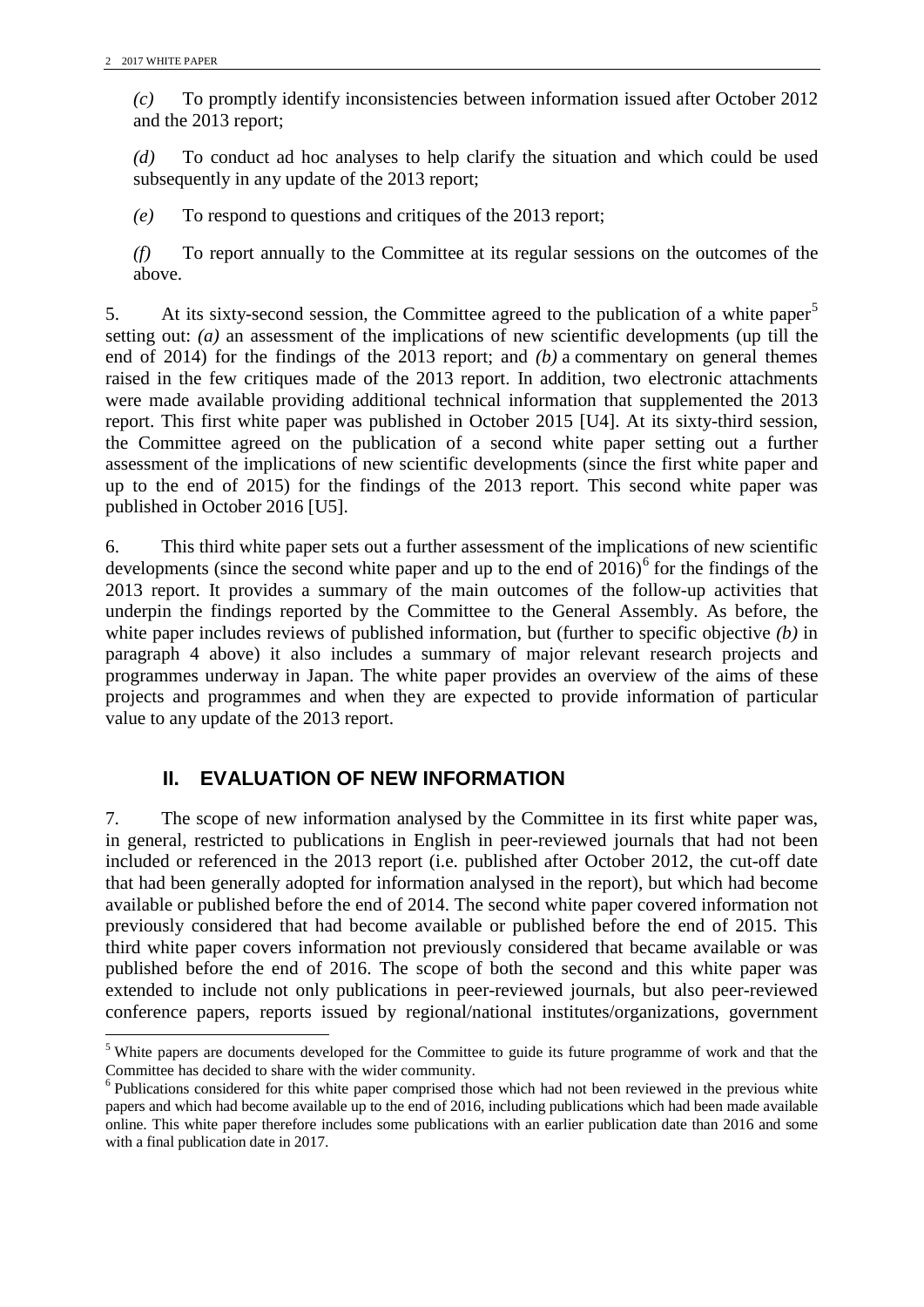departments/ministries, learned societies, utilities, and similar bodies,  $\frac{1}{\sqrt{2}}$  reports issued by intergovernmental organizations, and major compilations<sup>[8](#page-12-1)</sup> (and/or analyses) of data from official and other sources. In practice, in preparing this white paper, only one publication was identified for review from these additional categories: a report by the Science Council of Japan [S9].

8. The approach the Committee used to identify, screen and appraise new information was as described in the first white paper, with the exception of the introduction of an additional topical area, that of transfer through the terrestrial and freshwater environments (as in the second white paper). In screening potentially relevant publications and selecting those that should be subject to more detailed appraisal, particular consideration was given to whether the publication had the potential to:

- − Challenge<sup>[9](#page-12-2)</sup> or confirm the assumptions in the 2013 report;
- − Affect the main findings of the 2013 report; or
- − Address research needs either identified in the 2013 report or in topical areas where a wide consensus was emerging.

While all publications meeting the above criteria have been appraised, the content of this white paper has a greater focus on new information that may potentially challenge the assumptions and main findings of the 2013 report, rather than on new information which confirms these assumptions and main findings. It also highlights some of the more relevant information which has become available that addresses identified research needs and would be valuable to any future assessment of the radiological impacts of the accident at FDNPS. However, it is not intended to provide a comprehensive overview of all new information relating to the FDNPS accident.

9. The following chapters describe the main outcomes of the screening and appraisal of new sources of information for each topical area in turn. In each case, a brief recapitulation is provided of the findings of the 2013 report, because these provide the context for the review, as well as of the conclusions of the previous white papers. This is followed by a summary of the outcomes of the appraisals, and conclusions about the implications both for the 2013 report and any follow-up activities. Chapter X then sets out overall conclusions from the appraisals and includes a tabular summary of those sources of new information deemed to make a significant contribution to addressing identified research needs. Finally, chapter XI summarizes major relevant research projects and programmes underway in Japan and is supported by an electronic attachment.

 $\frac{7}{1}$  In exceptional cases, the scope was extended to scientific reports issued by non-governmental organizations.

 $8$  Large amounts of data continue to be generated and published at relatively frequent intervals by various. Japanese organizations, and it would not be practicable to include all of these for review within this project. Consideration has, therefore, been limited to more substantive compilations of data that have the potential to be useful in the context of any future re-assessment or in extending the scope of any such re-assessment.

<span id="page-10-0"></span> $9$  A publication would be considered to challenge an assumption in the 2013 report or materially affect its conclusions if its implications were sufficient to warrant the Committee considering issuing an addendum to the 2013 report.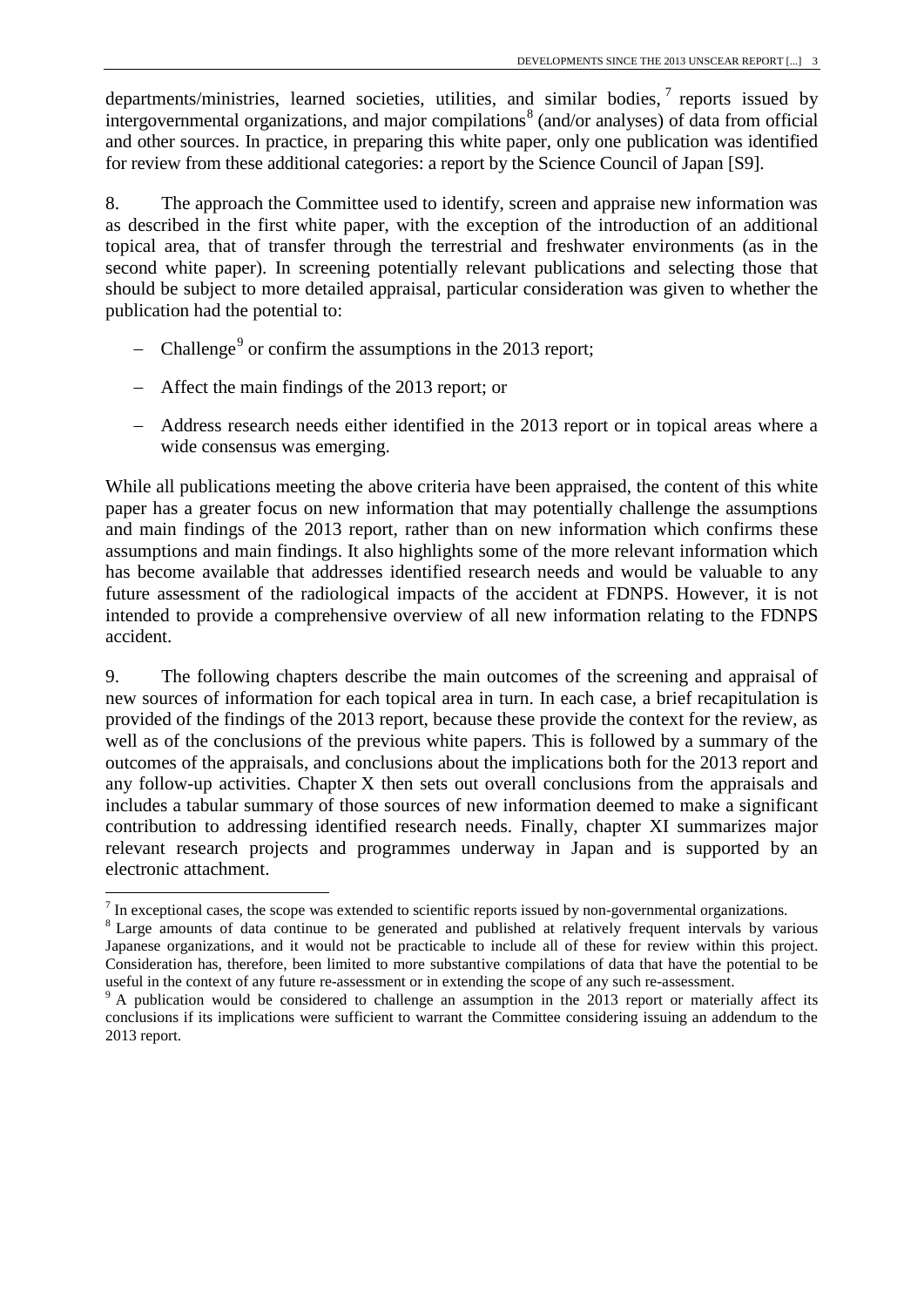# <span id="page-11-0"></span>**III. UPDATES ON RADIONUCLIDE RELEASES TO ATMOSPHERE, DISPERSION AND DEPOSITION**

# **A. Recapitulation of the 2013 report**

10. The Committee had reviewed estimates of total releases to the atmosphere of  $131$  and  $137<sub>0</sub>$  (the two most significant radionuclides from the perspective of exposures of people and the environment). These estimates had ranged generally from 100 to 500 petabecquerels (PBq) for  $^{131}$ I and from 6 to 20 PBq for  $^{137}$ Cs. The averages of the published estimates were about 10% and 20%, respectively, of the corresponding releases to the atmosphere estimated for the Chernobyl accident. Much of the released material was dispersed over the Pacific Ocean, but, depending on the meteorological conditions, a fraction was dispersed over eastern mainland Japan, and radioactive material was deposited on the ground by means of *(a)* dry deposition, and *(b)* wet deposition with rain, fog and snow. The main deposition on land occurred to the north-west of the FDNPS site, but significant deposition also occurred to the north, south and west of the FDNPS site.

11. In general, the Committee had relied on measurements of the deposition densities of radionuclides as the basis for its estimates of doses to the public from external exposure and from inhalation. However, where measurement data were unavailable for the periods when exposures occurred (e.g. for evacuees) and could no longer be obtained, the Committee had needed to use an estimate of the source term (including the temporal patterns of release rates) together with appropriate atmospheric transport, dispersion and deposition modelling (ATDM) to estimate levels in the environment and resulting doses to people. The Committee had chosen a published source term for this purpose [T7]. The releases of the radiologically dominant radionuclides  $^{131}$ I and  $^{137}$ Cs in this source term were 120 and 8.8 PBq, respectively. While at the lower end of the range of published estimates, and possibly an underestimate of the total release, the Committee had considered this source term as the most appropriate for estimating doses incurred as a result of dispersion over the land mass of Japan (see paragraphs B15–B16 in [U2]).

# **B. Findings of review of new publications**

12. The first and the second white papers concluded that no publications had been identified in this area that materially affected the main findings or challenged the major assumptions of the 2013 report; several publications confirmed the assumptions in whole or part. One publication [K4] was identified which provided a refinement of the source term estimate used in the 2013 report, and the Committee recommended the use of this source term in preference in future studies, although its use was not expected to alter significantly the doses estimated in the 2013 report. The Committee noted that new data that were becoming available had the potential to significantly improve source term estimates and estimates of the levels of radionuclides in the air and deposited on the ground. A detailed comparison of these new data with those used in the 2013 report would be needed to fully understand their implications.

<span id="page-11-1"></span>13. Of the publications considered in this third white paper, 28 were reviewed in detail. Many confirmed the assumptions and findings of the 2013 report in whole or in part. The main implications of the findings of these publications are summarized below.

<span id="page-11-2"></span>14. Chino et al. [C2] identified which reactor units were the dominant sources of atmospheric releases at different times during the major release period of 12–21 March 2011. They also determined which reactor unit was the source of releases that resulted in deposition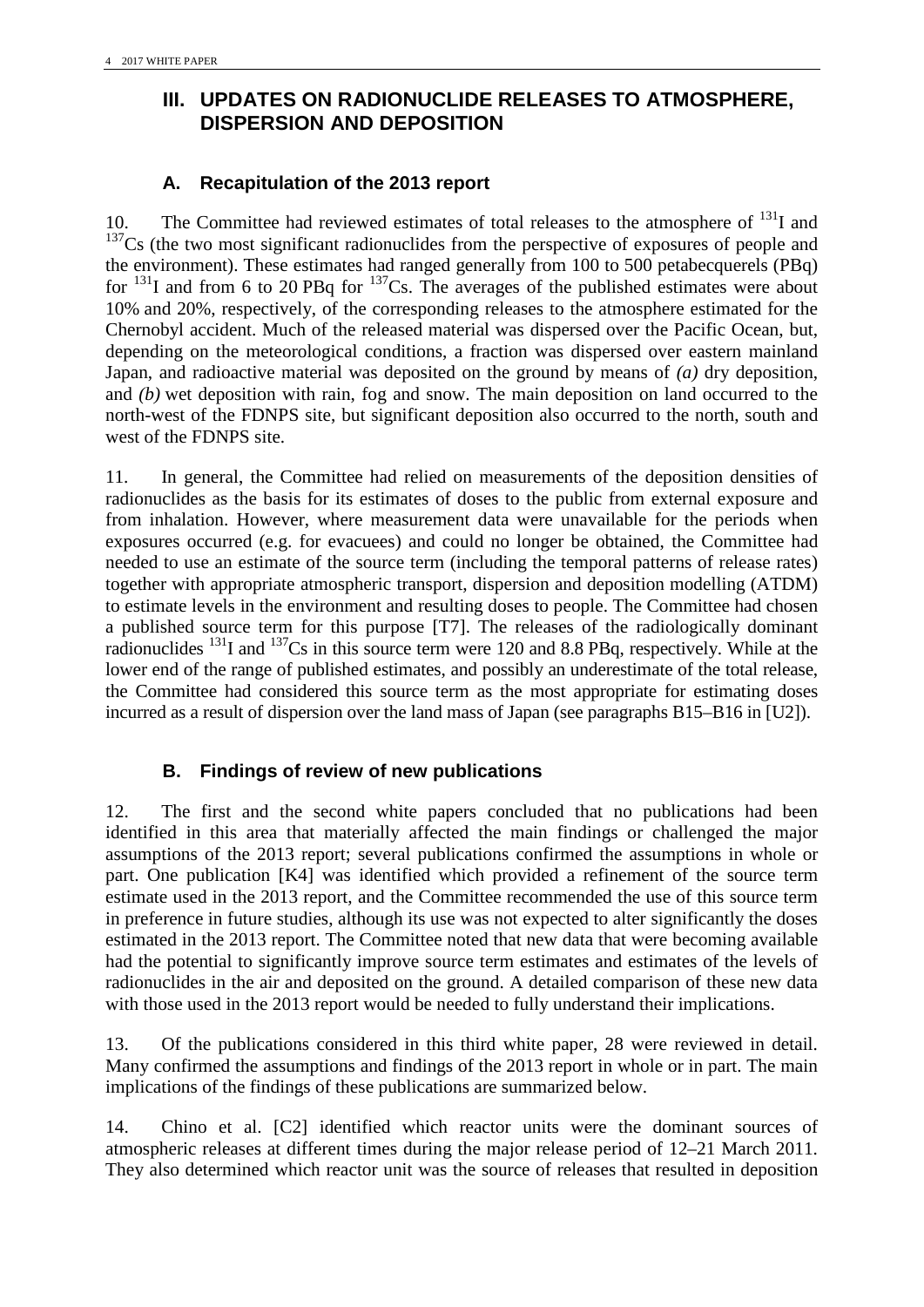on to specific areas of the Japanese mainland. The findings were based on  $^{134}Cs$ :  $^{137}Cs$  activity ratios derived from deposition density measurements, and information about the ratios in the fuel of the different reactor units. The study was not able to identify definitively which events at FDNPS resulted in large releases, but emphasized the scientific value of improved understanding of this issue and the need for further collaborative research work in this area. A similar approach has also been presented by Jäckel et al. [J1] using data to the north-west of FDNPS and Snow et al. [S10] who added  $^{135}Cs$ :  $^{137}Cs$  activity ratios observed in the south-west of FDNPS. Radionuclide deposition densities very close to (within 500 m of) FDNPS were found to be dominated by contributions from reactor unit 2, whereas deposition densities at greater distances towards the north and west were found to be more dominated by contributions from reactor units 1 and 3. All three reactor units were found to contribute to the deposition densities at greater distances towards the south-west.

15. Furthermore, based on the above analysis, Chino et al. [C2] presented a minor update of the Katata et al. [K4] source term relating solely to the period of 20 March to 21 March 2011. They estimated a slightly lower release of  $137Cs$  over this period compared to the previous estimate, but little change in the total amount of <sup>137</sup>Cs released. This small change to the Katata et al. source term should be taken into account in future studies.

16. Yumimoto et al. [Y10] used the source term originally estimated by Terada et al. [T7] to derive a new source term estimate using inverse modelling and a large set of deposition density monitoring data recorded by aircraft. The authors then compared predicted concentrations of  $137Cs$  in air using this source term with those measured by collection of suspended particulate matter on filter tape [O13, T12]. Yumimoto et al. were better able to reconstruct ground level concentrations in air than previous studies, especially for 15 March 2011.

17. Hanna and Young [H1] summarized briefly the current state-of-the-art techniques for identifying the locations and/or magnitude of releases to atmosphere based on observations and modelling of wind fields and atmospheric transport. They recommended that the research community across many disciplines should move towards harmonization of methodologies and terminologies via outreach to organizations that can influence the direction of public policy on science. They proposed that special issues on source term estimation could be organized in peer-reviewed journals with the goal of harmonizing methods, and that special sessions at scientific conferences could be organized on this topic.

<span id="page-12-1"></span><span id="page-12-0"></span>18. Girard et al. [G2] analysed the impact of uncertainties of model input and model parameters on the predictions of atmospheric dispersion models. They used an estimate of the release to atmosphere from the FDNPS accident to study the influence of uncertain model inputs on gamma dose rates estimated using a Eulerian atmospheric transport, dispersion and deposition model. They carried out a variance-based sensitivity analysis to understand which input parameters had the greatest influence on estimates of gamma dose rates. The results underline the need for further research to understand the influence of input uncertainty and uncertainty propagation through atmospheric dispersion modelling.

<span id="page-12-2"></span>19. The Science Council of Japan [S9] evaluated and compared several models used to analyse the transportation and deposition of radioactive materials released during the FDNPS accident. The inter-comparison covered regional-scale and global-scale atmospheric transport, dispersion and deposition models as well as ocean dispersion models. One of the findings was that deposition of  $^{137}Cs$  on to the mainland of Japan, as assessed with different regional-scale models, was about  $27\pm10\%$  of the total emission. The global-scale model comparison indicated that wet deposition over the globe was  $93\pm5\%$  of the total  $137$ Cs emissions assumed in the models. The models considered were found to be capable of depicting the main features of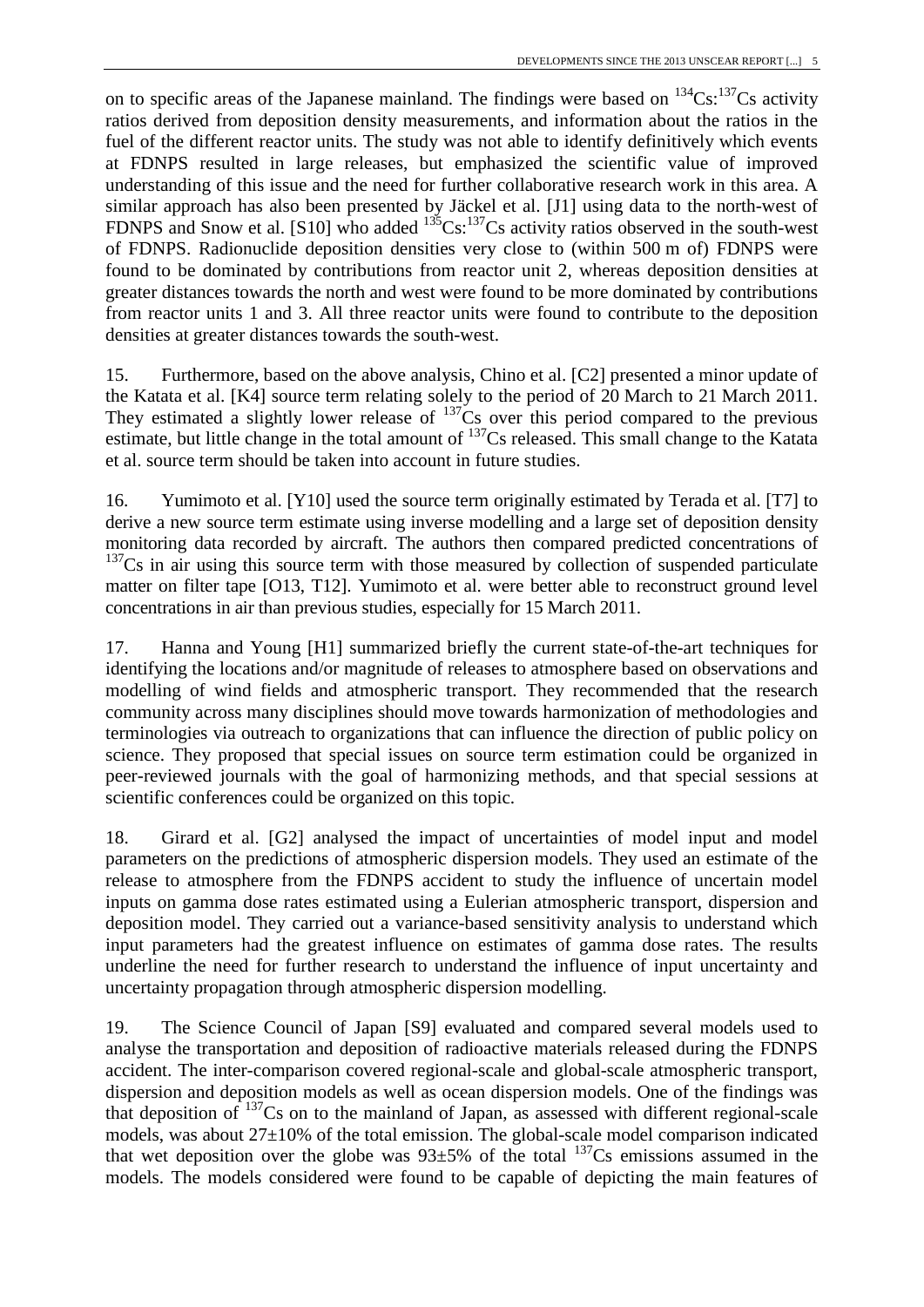observed radioactive material distributions. All of these findings are consistent with the assumptions and findings of the 2013 report.

20. Fujiwara [F1] confirmed the feasibility of retrospectively reconstructing deposition densities of <sup>131</sup>I from the measured deposition densities of <sup>129</sup>I, as had been presented earlier by Muramatsu et al. [M13]. While Muramatsu et al. had applied their approach for the area within 80 km of FDNPS, where the concentrations of the two iodine radionuclides in soil were found to be strongly correlated, the new study demonstrated that this approach—with some modifications—was also feasible in areas far from FDNPS, where deposition densities of  $^{131}I$ and 129I were relatively low.

21. Hirose [H7] reviewed the information available on releases of radionuclides from the FDNPS accident to the atmosphere and to the ocean and their subsequent transport, dispersion and deposition based on many papers published between 2011 and 2016. The author confirmed several of the assumptions and key findings of the 2013 report and the 2015 and 2016 white papers. For example, he concluded from several publications that about 80% of the total atmospheric release of  $137$ Cs deposited on to the North Pacific Ocean. He also confirmed the value of the Tsuruta et al. [T12] publication (which presented  $137Cs$  concentrations in air at ground-level in the Fukushima and Kanto area derived from an analysis of filter-tapes of air pollution monitoring stations). From a review of several publications, Hirose suggested that the particle size of the <sup>131</sup>I bearing particles may have differed from those bearing radiocaesium, and therefore that the dispersion and deposition behaviour of  $^{131}$ I bearing particles may have differed from those bearing  $134$ Cs and  $137$ Cs. While the assumption in the 2013 report had been that particulate iodine and caesium behaved in a similar way during the atmospheric transport and deposition, the effects of any differences in particle size suggested by Hirose are likely to be small compared with those due to assumptions about the chemical form of radioiodine (see [U5], paragraphs 15–16).

22. Hirose [H6] investigated the monthly  $^{137}Cs$  deposition at monitoring stations in the Kanto and south Tōhoku regions. The author concluded from the results that emissions of radioactive material from FDNPS to atmosphere still continued in spring 2013, although the  $137Cs$  emission rates were about four orders of magnitude smaller than during the initial release. Steinhauser et al. [S11] have pointed out that secondary releases of radioactive materials are possible—even years after the accident—because of decommissioning and dismantling activities on the FDNPS site. This possibility was not discussed as an alternative explanation for the monitoring results presented by Hirose. Steinhauser et al. further noted, as have Igarashi et al. [I2] and Ochiai et al. [O1], that resuspension can lead to continuing concentrations of  $137Cs$  in air and its re-deposition.

23. Ochiai et al. [O1] studied the resuspension of caesium deposition in the years after the accident. They showed that coarse and fine  $137$ Cs-bearing particulates have different origins and behaviours in the resuspension process. The authors introduced a new resuspension factor that was a little smaller than the annual mean resuspension factors observed after the Chernobyl accident in Europe. The study confirmed the assumption made in the 2013 report that resuspension did not significantly contribute to the long-term exposure of the public.

24. Mikami et al. [M5] measured deposition densities and activity ratios of  $^{110m}$ Ag,  $^{134}$ Cs and <sup>137</sup>Cs at a large number of locations across Fukushima Prefecture and several neighbouring prefectures. They confirmed that deposition densities of  $^{110m}$ Ag were several orders of magnitude smaller than those of  $^{134}Cs$  and  $^{137}Cs$ . The authors found that there was little change in  $^{134}Cs$  and  $^{137}Cs$  deposition densities between March and December 2012, indicating that there was little migration of radiocaesium deposited on to the soil, especially in a horizontal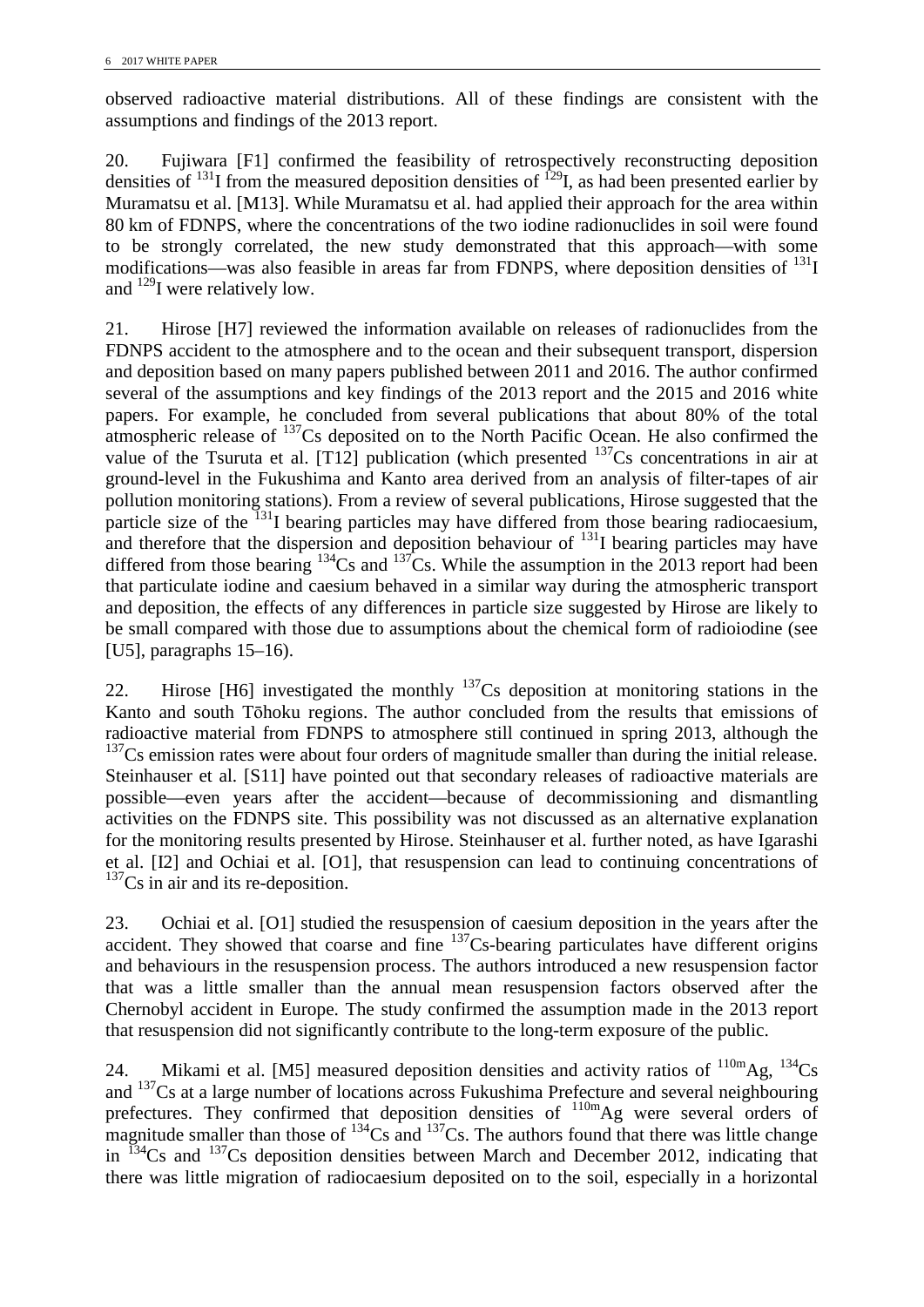direction, although this may be because of the topography of the selected measurement locations (open and flat terrain). They also reported on spatial variations in the ratio  $^{134}Cs$ :  $^{137}Cs$ , which they attributed to multiple releases with different nuclide ratios. Such data on  $^{134}Cs$ :  $^{137}Cs$ ratios have been used by Chino et al. [C2] for linking deposition in specific areas with releases from the different reactor units.

25. Sato et al. [S6] demonstrated that the concentration of radiocaesium in soil varied greatly within a small area: the average ratio (over 27 locations) of the maximum to the minimum measured concentration in five soil samples from an area 7 m by 7 m was about five. Such information about spatial variability can improve understanding of the relationship between measured concentrations in soil samples and estimated doses to the public.

26. Satou et al. [S7] reported that they had isolated four radioactive solid particles from surface soil taken from a site 20 km north-west of FDNPS. According to the authors, these particles were larger and more radioactive than—but had similar chemical composition to those observed in previous studies [A1, A2, Y1]. These previous studies found caesiumbearing particles which consisted of water-insoluble "glassy spherules", several micrometres in diameter, containing the elements caesium, oxygen, iron and zinc (Satou et al. and Yamaguchi et al. both additionally found silicates in the caesium-bearing particles). In contrast, Kaneyasu et al. [K2] reported that radiocaesium was attached to sulphate aerosols of submicron size and soluble in water. Abe et al. [A1] concluded that such particles may originate from the nuclear fuel, whereas Salbu and Lind [S4] argued that the absence of long-lived gamma-emitting refractory fission products and the absence of transuranic elements indicated that the particles could not have originated from spent nuclear fuel. One explanation for these differences might be that the physical and chemical forms of the radiocaesium emitted during the FDNPS accident varied considerably. This explanation is supported by Miyamoto et al. [M7] who found three peaks at less than 0.5, 0.94 and 7.8 micrometres in the distribution of the activity median aerodynamic diameter for  $^{134}$ Cs and  $^{137}$ Cs. More research is needed to fully understand the physical and chemical properties of the caesium-bearing particles and aerosols released, because these properties will influence deposition processes, estimates of inhalation doses and the future behaviour of radiocaesium in the environment.

27. Sakaguchi et al. [S1] performed measurements of <sup>236</sup>U, plutonium isotopes, and <sup>134</sup>Cs and  $137Cs$  in samples of black-coloured road dusts from high radiation areas in Fukushima Prefecture (at distances between 3 and 35 km from FDNPS). They found very high concentrations of <sup>134</sup>Cs and <sup>137</sup>Cs in all samples and detected <sup>239+240</sup>Pu and <sup>236</sup>U at low levels. According to the authors, the observed activity ratios for  $236$ U: $239+240$ Pu indicated that trace amounts of uranium and plutonium were released from the fuel cores. They also estimated that  $3.9 \times 10^6$  Bq of total uranium and  $2.3 \times 10^9$  Bq of  $^{239+240}$ Pu were released in total from FDNPS. This is consistent with the finding of the 2013 report that the fractional releases of plutonium and uranium were many orders of magnitude smaller than those of the volatile elements caesium and iodine.

28. Terasaka et al. [T8] estimated concentrations of different radionuclides in air in the early stage of the FDNPS accident for six locations in Ibaraki Prefecture from pulse height distributions measured with thallium-doped sodium iodide (NaI(Tl)) scintillation detectors. This work is similar to a previous study by Hirayama et al. [H4], who assessed the time distribution of  $131$  concentration in air from measurements made at several monitoring posts in Fukushima Prefecture. Further analysis is required to judge whether the Terasaka et al. study confirms the findings of the 2013 report.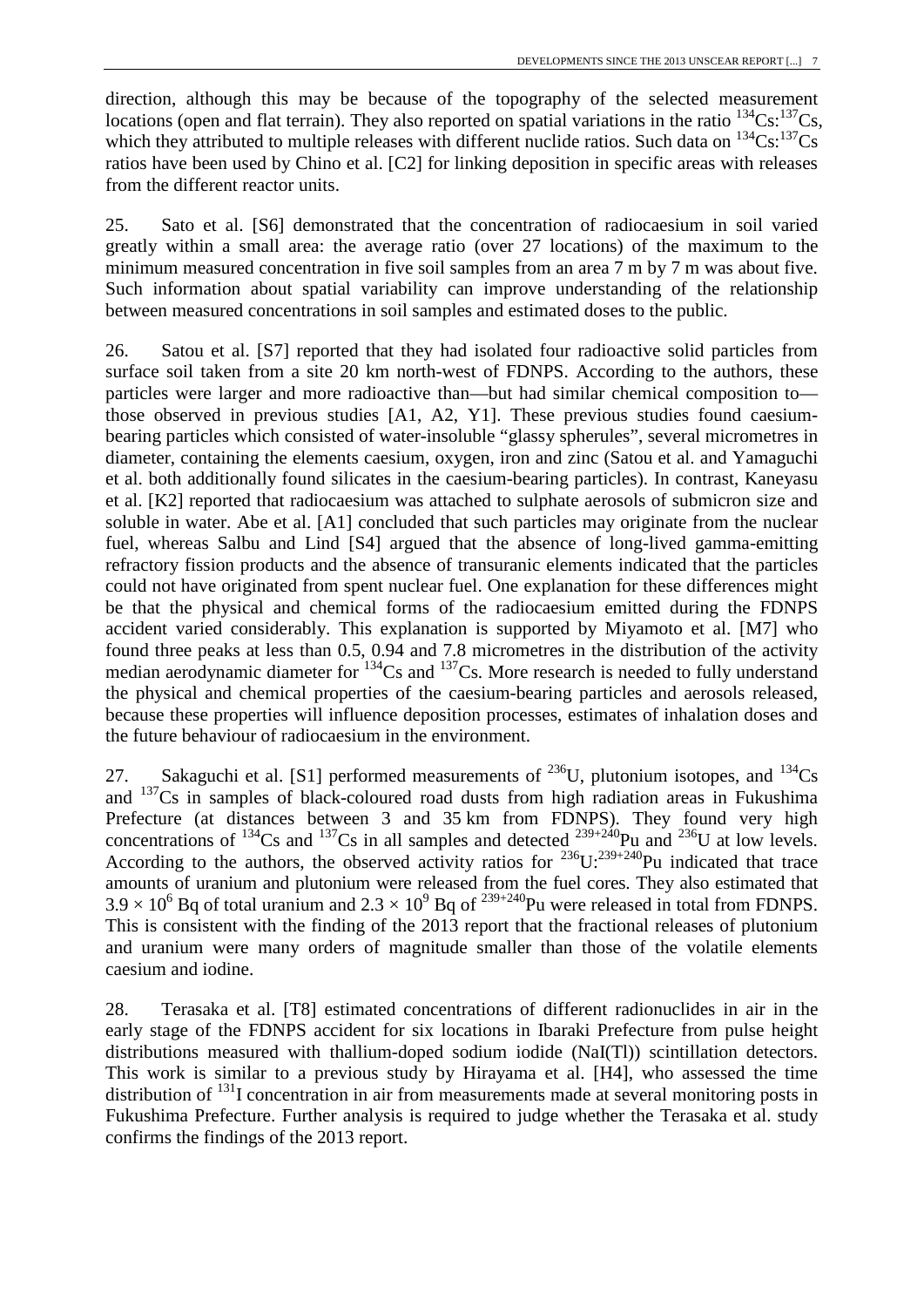# **C. Potential implication of new publications**

29. The Committee has noted the continuing progress being made in understanding the releases to the atmosphere, including particle sizes and the releases of radionuclides other than isotopes of iodine and caesium. New data and analyses are also continuing to improve estimates of the levels of radionuclides in the air and deposited on the ground. The Committee does not expect the new information to have significant implications for the findings of the 2013 report, but this would need to be confirmed by more detailed analysis.<sup>[10](#page-17-0)</sup>

30. The Committee has identified that research in the following specific areas would have the greatest potential to contribute to addressing the needs identified in the 2013 report:

*(a)* Continuing to investigate the modelling of wet deposition in atmospheric transport and dispersion models;

*(b)* Investigating the influence of input uncertainty and uncertainty propagation through atmospheric dispersion modelling;

*(c)* Continuing to improve inverse and reverse modelling to estimate the source term;

*(d)* Improving current estimates of the source term making use of all available measurement data;

*(e)* Continuing to use all available measurement data and ATDM to improve understanding of how the time distribution of release rates relates to events in the different FDNPS reactor units;

*(f)* Extending the reconstruction of  $^{131}I$  deposition from  $^{129}I$  measurements to the remaining soil samples;

*(g)* Extending the measurements of radionuclide concentrations on filter tapes from air quality monitoring stations to the remaining filter samples;

*(h)* Analysing and comparing the data on <sup>131</sup><sub>I</sub>, <sup>134</sup><sub>Cs</sub> and <sup>137</sup><sub>Cs</sub> concentrations in air against existing previous monitoring and modelling results;

<span id="page-15-0"></span>*(i)* Continuing to investigate the physical and chemical properties of caesium-bearing particles and aerosols deposited after the FDNPS accident.

# **IV. UPDATES ON RADIONUCLIDE RELEASES TO WATER, DISPERSION AND DEPOSITION**

# **A. Recapitulation of the 2013 report**

 $\overline{a}$ 

31. The Committee had concluded that the direct discharges and releases from FDNPS to the ocean mainly occurred during the first month following the accident, and that the continuing releases were unlikely to affect the Committee's assessment of doses to the public

<sup>&</sup>lt;sup>10</sup> The new data reported in several of the publications cited above (e.g., better measurements of  $137Cs$  in soils, its particle size distribution and its resuspension) will be useful for any future re-assessment of doses to members of the public.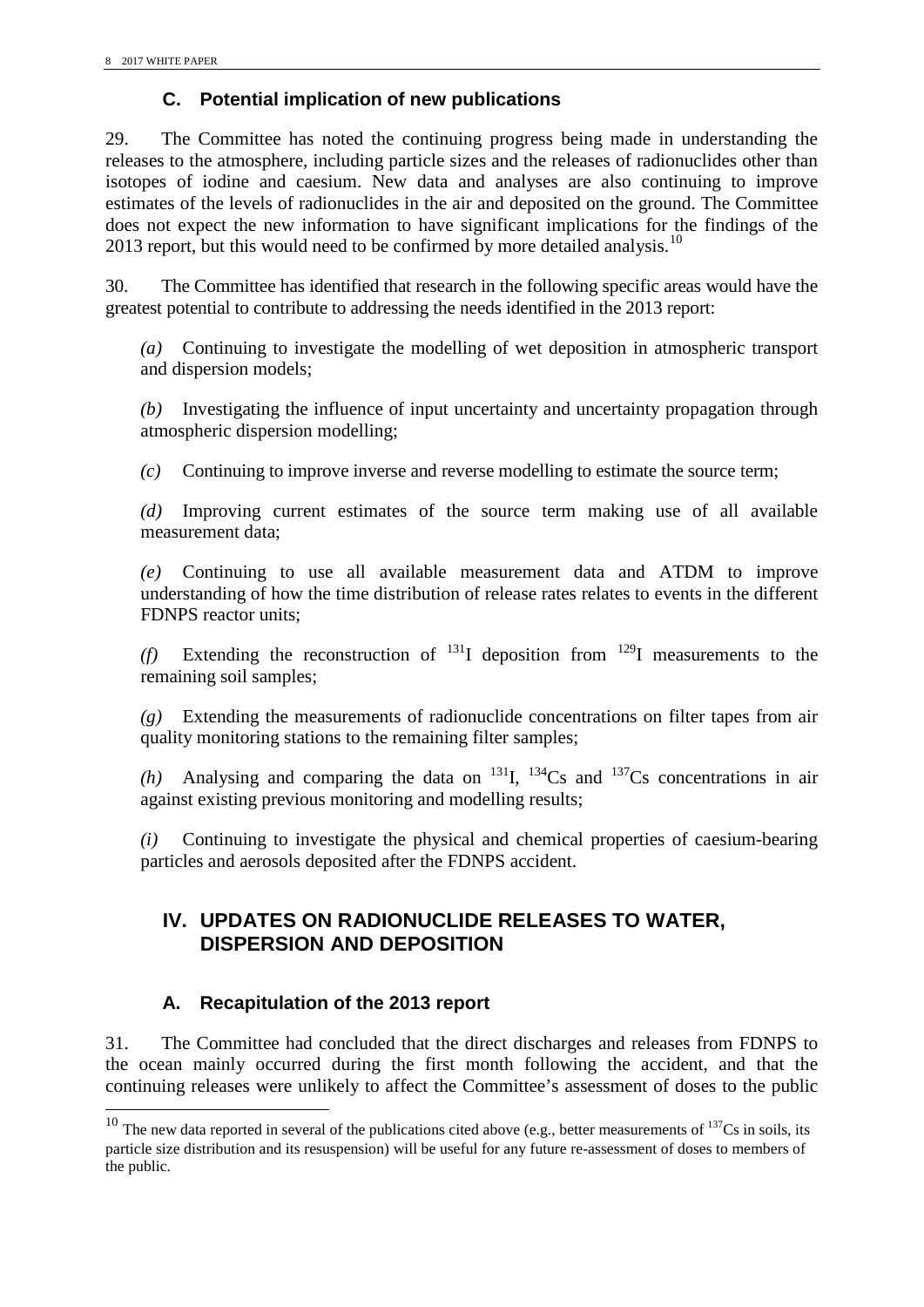significantly. The Committee had judged that these direct releases were about 10–20 PBq for  $131$ I and 3–6 PBq for  $137$ Cs, mainly on the basis of estimates derived using three-dimensional modelling. In addition, the Committee had judged that the release to the ocean due to deposition from the atmosphere was about 60–100 PBq for <sup>131</sup>I and 5–8 PBq for <sup>137</sup>Cs, with only a small percentage of this occurring within a radius of 80 km from FDNPS. The Committee had concluded that measured levels of  $137$ Cs in seawater near the FDNPS site declined rapidly from a peak of 68,000 Bq/L (6.8  $\times$  10<sup>7</sup> Bq/m<sup>3</sup>) on 7 April 2011 and were generally below 200 Bq/L ( $2 \times 10^5$  Bq/m<sup>3</sup>) by the end of April, after which the rate of decrease was much smaller. Concentrations decreased rapidly with distance from the coast: at 15 km and 30 km offshore from the FDNPS site, they were about 100 times and 1,000 times lower, respectively, than near the FDNPS site. The measured levels of  $137Cs$  in sediment generally lay between 10 and 1,000 Bq/kg of dry sediment, except in the port of FDNPS, where measured levels were much higher.

32. At the time the 2013 report was finalized, radioactive water had still been leaking on the site, and groundwater had been transporting radionuclides into the aquatic environment. The Committee had also noted the appearance of significant amounts of fission and activation products in stagnant water in the basements of the reactor and turbine buildings. The Committee had identified that key priorities for scientific research were to improve the characterization of the leaks and releases to the aquatic environment, and forecasting and quantifying the long-term transport and mixing of these releases.

# **B. Findings of review of new publications**

33. The Committee concluded in the first and second white papers that its findings in this area of the 2013 report remained valid and were largely unaffected by new information that had since been published. It noted several publications that would contribute to an improved understanding of the release and subsequent dispersion of radionuclides in the marine environment.

34. Of the publications considered in this third white paper, seven have been reviewed in detail. None contradicted the findings of the 2013 report, and several confirmed the assumption of a general decreasing trend in direct discharge to the ocean. Several publications addressed identified research needs. Their contributions are summarized in the following paragraphs.

35. Two publications derived new estimates of the releases of radiocaesium to the Pacific Ocean. Inomata et al. [I4], using optimal interpolation of the measured concentrations of  $^{134}Cs$ in seawater, estimated the inventory of this radionuclide in the North Pacific to be 15.3±2.6 PBq at the end of March 2011. About half of this inventory was to be found in the coastal region near FDNPS. Tsubono et al. [T10] carried out an ensemble analysis of simulations of radionuclide dispersion to evaluate the uncertainties linked to the chaotic behaviour of the ocean. Based on a regression between simulated and observed  $^{134}Cs$ concentrations, the total <sup>134</sup>Cs flux into the North Pacific was estimated at  $16.1 \pm 1.4$  PBq. The flux of  $^{137}Cs$  can be inferred to be comparable, because the activity ratio of  $^{134}Cs$  to  $^{137}Cs$  in the releases was around unity [U2]. These estimates are broadly consistent with the upper end of the range of estimates for 137Cs release (directly to the sea plus deposition from the atmosphere) set out in the 2013 report.

36. During May and October each year from 2013 to 2015, Fukuda et al. [F2] analysed the dissolved <sup>137</sup>Cs concentrations in seawater within a distance of 30 km from the coast of FDNPS. They showed that the concentrations were one to two orders of magnitude higher than those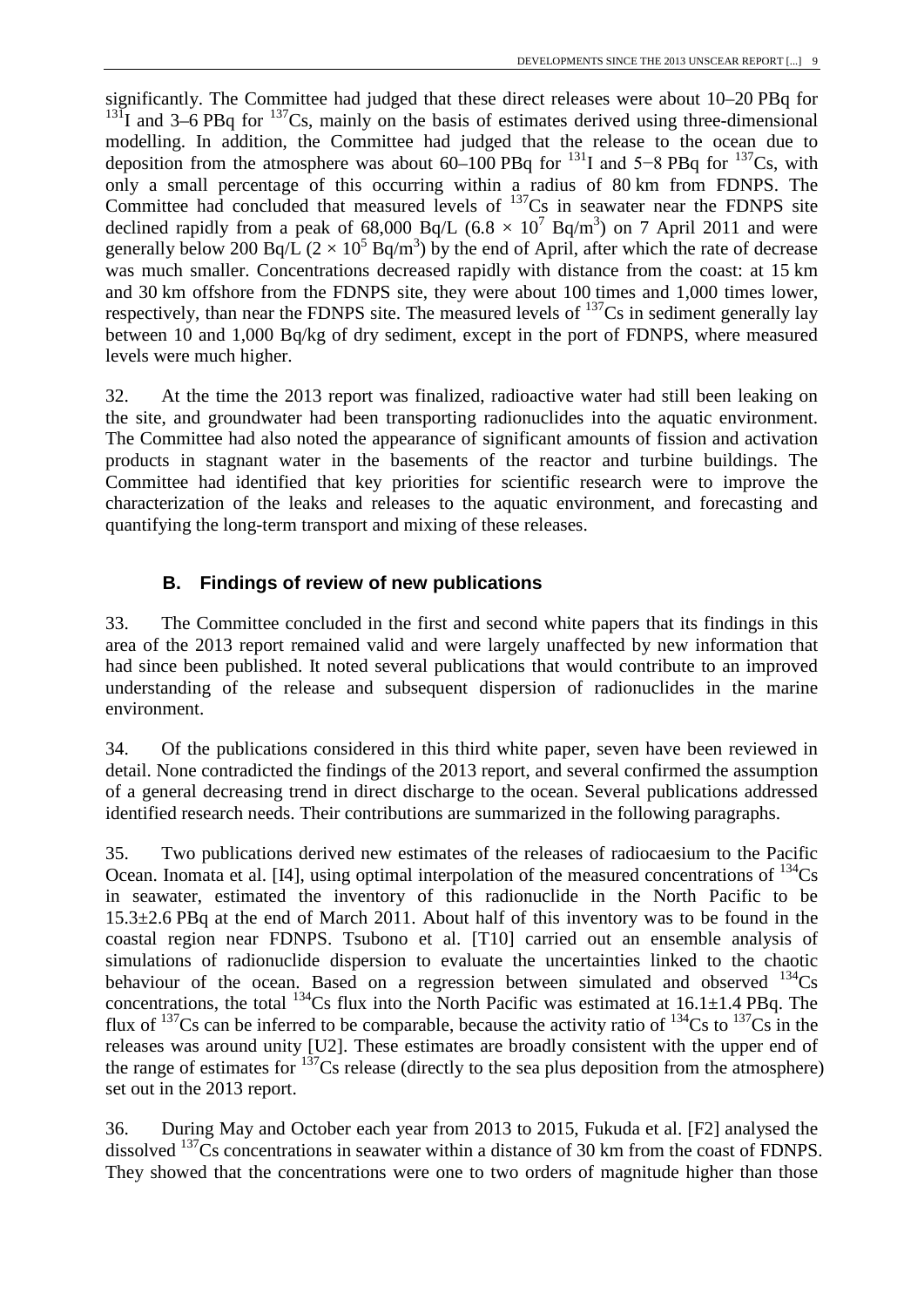before the accident. Concentrations were highest within 5 km of the coast (20 to 220 Bq/m<sup>3</sup>), but these showed high variability with time. Concentrations tended to decrease with increasing distance from the coast, reaching  $2-4$  Bq/m<sup>3</sup> at 30 km. Two possible sources for the relatively high concentrations and high temporal variability were identified: heavy rainfall increasing the input into the ocean from rivers; and increased discharges of contaminated water to the open sea from the FDNPS harbour facility.

37. In September 2013, Castrillejo et al. [C1] reported on concentrations of  $^{90}$ Sr in seawater samples taken off the coast of Fukushima Prefecture. The highest concentrations in surface water were found close to FDNPS and were between 0.8 and 8.9  $Bq/m<sup>3</sup>$ , suggesting continuing releases of  $90$ Sr from FDNPS. Estimates made by Castrillejo et al. indicated that the inputs from continuing releases from FDNPS probably exceeded the inputs from rivers by two to three orders of magnitude. Compared to measurements made in June 2011, concentrations in September 2013 were one order of magnitude lower for  $^{90}$ Sr and 2−3 orders of magnitude lower for radiocaesium. Castrillejo et al. considered this relative enrichment in <sup>90</sup>Sr to be either the result of inputs from groundwater or from leaks of tanks containing water from which caesium had been removed.

38. The transport of radiocaesium over long distances in the Pacific Ocean was monitored during the summer of 2012 along a trans-Pacific line from the Arctic to Antarctic Oceans [K11]. Caesium-134 was only observed between 25 and 63°N (at the northern edge of the Bering Sea), indicating that  $^{134}Cs$  released as a result of the FDNPS accident had not been transported to the Arctic Ocean by the summer of 2012. The north–south distribution found by Kumamoto et al. [K11] was consistent with the results of ATDM modelling of deposition of releases to atmosphere on to the ocean. In measurements made about two years later, in 2014, between 45 and  $50^{\circ}$ N, Inoue et al. [I6] found that  $^{134}$ Cs concentration had not decreased in the area of the Oyashio current, indicating that radiocaesium was being continually transported to this area. At the same time, Kumamoto et al. [K12] found that the elevated concentration of  $134$ Cs observed in 2012 to the north of the Kuroshio Front (35–40°N) had disappeared, probably because of its eastward propagation along the surface current towards the North American coast. At the eastern edge of the Pacific basin, off the west coast of the North American continent, southward transportation of released radiocaesium was not observed. In the western subtropical area, the released radiocaesium had reached about 15°N by 2014 (compared to 18°N in 2012) with a maximum concentration at around 200 m depth, indicative of a southward transport in the water mass called Subtropical Mode Water. Because of the mode of formation of this water mass, Kumamoto et al. [K11] inferred that the origin of the <sup>134</sup>Cs in this water mass was probably deposited from the atmosphere to the south of the Kuroshio Current (between 30 and 35°N).

<span id="page-17-0"></span>39. Nagao et al. [N1] measured concentrations of  $^{137}Cs$  in the Niida River (about 25 km to the north of FDNPS) of between 0.025 and 4.18 Bq/L between May 2011 and November 2012. Concentrations were generally found to decrease with time, although higher values were superimposed on this decreasing trend during high river flows, attributed to rainfall events. Naulier et al. [N4] analysing  $137Cs$  in six coastal catchments showed that, during low to moderate river discharge flows, the main carrier of radiocaesium in the deposited sediment and suspended sediment was the particulate organic matter, whereas during extreme flooding it was the mineral phase.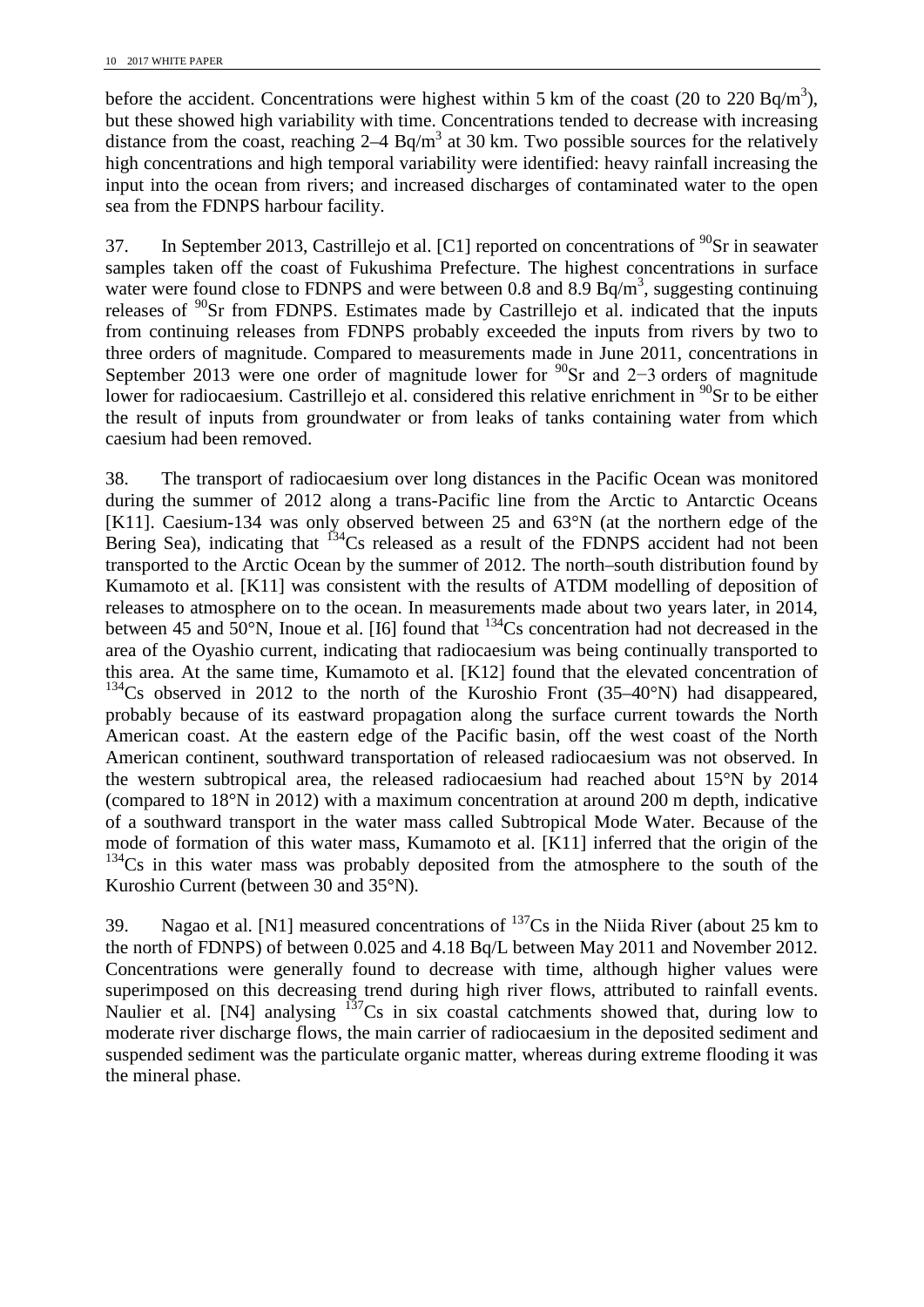# **C. Potential implication of new publications**

40. The Committee has concluded that its findings in this area of the 2013 report remain valid and are largely unaffected by new information that has since been published. The Committee has noted several publications that will contribute to an improved understanding of the release and subsequent dispersion of radionuclides in the marine environment.

# <span id="page-18-0"></span>**V. UPDATES ON THE TRANSFER OF RADIONUCLIDES IN TERRESTRIAL AND FRESHWATER ENVIRONMENTS**

# **A. Recapitulation of the 2013 report**

41. In the 2013 report, the Committee had modelled transfers through the terrestrial and freshwater environments to estimate doses to members of the public from ingestion of foodstuffs for the second year after the FDNPS accident onwards. The Committee had estimated these doses using the FARMLAND model [B1]. This model was used to predict the migration of deposited radionuclides into the soil and their subsequent uptake into food products. Some modifications had been made to the model to account for East-Asian agricultural conditions (especially for rice, vegetables and fruit), but many radiological and agricultural parameter values based on Northern European data had been retained.

42. In the 2013 report, the food categories with the highest per capita intake by weight for adults, included in the assessment of doses from ingestion for the second year onwards, had been rice, "other vegetables" (assumed to be in the leafy green vegetables category), wheat and wheat products (assumed to be in the cereals category), fruit and milk. The aim had been to make realistic estimates of doses and the focus had been on assessing average doses to representative groups in the population; therefore, consumption of wild food products, such as game animals, mushrooms, and freshwater fish, had not been considered.

43. On the basis of these assumptions, and that food restrictions remained in place, the Committee had estimated doses from ingestion for periods after the first year that were one to two orders of magnitude lower than those from external exposure to deposited radionuclides. Several subsequent studies, in which the internal exposure of people has been estimated more directly from human measurements, have confirmed the dominance of the external exposure pathway, and have indicated that doses from ingestion estimated using the FARMLAND model were more likely overestimates than underestimates (see section VI below).

44. The Committee had identified the need to better characterize the distributions of doses to the public and to better quantify the uncertainties in the dose estimation as priorities for future research. In this context, notwithstanding the minor contribution that ingestion of foodstuffs had made to estimated doses, better information on the transfer of radionuclides to foodstuffs, and specifically regional and national parameters for models would be useful for future assessments of the consequences of the FDNPS accident and to assess the impacts of food restrictions and remedial measures. In addition, such information would be helpful to improve understanding of the potential impact of environmental remediation programmes.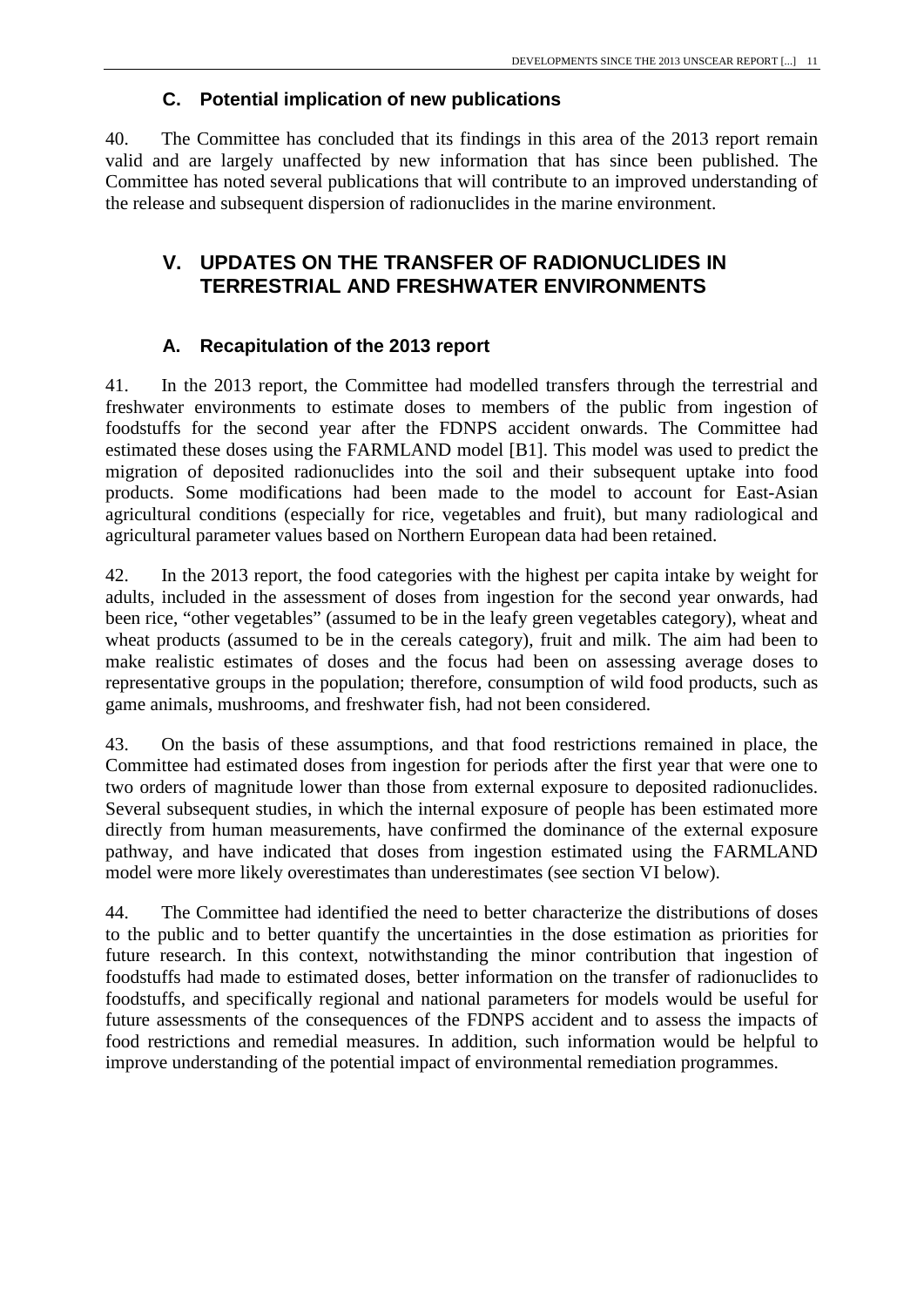# **B. Findings of review of new publications**

45. The Committee had not explicitly considered new publications on transfers through the terrestrial and freshwater environments in its first white paper. In the second white paper the Committee's review was confined to papers published in 2015 with priority given to the transfer pathways of radiocaesium (which had made the dominant contribution to ingestion doses after the first year) to food products. The Committee concluded from its review that its assumptions and findings in this area of the 2013 report remained broadly valid. For this third white paper, the Committee has reviewed similar information published in 2016 as well as considering some other relevant papers published after the accident that it had not previously considered.

46. Of the publications considered in this third white paper, 32 have been reviewed in detail. The main implications of the findings of these publications are summarized below.

# **1. Radiocaesium migration in soil**

47. In the 2013 report, migration of radiocaesium into deeper layers of well-mixed soil used for crop production had been assumed to be slow, with, for example, only about 7% migrating below the top 30 cm of well-mixed soils after 10 years. No data have yet been identified for agricultural soils that show radiocaesium attributable to the FDNPS accident at soil depths below 30 cm.

48. The partition coefficient  $(K_d)$  provides an indication of the bioavailability of a radionuclide in soil; a high  $K_d$  denotes strong sorption and, therefore, low bioavailability. Konoplev et al. [K9] reported that measured values of the  $K_d$  for radiocaesium between suspended soil particles and water published in five papers since the FDNPS accident varied between  $1.1 \times 10^5$  and  $11 \times 10^5$  L/kg; these values were one to two orders of magnitude higher (indicating much lower bioavailability) than values found in areas affected by the Chernobyl accident in the first few years after it occurred. The difference was attributed to *(a)* the higher proportion of clays in the prevailing soils and sediments in areas affected by releases from FDNPS and *(b)* the presence of radiocaesium associated with glass particles, which have been reported in areas affected by the FDNPS accident.

49. Mishra et al. [M6] measured lower  $K_d$  values (varying from around 80 to 320 L/kg for 10 cm depth soil samples) in three undisturbed grassland sandy soils (which would be expected to bind radiocaesium to a lesser extent than soils with higher clay contents) in other areas of Japan. The vertical migration of radiocaesium was found to be slow with more than 90% of the radiocaesium retained within the upper 5 cm layer.

50. Konoplev et al. [K9, K10] focused on Okuma town soils within 10 km of FDNPS and parts of the Niida river, and reported that, in both of these areas, small amounts of  $^{134}Cs$  and  $137<sub>Cs</sub>$  were detected in some of the soils at soil depths of more than 20 cm. The vertical migration of radiocaesium in undisturbed forest and grassland soils near the FDNPS site was faster than that in soils within the 30 km zone of the Chernobyl nuclear power plant for a similar time interval. Possible reasons for both these differences include higher precipitation, more bioturbation and higher soil temperatures. In undisturbed soils, faster vertical migration of radiocaesium has been reported in forest soil compared to grassland soil [K10].

51. Uematsu et al. [U1] found that Japanese soils appeared to have a lower affinity for binding radiocaesium than temperate European soils with similar soil clay and exchangeable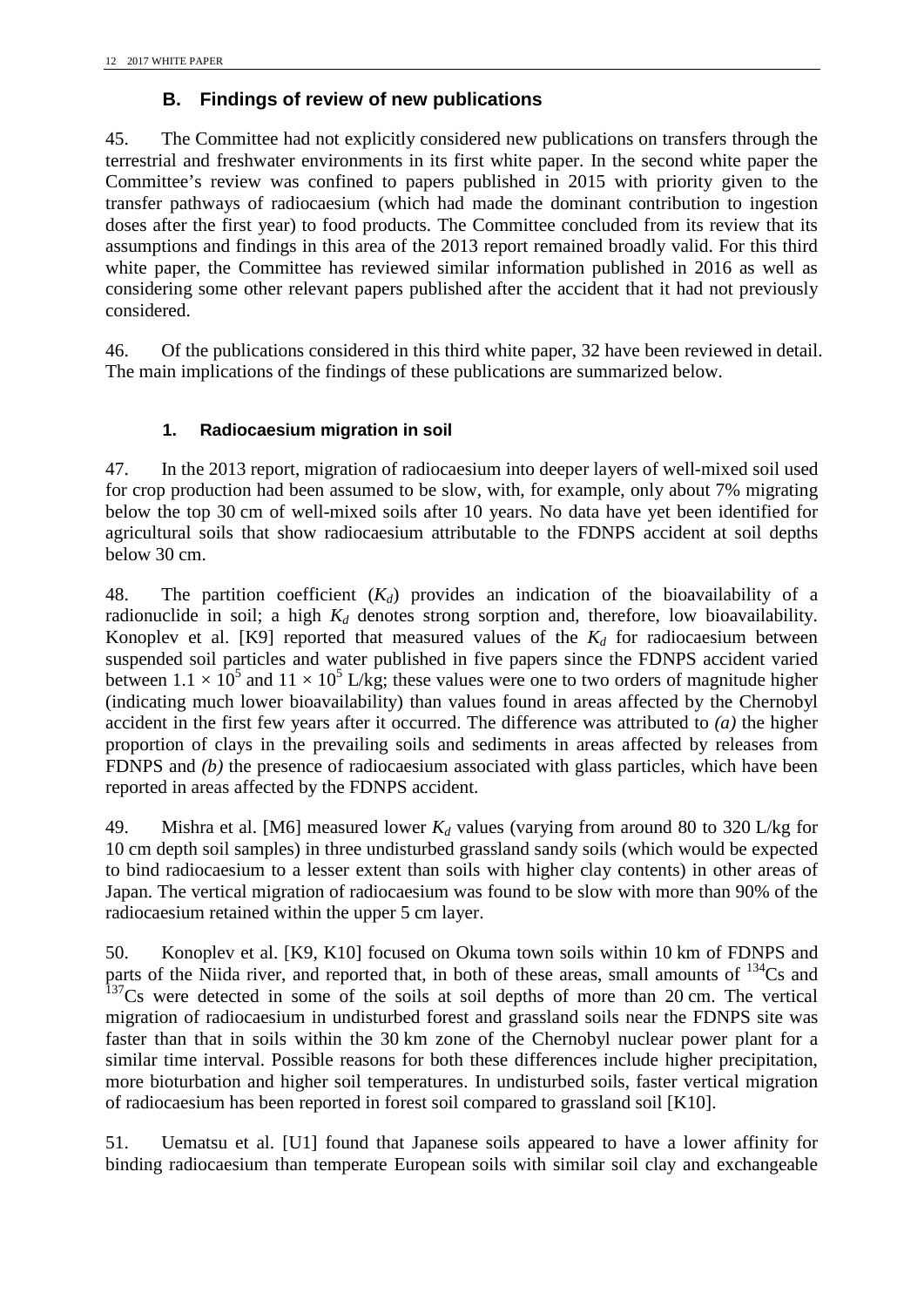potassium contents, possibly owing to differences in mineralogy. They considered that soil characteristics generally used in existing mechanistic models were not a good basis for predicting the transfer of radiocaesium from soil to grass. Further soil characteristics need to be incorporated into models to be suitable for Japanese soils.

52. Mukai et al. [M11, M12] have identified partially vermiculated (or weathered) biotite, as found in soils in Fukushima Prefecture, to be a more effective binder for radiocaesium than other micaceous minerals or organic matter.

53. Kitamura et al. [K7] developed three-dimensional models of the river basins of five catchments in Fukushima Prefecture to estimate water flow rates, suspended sediment concentrations and accumulated sediment erosion and deposition. They found that the majority of annual sediment migration in the basins occurred over storm periods, so typhoons were the main vectors for redistribution. Evrard et al. [E4] showed that, between 2012 and 2015, there had been a decrease of around 90% in the contribution of radiocaesium in upstream soils to radiocaesium concentrations in sediment transiting the coastal plains. The occurrence of typhoons and decontamination efforts in various tributaries of the Niida River have resulted in some temporary increases in local radiocaesium concentrations. However, the much lower contribution of radiocaesium from upstream soils to coastal plain sediment in November 2015 indicates that the source of the easily erodible radiocaesium may have been removed by decontamination, diluted by subsoils, or eroded and transported to the Pacific Ocean.

### **2. Radiocaesium transfer from soil to crops**

 $\overline{a}$ 

54. Values of the concentration ratio  $(CR<sup>11</sup> (CR<sup>11</sup> (CR<sup>11</sup> -$  the ratio of the concentration of a radionuclide in the food product to its concentration in soil to 20 cm depth on a dry weight basis) for the transfer of radiocaesium from soil to brown rice, or data that can be used to derive the CR, have been reported by Yang et al. [Y5], Endo et al. [E3], Wakabayashi et al. [W3], Ohmori et al. [O7], Tsukada and Ohse [T11], and Eguchi et al. [E2]. Most data in these publications for rice sampled from 2011 to 2014 suggest that the CR for brown rice may have been higher (by up to around one order of magnitude) than that assumed in the 2013 report. The changes of  $^{137}$ Cs concentration in rice over time between 2012 and 2014 were similar to those predicted by the FARMLAND model [W3, Y5].

55. Kusaba et al. [K14] confirmed earlier data showing that, in the first three years after deposition, radiocaesium adhered to bark surfaces was a more important source of radiocaesium in fruit than radiocaesium in soil. From 2011 to 2014 the  $137\text{Cs}$  concentration in apples declined at a faster rate than would be predicted by the FARMLAND model. The CR for apples in the period 2012–2014 was similar to that predicted by the model.

56. In 2012, Win et al. [W6] measured  $^{137}Cs$  uptake in 97 cultivars of the azuki bean, which is the second most important legume consumed in Japan and is an important crop in Fukushima Prefecture. Tenfold differences in CR were noted between cultivars, and the CR values allowing for reductions with time and soil depth corrections—were mostly lower than that assumed in the FARMLAND model.

 $11$  The transfer of radiocaesium from soil to crops is normally quantified using the concentration ratio (CR), often denoted  $F<sub>v</sub>$ , and also sometimes called the transfer factor (TF). Some authors used the term TF and/or slightly different soil depths so, where relevant, the impact of the different depth has been taken into account in the reviewed CR values.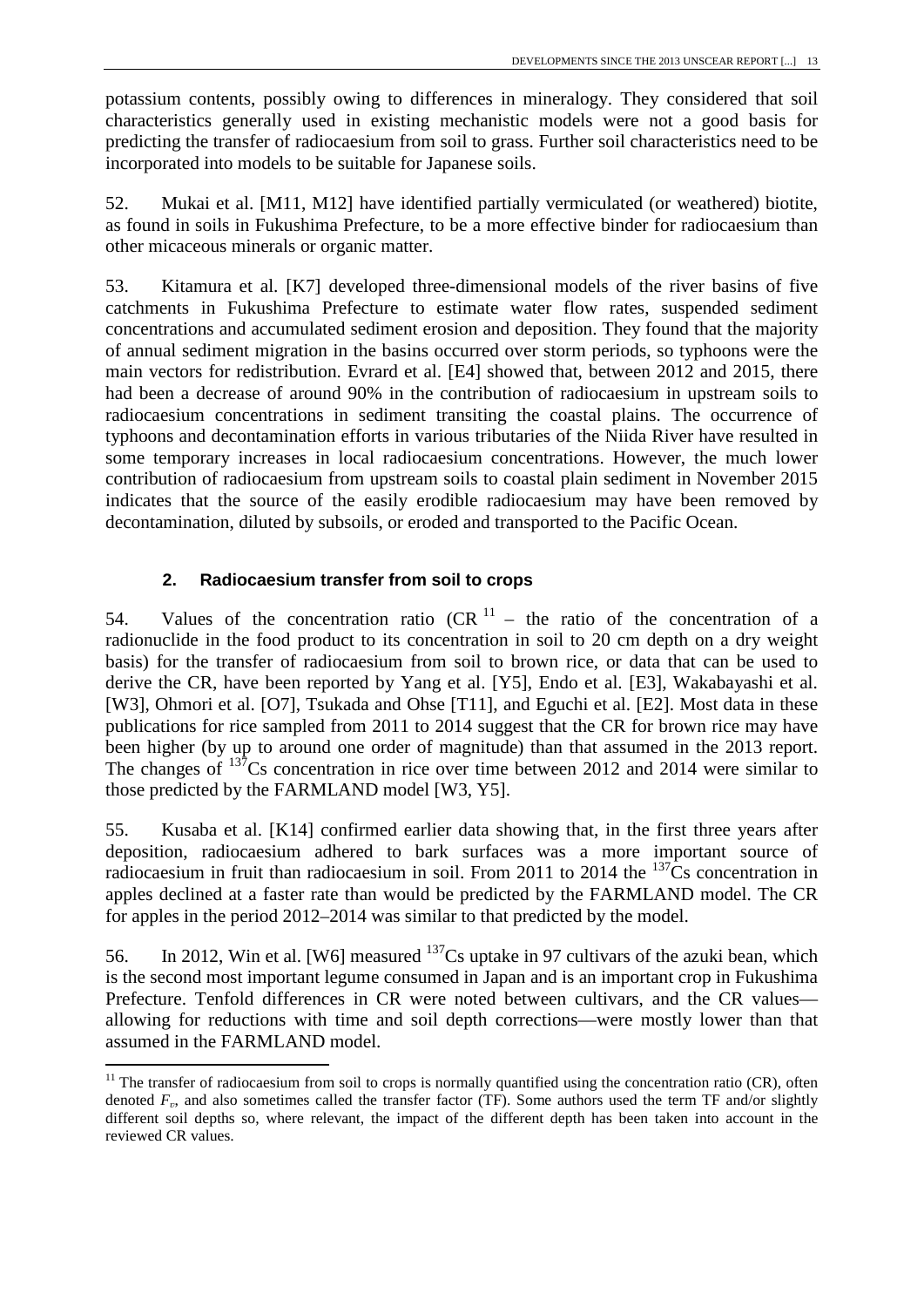57. Djedidi et al. [D1] measured the CR for a large number of *Brassica* cultivars in field trials conducted in 2013. For field mustard, Indian mustard and oilseed rape, the CR values for  $137Cs$  were relatively high and most of them exceeded the assumed value for leafy green vegetables in the FARMLAND model. From May 2011 to May 2013 the reduction in the  $^{137}Cs$ concentration in tea leaves was greater than that predicted by the FARMLAND model for leafy green vegetables [H5].

58. Sunaga and Harada [S13] developed a magnetic analyser method for estimating soil adhesion on plants and applied it to some rye crops. They found that the radiocaesium concentration was linearly correlated with the amount of adhered soil and that plants with a higher yield had relatively less adhered soil. The adhered soil accounted for about half of the total radiocaesium concentration of Italian rye grass, which—with lower yields and plant lengths—had a high soil loading. The highest values measured for both forage and Italian rye grass were one order of magnitude smaller than that assumed by the FARMLAND model for hay/silage or for pasture.

59. For agricultural animals, a study conducted early in spring 2011 showed that milk of housed dairy cows had much lower concentrations of  $^{131}I$ ,  $^{134}Cs$  and  $^{137}Cs$  compared with those that were outdoors on pasture [K8]. Manabe et al. [M4] noted that most farm animals are kept in closed barns in Japan. This is confirmed by information readily available at the website of the Ministry of Agriculture, Forestry and Fisheries of Japan. For example, of the 14,800 dairy cattle in Fukushima Prefecture after the accident only 720 grazed outdoors [M1, M2]. The transfer coefficients for radiocaesium measured in four studies in controlled conditions with housed cows [H2, K8, O8, O9] were similar to those assumed in the FARMLAND model. A transfer coefficient measured for pigs fed rice [O6] was the same as that assumed in the FARMLAND model.

### **3. Radiocaesium transfer to food products not considered in the 2013 report**

60. Fuma et al. [F4] considered monitoring data from 2011 to 2015 and reported that the annual mean radiocaesium concentrations in bamboo shoots gradually decreased with time, but the rate of reduction was slower than that for agricultural produce.

61. Wada et al. [W2] summarized compiled data for sixteen species of freshwater fish from an extensive monitoring programme conducted by Fukushima Prefecture. A higher proportion of freshwater fish than marine fish had radiocaesium concentrations that exceeded the level at which food restrictions applied, especially in the first two years after the accident [W2]. In 2014, food restriction levels were only exceeded in areas with the highest deposition densities, and maximum radiocaesium concentrations did not exceed 750 Bq/kg wet weight.

62. Cultured fish are more commonly eaten in Japan than "wild" fish collected from lakes and rivers. Cultured fish had considerably lower radiocaesium concentrations than wild fish [Y3] partially because radiocaesium transfer to freshwater fish is mainly via the food chain whereas cultured fish are fed with commercial pellets [W2]. A correlation was reported between radiocaesium deposition density and radiocaesium concentrations in various freshwater fish species [A5], especially along the higher deposition area to the north-west of FDNPS. Radiocaesium concentrations in lake fish were generally higher than in those from rivers [W2]. There has been a considerable reduction with time since 2011 in the radiocaesium concentrations in wild fish species [A5, I3, W2].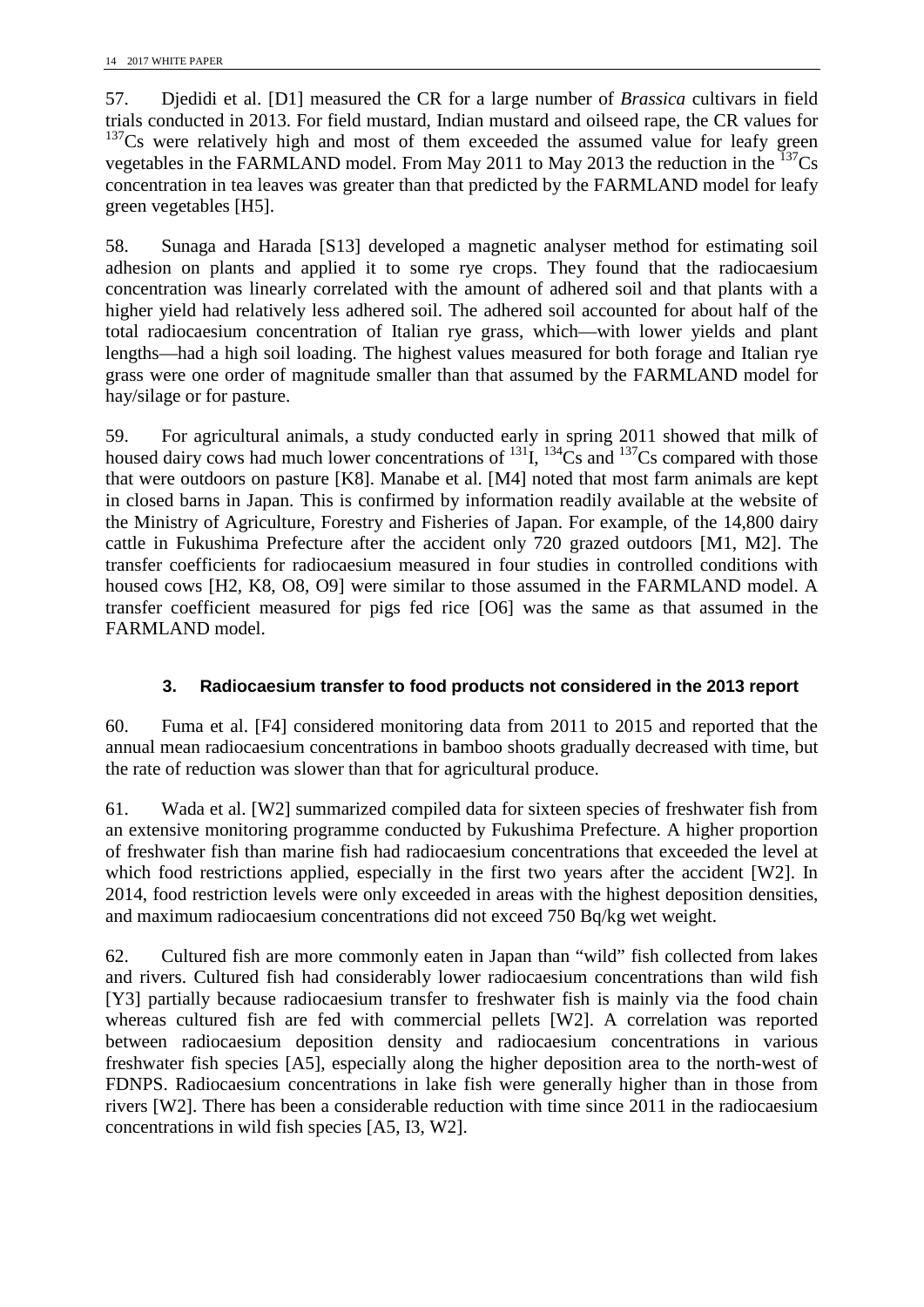63. Wada et al. [W2] found that the radiocaesium concentrations in different freshwater fish species and changes with time were specific to area and habitat. They were affected by fish-feeding strategies, life cycles, and features of water bodies such as the lower turnover time in lakes than rivers. For example, there was a trophic level effect such that radiocaesium concentrations generally declined in the order: carnivorous (e.g. salmonids) > omnivorous > herbivorous > planktivorous species [A5, I3, W2]. A relatively high concentration ratio (fish to water) for Ayu (a salmonid) was reported in 2011, and the intake of algae with associated sediment was identified as the most important pathway for  $137Cs$  transfer into Ayu [I3]. The retention time of <sup>137</sup>Cs inside Ayu was relatively short, whereas for other salmonids it was much longer [W2].

64. Tagami et al. [T1] reported high transfer of radiocaesium to a range of wild animal species (particularly bears, wild boar, sika deer and the copper pheasant) in five prefectures between 2011 and 2015, and long effective half-lives. Similarly, high transfers to hunted animals occurred in Europe after the Chernobyl accident.

# **C. Potential implication of new publications**

65. The Committee has concluded that its assumptions and findings in this area of the 2013 report remain broadly valid. New information specific to Japanese conditions has become available on transfers of radioactive material in soils and into foods. This information would be more appropriate for any future assessment of the FDNPS accident than parameter values based on European conditions (which had been used in the 2013 report in the absence of more relevant alternatives). Use of this information may lead to changes in the time-dependence of the doses from ingestion of foods predicted for the second year after the accident onwards and in the relative importance of different foodstuffs. For example, the contribution of animal products to doses from ingestion of foods over the longer term is likely to have been overestimated, because of the conservative assumption that some agricultural animals graze on pasture whereas most farm animals in Japan are housed. However, the Committee expects that the overall effect on predicted doses due to ingestion for the second year onwards would be minor, mainly because of the continued application of food restrictions. In addition, measurements on people (see chapter VI below) have confirmed that internal exposure was very small compared with external exposure, and suggested that the doses from ingestion of foods as predicted in the 2013 report for the second year onwards were likely to have been overestimates.

66. The following areas of research would be particularly beneficial in providing better regional and national parameters on the transfer of radionuclides to foodstuffs for future assessments and in improving understanding of the potential impact of environmental remediation programmes:

*(a)* Continued study of the migration of radiocaesium in agricultural, freshwater and forest environments and their transfer into various agricultural, aquatic and wild foods (especially in the categories of rice and "other vegetables", freshwater fish, hunted animals, wild plants and mushrooms);

<span id="page-22-0"></span>*(b)* Further development of spatial and temporal models of environmental transfer processes specific to the diversity of food produced and consumed in Japan to support the prediction of long-term ingestion doses, addressing, in particular: feeding and management regimes of key domestic agricultural animals and wild animals; and the potential long-term contribution of transfer of radiocaesium in rivers and lakes to food products;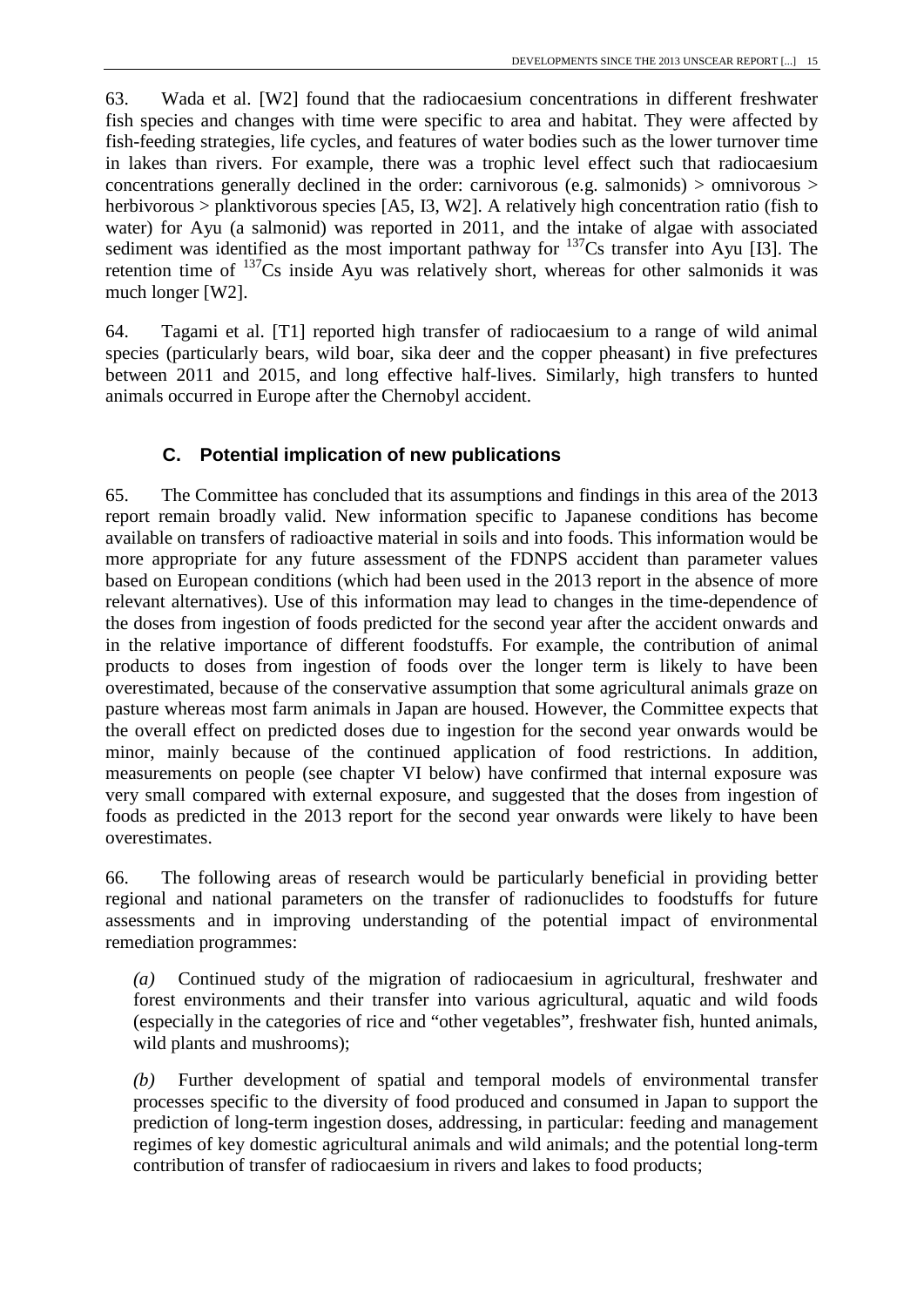*(c)* Continued monitoring of long-term changes with time in radiocaesium concentrations in various agricultural and wild foods;

<span id="page-23-0"></span>*(d)* Continued study of the effectiveness of remediation measures in reducing radiocaesium transfer from soil to agricultural products.

# **VI. UPDATES ON EVALUATION OF DOSES FOR THE PUBLIC**

# **A. Recapitulation of the 2013 report**

67. The Committee's aim had been to make realistic estimates of doses to defined groups of individuals considered representative of the different subsets of the Japanese population. For the assessment of doses from external exposure, the Committee had used models with parameter values mostly derived from European studies after the Chernobyl accident, and validated with numerous individual measurements by thermoluminescent dosimeter conducted in the affected Bryansk region of Russia. The Committee had used these models in its 2013 report in combination with population-averaged deposition densities of radionuclides for Japanese districts or prefectures, derived by combining measurements of radionuclide deposition densities with the density of population. Data on population densities as well as on age compositions and occupancy factors for different groups of the Japanese population had been based on the 2010 Japanese census.

68. For the assessment of doses to the public from internal exposure, the Committee had considered two exposure pathways, inhalation and ingestion. Exposure from inhalation had been assessed only from radionuclides in the passing radioactive plume, with subsequent inhalation of resuspended radionuclides considered insignificant. Exposure from inhalation of radionuclides in the passing plume had been estimated from measurements of deposition density using ratios of the concentrations of radionuclides in air to deposition density levels derived using the assumed source term and ATDM.

69. Intakes of radionuclides in food and drinking water in the first year following the accident had been assessed using the database of food and drinking water measurements carried out in Fukushima Prefecture and other prefectures of Japan. This database included many measurements made for food inspection purposes and therefore had some bias associated with the sampling: samples with potentially elevated concentrations were more likely to have been selected. However, at the time of preparation of the 2013 report, no other food measurements had been available.

70. For subsequent years, a modified form of the FARMLAND model [B1] had been applied for estimating the transfer of radionuclides through terrestrial food chains, with some transfer coefficients adjusted for the conditions and agricultural practices of contemporary Japan. The model had been used in combination with input data on population-averaged deposition densities of radionuclides for Japanese districts or prefectures.

71. For residents of evacuated communities, where it had not been possible to use measurements of radionuclide concentrations in the environment, the Committee had estimated time-varying concentrations of radionuclides in the environment using the assumed source term for releases to the atmosphere and ATDM. Doses from external exposure and from inhalation had then been estimated for the periods before, during and after evacuation using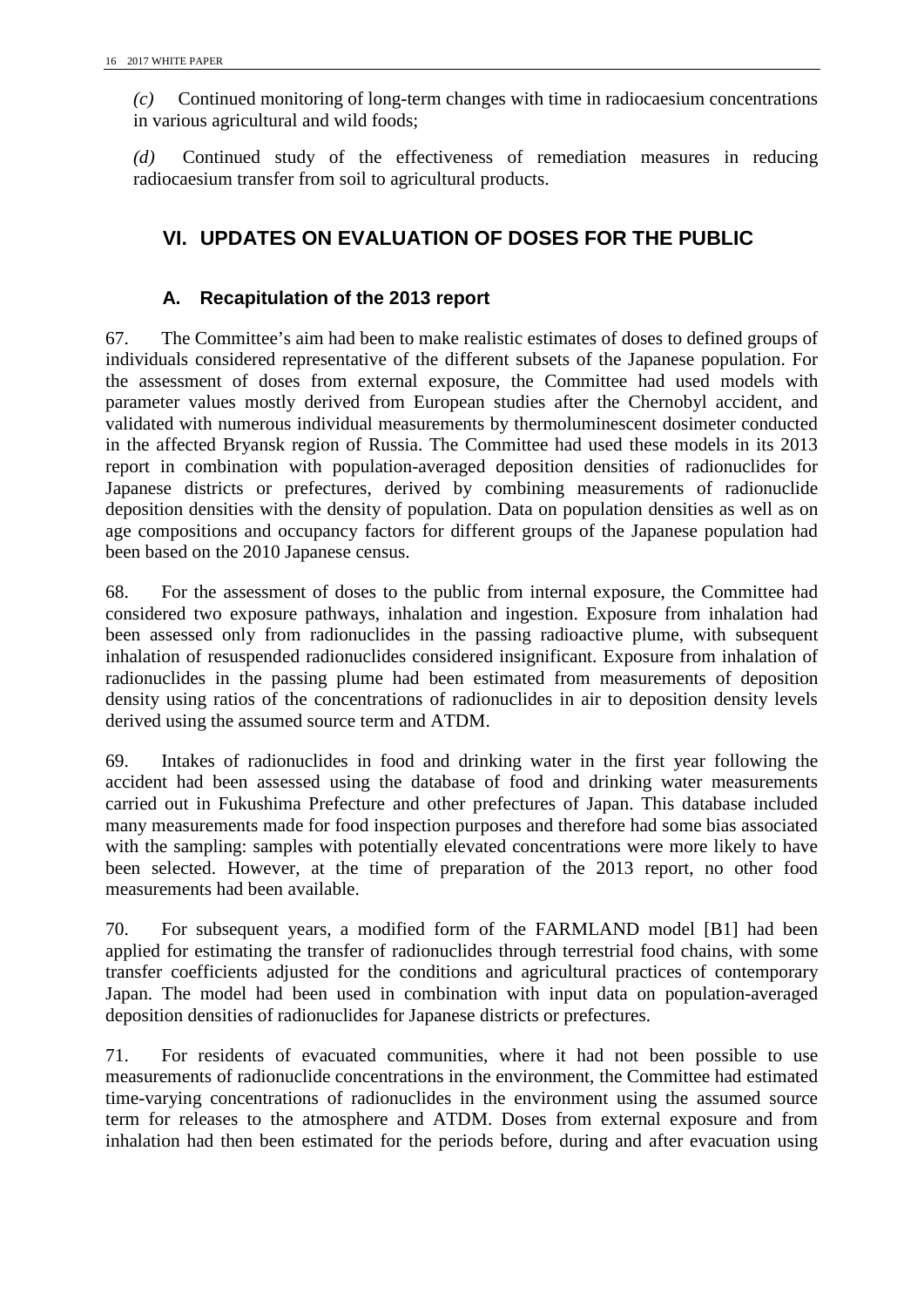scenarios representing the movements of residents derived from the results of a survey using questionnaires.

72. Measurements of radionuclides in people, such as whole-body and thyroid measurements, provide a direct source of information on internal exposure. However, at the time of preparation of the 2013 report, the number of thyroid measurements had been limited (about 1,100 persons) and these data could only be used to corroborate modelled doses to the thyroid in a few settlements. In addition, data from whole-body measurements had become available to the Committee at a late stage of the 2013 report preparation, and comprehensive data analysis had not been possible. Nevertheless, some assessment of doses from internal exposure based on human measurements had been carried out by the Committee and were presented in the 2013 report (see paragraphs 116–118 of [U2]). These had indicated that estimates of doses from internal exposure based on whole-body measurements were substantially lower than those based on modelling.

# **B. Findings of review of new publications**

73. In the first and second white papers, the Committee concluded that its findings in this area remained valid and were largely unaffected by new information that had been published subsequently. By far the majority of the new publications broadly supported or confirmed the main assumptions made in, and the findings of, the 2013 report. Further whole-body measurements had given added weight to the statement made in the 2013 report that effective doses from ingestion of radionuclides in foodstuffs may, in practice, have been much lower than those estimated theoretically.

74. Of the publications considered in this third white paper, 11 were reviewed in detail. The main implications of the outcome of this review are summarized below.

### **1. External exposure**

75. Realistic assessments of current and future individual doses from external exposure are needed as an input into decisions to lift the evacuation order in affected areas in Fukushima Prefecture and allow people to return. Naito et al. [N3] used personal electronic dosimeters (D-Shuttle) along with the Global Positioning System and Geographic Information System to relate individual doses from external exposure to ambient doses, and activity-patterns of individuals. The dosimeters of the 142 participants provided 29,550 hourly exposure data points that were used for analysis. The results showed that the additional (i.e. relative to background) individual doses from external exposure were well correlated with the additional (relative to background) ambient dose determined from an airborne monitoring survey. From the results of linear regression analysis, Naito et al. [N3] suggested that the additional individual doses from external exposure were numerically on average about one fifth that of the additional ambient doses. The reduction factors (the ratios of the additional individual doses to the additional ambient doses) were calculated to be on average 0.14 and 0.32 for time spent at home and outdoors, respectively, which is in good agreement with the model used in the 2013 report [U2]. The contribution to the total individual dose due to external exposure from that received during each type of activity (i.e. at home, in other buildings, outdoors, in transport, and other) was in good agreement with the fraction of time spent daily in each type of activity. The results contributed to an improved understanding of how realistic estimates of individual dose from external exposure can be derived from measurements of ambient doses from airborne monitoring and information about the time individuals spend on different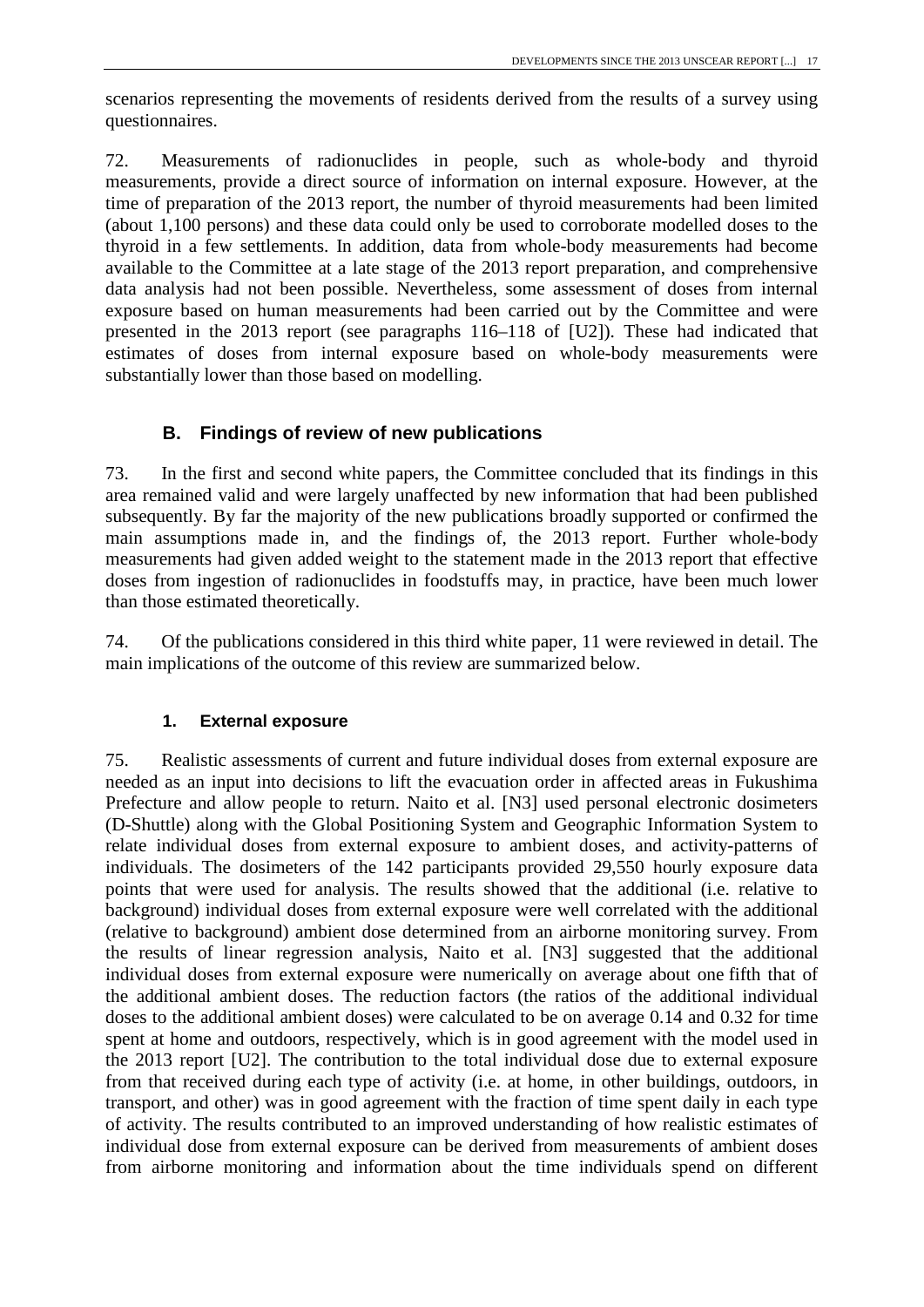activities. The data will be useful in any assessment of future cumulative doses after the return of residents to evacuation order areas in Fukushima Prefecture.

76. Sakumi et al. [S3] measured individual doses to workers from external exposure in the evacuated village of Iitate during an 11-month period in 2013 (see chapter VII below). From the maximum dose measured for these workers, the authors estimated the annual dose from external exposure for a hypothetical resident who returned to Iitate village in 2013 to be about 10 mSv, but this was based on the unrealistic assumption that the individual stayed outdoors 24 hours a day during the year. A more realistic estimate based on the model used in the 2013 report for an outdoor worker would be about 5 mSv in 2013 and 3 mSv in 2015 [I1, U2].

<span id="page-25-0"></span>77. Malins et al. [M3] developed a tool that calculates ambient dose equivalent rates at 1 m above the ground based on a model that accounts for  $^{134}Cs$  and  $^{137}Cs$  soil deposition density, depth profile and horizontal distribution within the ground. Good correlation was found between predicted dose rates and dose rates measured with survey meters in Fukushima Prefecture in areas with radiocaesium deposition from the FDNPS accident. Reductions seen in dose rates in air above flat, undisturbed fields in Fukushima Prefecture were consistent with radioactive decay and downward migration of caesium into soil; the predictions of the tool were in good agreement both with the measurements and with the model used in the 2013 report [U2]. The tool could also be useful in making realistic estimates of future doses from external exposure.

78. Ishikawa et al. [I8] assessed time spent outdoors (an important factor in estimating doses from external exposure) for residents of Iitate village from information collected in the Basic Survey conducted by Fukushima Medical University in Fukushima Prefecture [I7]. From 3,400 responses to the questionnaire collected from residents in Iitate village, the authors randomly selected a total of 240 responses in accordance with the distribution of the original population by age groups, and estimated the average time spent outdoors per day. The arithmetic mean for the 170 individuals for whom there was a full set of data on behaviour for four months was 2.08 (95% CI: 1.64, 2.51) hours. This is a much smaller value than commonly assumed in many dose assessments, although a value of 2.4 hours had been adopted for indoor workers in the 2013 report [U2].

# **2. Internal exposure**

### **(a) Assessment of early intakes and doses**

79. Three substantial papers [K5, K6, T5] have been published addressing the difficult issue of estimating thyroid doses from internal exposure resulting from intake of short-lived radionuclides (mainly  $^{131}$ I) in the absence of early environmental and human measurements.

80. Kim et al. [K6] presented an assessment of the doses from internal exposure to 174 residents living near FDNPS at the time of the accident based on whole-body measurements performed by the National Institute of Radiological Sciences (NIRS) during the period between 27 June and 28 July 2011. The 174 subjects consisted of 125 adults and 49 children and included 90 individuals from Namie town, a municipality within the 20 km evacuation zone. The number of subjects in whom both  $^{134}Cs$  and  $^{137}Cs$  were detected was relatively small: 28.8% for the adults and 4.1% for the children. A significant gender difference in the radiocaesium concentrations in the whole body (males  $>$  females) was observed for adults but not for children. The committed effective dose (CED) from  $134$ Cs and  $137$ Cs was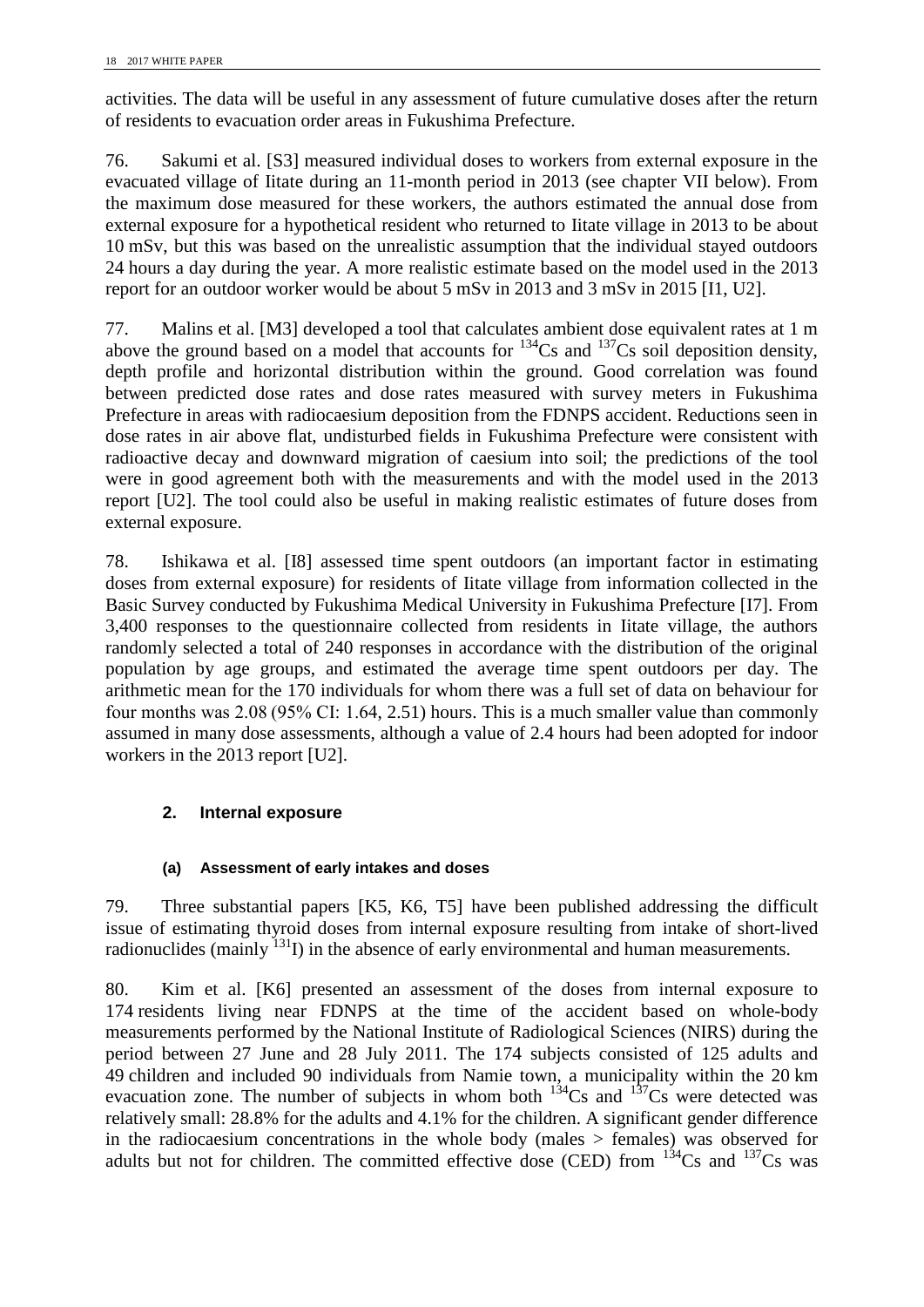calculated by correcting individual whole-body measurements for body size, and assuming intake was by acute inhalation of compounds easily soluble in the lungs on 12 March 2011, when the first explosion occurred at FDNPS. The resulting 90th-percentile of the CED distribution for adults was around 0.1 mSv and the maximum CED (0.63 mSv) was found for an elderly male. Comparable CED results were obtained from other whole-body measurements subsequently performed by the Japan Atomic Energy Agency (JAEA) in a similar manner to that of NIRS. Based on measurements of <sup>131</sup>I in the thyroid made by Tokonami et al. [T9] on a different group of adult subjects from the same and neighbouring municipalities, Kim et al. evaluated an intake ratio of  $^{131}$ I to  $^{134}$ Cs of around three to five. Kim et al. then used the average intake ratio of 3.8 to estimate the median and maximum equivalent doses to the thyroids of adult subjects of their study as 3.5 mSv and 84 mSv, respectively. For comparison, in the 2013 report, the settlement-average absorbed dose to the thyroid in the first year after the accident for adults evacuated from Namie town was estimated to be 34 mGy [U2]. There are some reservations associated with this approach, particularly the use of intake ratios of  $^{131}I$  to  $134$ Cs derived from whole-body and thyroid measurements made by different research groups with different study subjects, and the authors did not assess the uncertainty associated with the use of the average value derived. The ratio of the concentrations of  $^{131}$ I to  $^{134}$ Cs measured in soil was very different in some locations (e.g. to the south of FDNPS) than in others [U2], and intake scenarios may not be the same for different age groups. The authors acknowledged the uncertainties associated with their approach and plan further studies on the relationship between individual doses from internal exposure and personal behaviour after the accident.

81. Kim et al. [K5] reported on other estimates made by NIRS of the dose to the thyroid due to internal exposure for residents of Fukushima Prefecture. This estimation was performed using a combination of information from direct thyroid measurements of 1,080 children  $\binom{131}{1}$ made at the end of March 2011, about 3,000 whole-body measurements of adults  $(^{134}Cs, ^{137}Cs)$ made between 11 July 2011 and 31 January 2012, and ATDM simulations of  $^{131}I$ concentrations in air for areas where no direct measurements were available. By comparing estimated doses to the thyroid of children due to  $^{131}$ I with CEDs to adults due to  $^{134}$ Cs and  $^{137}$ Cs for those locations (Iitate village and Kawamata town) where estimates of both were available from direct measurements, an intake ratio of  $^{131}$ I to  $^{137}$ Cs of three was derived. The ratio was then applied to the whole-body measurement information for other municipalities to estimate thyroid doses for these municipalities. The highest doses to the thyroid from internal exposure were estimated for residents of Futaba town, Iitate village and Iwaki City and were mostly below 30 mSv. The authors compared their estimates with the somewhat higher values in the 2013 report but noted that the latter included doses from ingestion, whereas the authors' method did not. The likely overestimation of doses to the thyroid (owing to the assumed intake by ingestion) was acknowledged in the 2013 report and confirmed by analyses undertaken by IAEA [I1] that showed that inhalation was by far the largest contributor to exposure of the thyroid. The 2013 report estimates also took account of even shorter-lived radionuclides  $(^{132}I)$ ,  $132$ Te and  $133$ I), as well as  $131$ I. This study is associated with similar reservations to the study described in the previous paragraph. To address remaining issues, including the dose contribution from ingestion, the authors proposed a new dose estimation method using data on personal behaviour and presented examples of the preliminary analyses.

82. Tani et al. [T5] calculated  $131$  concentrations in breast milk of nursing mothers in Ibaraki Prefecture, based on a biokinetic model for iodine and scenarios for time-varying intakes due to inhalation of ambient air and to ingestion of tap water, and using relevant measurements of 131I concentrations in air and in tap water. The authors compared the calculated  $131$  concentrations in breast milk with those measured in a small number of samples obtained from volunteers living in Fukushima Prefecture and neighbouring prefectures shortly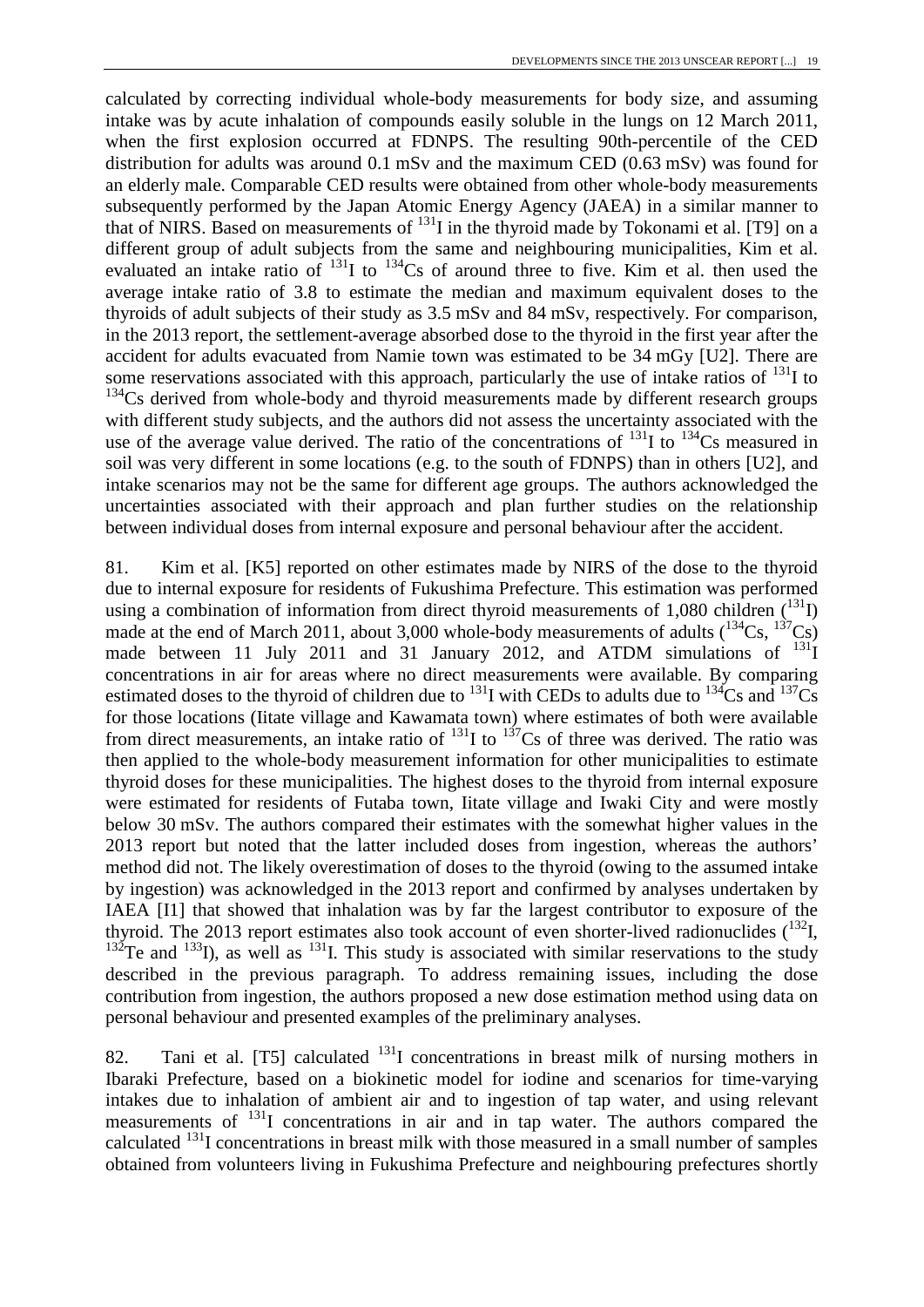after the accident in 2011 and found general agreement. Tani et al. then estimated equivalent doses to the thyroids of breast-fed infants (assuming that the infants consumed 800 mL of breast milk every day) of 10–11 mSv for Mito City and Kasama City and 1.1–1.8 mSv for Tsukuba City and Moriya City. Tani et al. suggested that breast milk consumption could therefore be a major contributor to thyroid equivalent dose from internal exposure for breastfed infants in areas where concentrations of  $^{131}$ I in air were relatively low; however, the authors pointed out that further studies including personal behaviour surveys would be necessary to estimate individual doses.

### **(b) Assessment of current exposures**

83. Orita et al. [O11] evaluated the current concentrations of radiocaesium in local foods collected in Kawauchi village, which is located less than 30 km from FDNPS, in order to assess doses to the public from ingestion and to minimize public anxiety regarding internal exposure after the accident. The number of samples exceeding the regulatory limit for radiocaesium (100 Bq/kg for general foods) was 5 out of 4,080 samples for vegetables (0.1%), 652 out of 1,986 samples for edible wild plants and fungi (32.8%), and 8 out of 647 samples for fruits (1.2%). The study confirmed that the annual effective doses from internal exposure as a result of ingesting these foods were low, ranging from 22 to 43 μSv for adults. The authors considered that comprehensive long-term follow-up studies should take place to clarify trends in radiocaesium concentrations in local foods and CEDs in Fukushima-area residents.

84. Aono et al. [A4] studied the dynamics of radionuclide concentrations in some agricultural products of Japan and in seafoods collected off Fukushima Prefecture after the  $\alpha$ cident. The concentration of  $^{134}$ Cs plus  $^{137}$ Cs in spinach produced across the whole of Japan rapidly declined from a range of between 10 and 10,000 Bq/kg in spring 2011 to between 1 and 100 Bq/kg in 2012 and between 1 and 10 Bq/kg in 2013–2014. In contrast, the concentration of  $134$ Cs plus  $137$ Cs in mushrooms produced or collected from all over Japan showed little reduction in the first three years after the accident, remaining in the range of 3 to 300 Bq/kg in 2013–2014. Many concentrations of radionuclides measured in mushrooms continued to exceed regulatory levels established in April 2012. The concentration of  $^{134}Cs$  plus  $^{137}Cs$  in common skate collected around FDNPS between 2013 and 2015 was measurable but mostly below regulatory levels. Concentrations of radiocaesium in agricultural foods and marine fish were generally found to be below the Japanese regulatory levels, but radiocaesium concentrations above this level continued to be found in edible wild plants, wild mushrooms and game such as boar meat. The authors considered that long-term kinetic studies of radionuclides in terrestrial and marine environments were important both for the assessment of doses to the public from ingestion and for the prevention of unacceptable intakes of radionuclides via the food chain.

### **3. Remediation**

85. As the Committee noted in the first and second white papers, decontamination of settlements in the evacuated Special Decontamination Area and inhabited Intensive Contaminated Survey Area has been in progress since 2012. However, it continues to be the case that dose-rate measurements made before and after remediation have not yet been published in peer-reviewed literature. The Committee continues to note the importance of assessing decontamination effectiveness in terms not only of dose rate reduction but also of the reduction in the annual effective dose from external exposure of residents, both individually and collectively.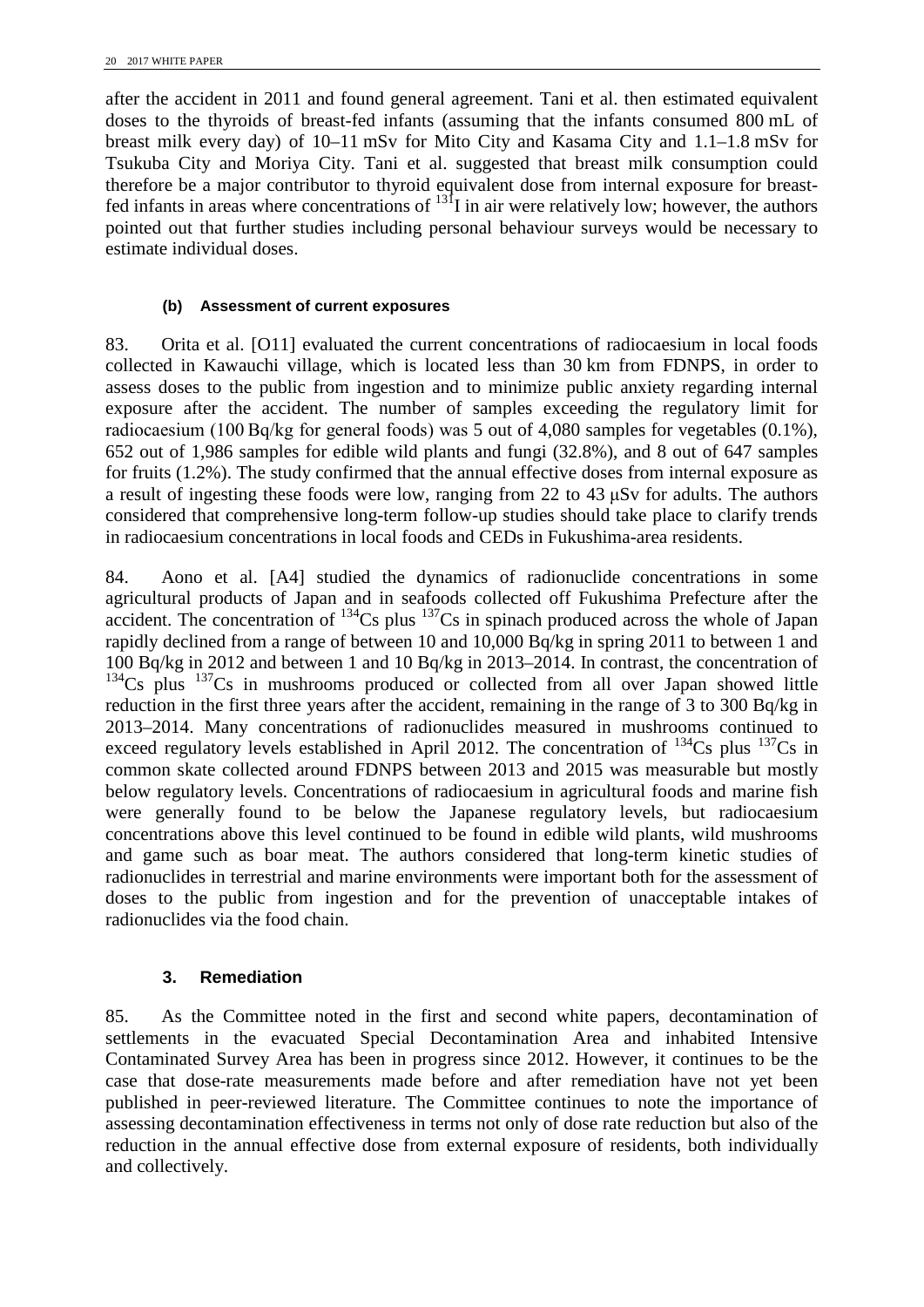86. Howard et al. [H11] compared a range of different features relevant to remediation following the Chernobyl and FDNPS accidents, including the characteristics of the distribution of radionuclides and the landscapes affected, the radiological criteria applied, the designation of areas to be remediated and the remediation measures adopted. For both accidents, the long term goal of remediation has been an additional annual individual effective dose of less than 1 mSv, although there were differences in when this goal was applied. The scale of remediation activities has been comparable in the two cases, even though the radiological consequences of the FDNPS accident for the public were much lower. Some key reasons for this are that:

*(a)* The radiological criteria for remediation applied in Japan have been lower than those applied in the former USSR, and have therefore had relatively higher associated costs;

*(b)* Lower limits have been adopted for radionuclide concentrations in food in Japan;

*(c)* A decision was made to remediate the evacuated land in Japan.

87. After the Chernobyl accident, the balancing of averted collective dose against remediation costs was an important part of the remediation strategy. In Japan, remediation of affected districts has been justified and implemented based on radiological and/or social and cultural considerations.

88. The tool developed by Malins et al. [M3] for the calculation of ambient dose equivalent rate at 1 metre above the ground (see paragraph [77](#page-25-0) above) could be useful for remediation planning. Simulations of three remediation methods to reduce dose rates in air for farmland soil using this tool demonstrated that topsoil removal and layer interchange strategies had similar levels of effectiveness, and both methods were more effective than reverse tillage.

# **C. Potential implication of new publications**

89. The Committee has concluded that its findings in this area of the 2013 report remain valid and are largely unaffected by new information that has since become available. The majority of the new publications broadly support or confirm the main assumptions made in and the findings of—the 2013 report, in particular:

*(a)* Doses to the general public in Japan continue to decline in line with the findings of the 2013 report;

*(b)* Doses to the general public in Japan from external exposure, determined by personal dose measurements or dose-rate measurements combined with national shielding factors for buildings and exposure scenarios, are in general agreement with the findings of the 2013 report. Papers published in 2016 further clarified external exposure patterns and determined appropriate values for parameters in relevant models;

*(c)* There were no publications in 2016 on large-scale measurements of current wholebody contents of  $134\text{Cs}$  and  $137\text{Cs}$  of residents of affected areas, but the Committee has previously noted that the dose from internal exposure of residents of Fukushima Prefecture and neighbouring prefectures from current ingestion of caesium radionuclides with food is generally low [U4, U5]. Concentrations of radiocaesium in agricultural foods have declined rapidly since 2011, whereas concentrations in edible wild plants, wild mushrooms and game such as boar meat have decreased more slowly;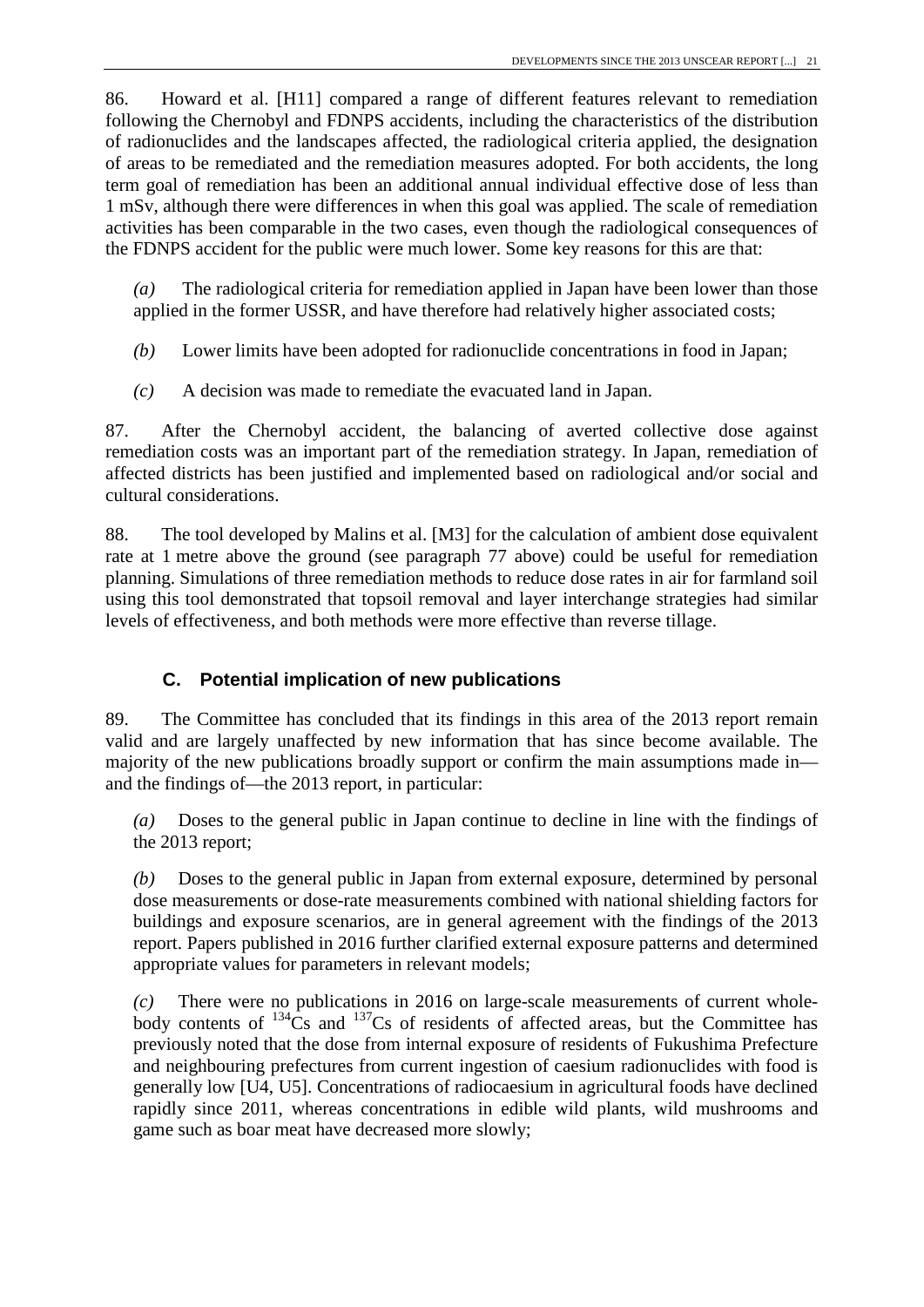*(d)* Progress has been made in retrospective assessment of doses from internal exposure due to early intake of radionuclides, especially of <sup>131</sup>I for children.

90. The Committee has identified the following areas as having the greatest potential to contribute to addressing the research needs identified in the 2013 report:

*(a)* Continue to measure the dose rates due to external exposure to deposited material in various environments, forecast and track changes over time;

*(b)* Determine parameter values necessary for national and regional models of doses (e.g. shielding parameters of buildings; time spent outdoors and indoors in various building types in different seasons, and as a function of age and social group; and parameters related to the system of food production and distribution, and consumption habits of cultivated and wild foods);

*(c)* Measure individual doses from external exposure of residents of towns with elevated deposition of radionuclides in order to validate dosimetric models and obtain an experimental basis for uncertainty analysis;

*(d)* Continue efforts on thyroid dose reconstruction for 2011;

*(e)* Further conduct in vivo measurements of caesium radionuclides in people with different food habits to support refinement in the estimation of current doses from internal exposure and their uncertainties;

*(f)* Measure concentrations of caesium radionuclides in various agricultural and wild foods as a function of time after the FDNPS accident;

*(g)* Quantify the impact of environmental remediation programmes (decontamination, agricultural measures and others) both in terms of reduction of environmental radiation indicators (dose rate, radionuclide concentrations, and so on) and averted dose to residents from external and internal exposure;

<span id="page-29-0"></span>*(h)* Better characterize the distributions of modelled doses to the public, expressing variability between individuals using probabilistic approaches, and compare them with human measurements.

# **VII. UPDATES ON EVALUATION OF DOSES FOR WORKERS**

### **A. Recapitulation of the 2013 report**

91. The main aim of the Committee's work had been to judge the extent to which the individual doses reported in Japan provided a true and reliable measure of the doses actually incurred by workers, and therefore the extent to which the reported doses could support a reliable commentary on the implications for health. By the end of October 2012, the Tokyo Electric Power Company (TEPCO) had reported statistics on doses to about 25,000 workers at the FDNPS site, most of whom were employed by contractors. According to TEPCO's reports, the average effective dose to FDNPS workers over the first 19 months after the accident had been about 10 mSv. About 34% of the workforce had received effective doses over this period above 10 mSv, while 0.7% of the workforce (corresponding to 173 individuals) had received effective doses more than 100 mSv. The highest reported effective dose was 679 mSv for the TEPCO worker who had also received the highest reported CED due to internal exposure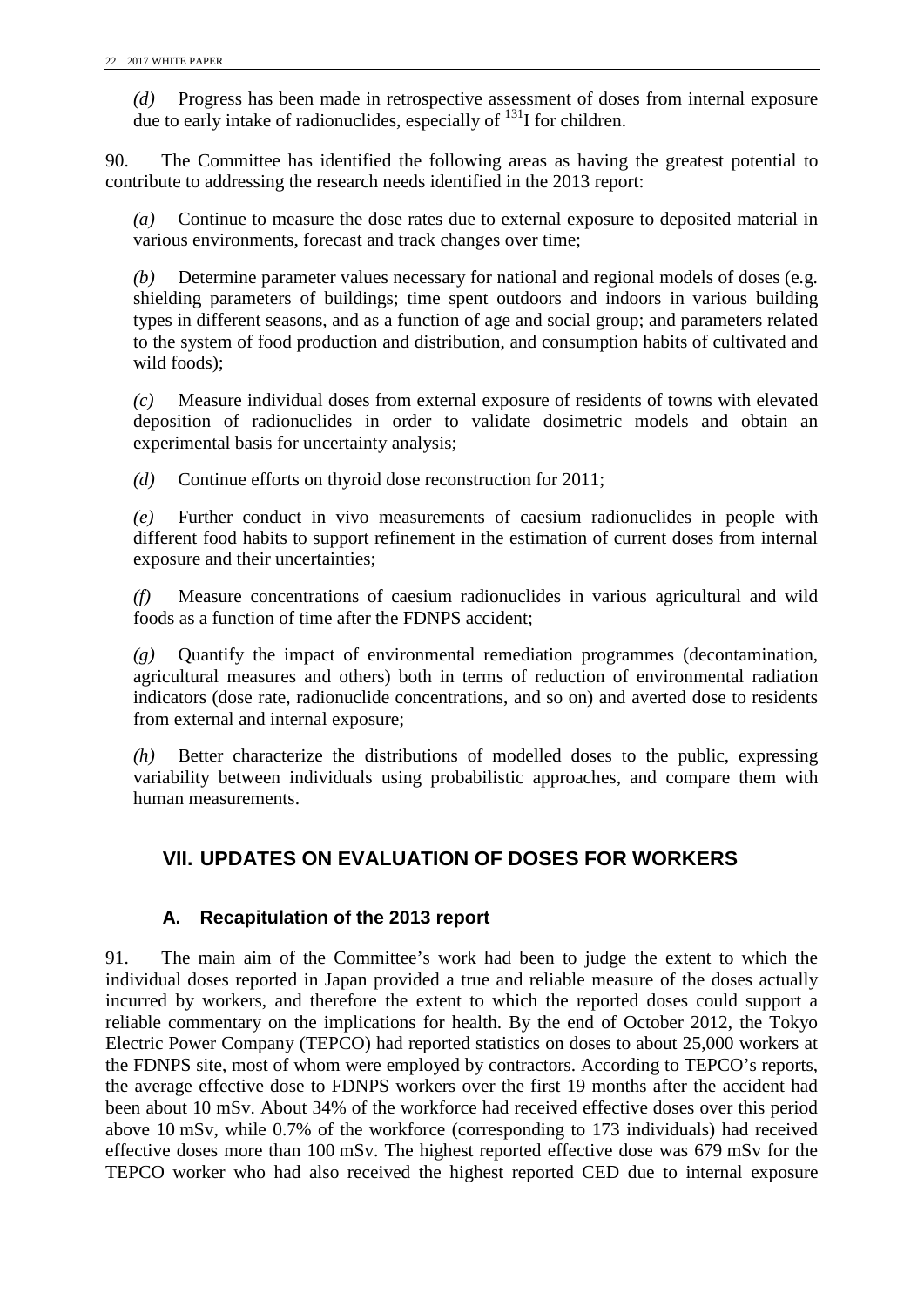(590 mSv). Dose statistics had been reported separately for a few hundred emergency services workers.

92. The Committee's independent assessments of the doses due to internal exposure for 12 workers (out of a total of 13) who had CEDs due to internal exposure higher than 100 mSv had confirmed that they had received absorbed doses to the thyroid due to inhalation of  $^{131}$ I in the range of 2 to 12 Gy.

93. The reliability of the internal exposure assessments for the much larger number of workers with lower assessed internal exposures had been evaluated by performing independent assessments for randomly selected samples of workers.

94. The Committee had confirmed the reliability of assessments reported by TEPCO for those of its workers where  $^{131}$ I in the body had been detected. However, for most of the workers, in vivo monitoring of  $^{131}$ I in the thyroid had not started until the second half of May 2011, and in many cases this delay had meant that  $^{131}$ I could no longer be detected. For the same reason, the contribution to internal exposure from intakes of shorter-lived radionuclides such as <sup>132</sup>Te and <sup>133</sup>I could not be reliably assessed. The Committee had been unable to confirm the reliability of the assessments reported by TEPCO for those of its workers for whom  $^{131}$ I had not been detected in the body, nor the reliability of the internal exposure assessments reported by contractors for their workers.

95. The Committee had judged that the major factor potentially affecting the reliability of external exposure assessments had been the sharing of electronic personal dosimeters during March 2011 (because the majority of the dosimeters had been lost in the tsunami flood), with only one worker in a team wearing a dosimeter for many missions.

96. The Committee had had insufficient information on beta irradiation to make an informed assessment of doses to the eye lens of workers (paragraph 143 in [U2]).

# **B. Findings of review of new publications**

97. The Committee concluded in the first and second white papers that its findings in this area of the 2013 report remained valid and were largely unaffected by new information that had been published. While significant changes had been made to doses estimated for some workers since the 2013 report (see [U4] and [U5]), the Committee did not expect that these would materially affect its main findings, although this would need to be confirmed by a fuller analysis.

98. Of the publications considered in this third white paper, three have been reviewed in detail. One publication by Yasui [Y7] presented recommendations for the design of a largescale epidemiological study on workers, developed in a meeting of experts convened by the Japanese Ministry of Health, Labour and Welfare (MHLW); when published, results of the study would almost certainly be relevant for any follow-up assessment to the Committee's 2013 report. A second publication [Y6] reported on the establishment of a dose registration system for decontamination workers and presented dose statistics for the period April 2011 to December 2014. A third publication [S3] reported results of individual measurements of effective dose due to external exposure for workers in the village of Iitate during 2013; data for workers and dose predictions for returning evacuees derived from the worker data could be useful in any follow-up assessment.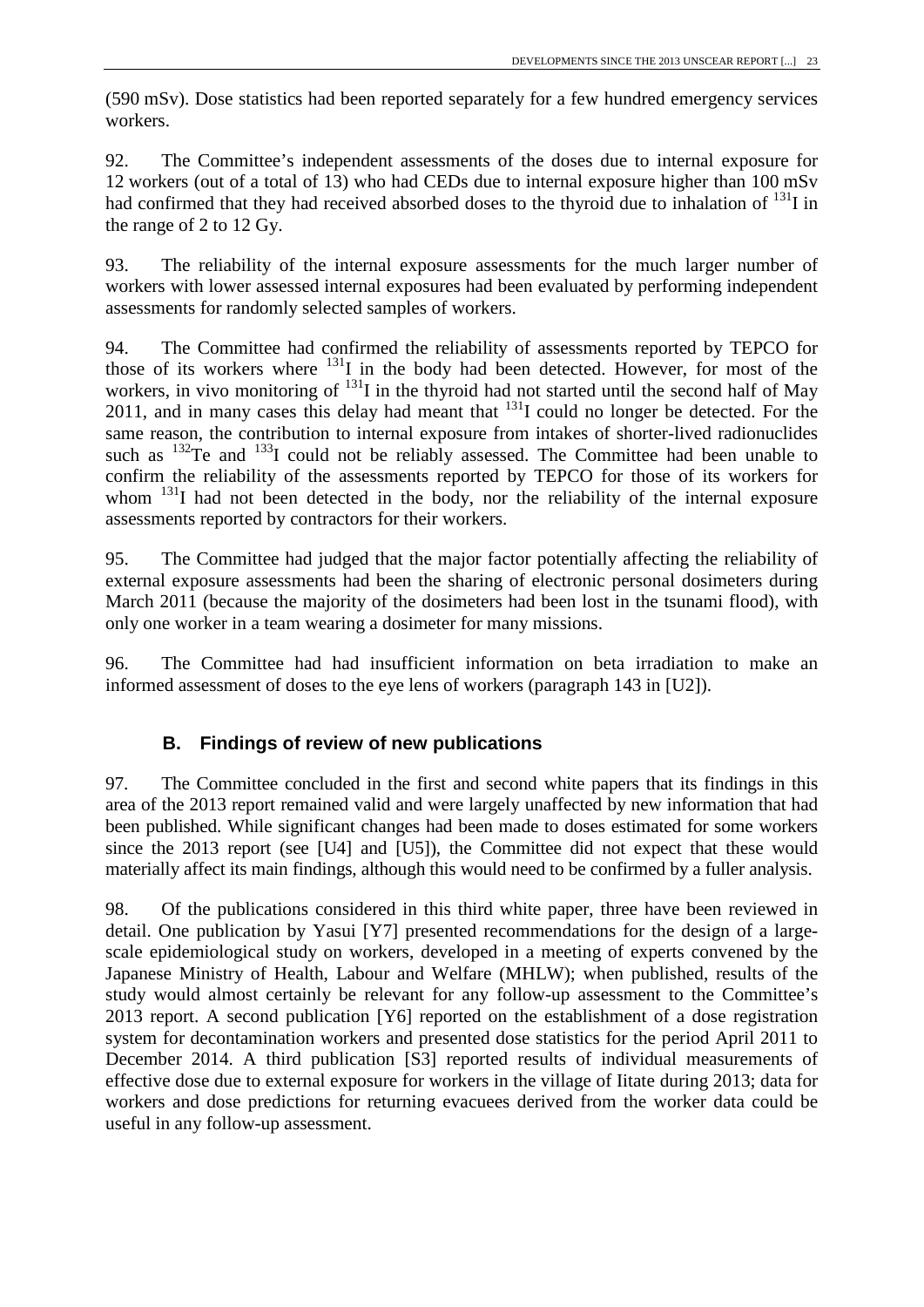99. The worker epidemiological study described by Yasui [Y7] aims to examine adverse health effects in a target group of approximately 20,000 FDNPS emergency workers. No results from the study have yet been published, but a pilot study has been completed, and the full-scale study commenced in April 2015. The study will continue for the lifetime of the workers in the target group. A comprehensive re-evaluation of doses from external exposure and internal exposure was proposed at the meeting of experts, as was an analysis of the reliability and validity of assessed doses. The experts also recommended biological dosimetry (specifically, chromosomal tests using the fluorescence in situ hybridization method) for workers whose effective doses exceeded 100 mSv. Although the study is comprehensive in its coverage, and its design is thorough, the Committee considers that two aspects of the study design relating to dosimetry warrant further consideration:

*(a)* The study recommends the estimation of cumulative effective dose up to the point of health examination as the measure of exposure. The Committee believes it would be more appropriate to identify the health effects to be investigated, and then identify the appropriate measure of exposure for that health effect. The measure of exposure in radiation epidemiology studies is usually the set of absorbed doses to specified organs received in each year of exposure, rather than CED, and the organs specified (e.g. thyroid) are selected on the basis of a consideration of the health effects to be investigated (e.g. thyroid cancer);

*(b)* For many workers, the delay in commencing thyroid monitoring meant that thyroid doses from intakes of 131I could not be reliably assessed. These doses will be re-evaluated in the study but large uncertainties in their values are likely to remain. An assessment of the implications of these uncertainties for the expected outcomes of the study would better inform judgements on the adequacy of its design.

100. The proposed comprehensive re-evaluation of worker doses means that the study should be able to address several of the research needs for worker dosimetry identified in the 2013 report.

101. Yasui [Y6] also reported on the establishment in December 2013 of a central dose registration system for workers engaged in decontamination projects in special decontamination areas. From the doses registered, Yasui presented distributions of effective doses for each 3-month period between April 2011 and December 2014 and distributions of effective doses by sex and by age for each of the years 2012, 2013 and 2014. The number of decontamination workers progressively increased from 11,058 in 2012 to 34,611 in 2014, and the average effective dose for these workers increased from 0.5 mSv in 2012 and 2013 to 0.7 mSv in 2014. The maximum effective doses were 13.9 mSv, 6.7 mSv, and 10.4 mSv in 2012, 2013 and 2014, respectively. The results presented confirm that doses to decontamination workers were low.

102. Sakumi et al. [S3] reported results of individual measurements of effective dose from external exposure for 64 workers in the village of Iitate made during an 11-month period in 2013. Although Iitate is within the deliberate evacuation area, the Japanese Ministry of Environment permitted some companies to continue working there. Sakumi et al. reported that the workers were present in Iitate for 10 hours per day and 5 days per week. Measurements were made with photoluminescence glass dosimeters. Sakumi et al. reported that 70% of the workers received an annual effective dose of less than 2 mSv, and that all of the workers with an annual effective radiation dose of more than 3 mSv worked outdoors for almost 10 hours in each working day. The maximum effective dose was 3.6 mSv for a worker working outdoors close to a road in the centre of Iitate. The mean and median doses were 1.73 and 1.53 mSv,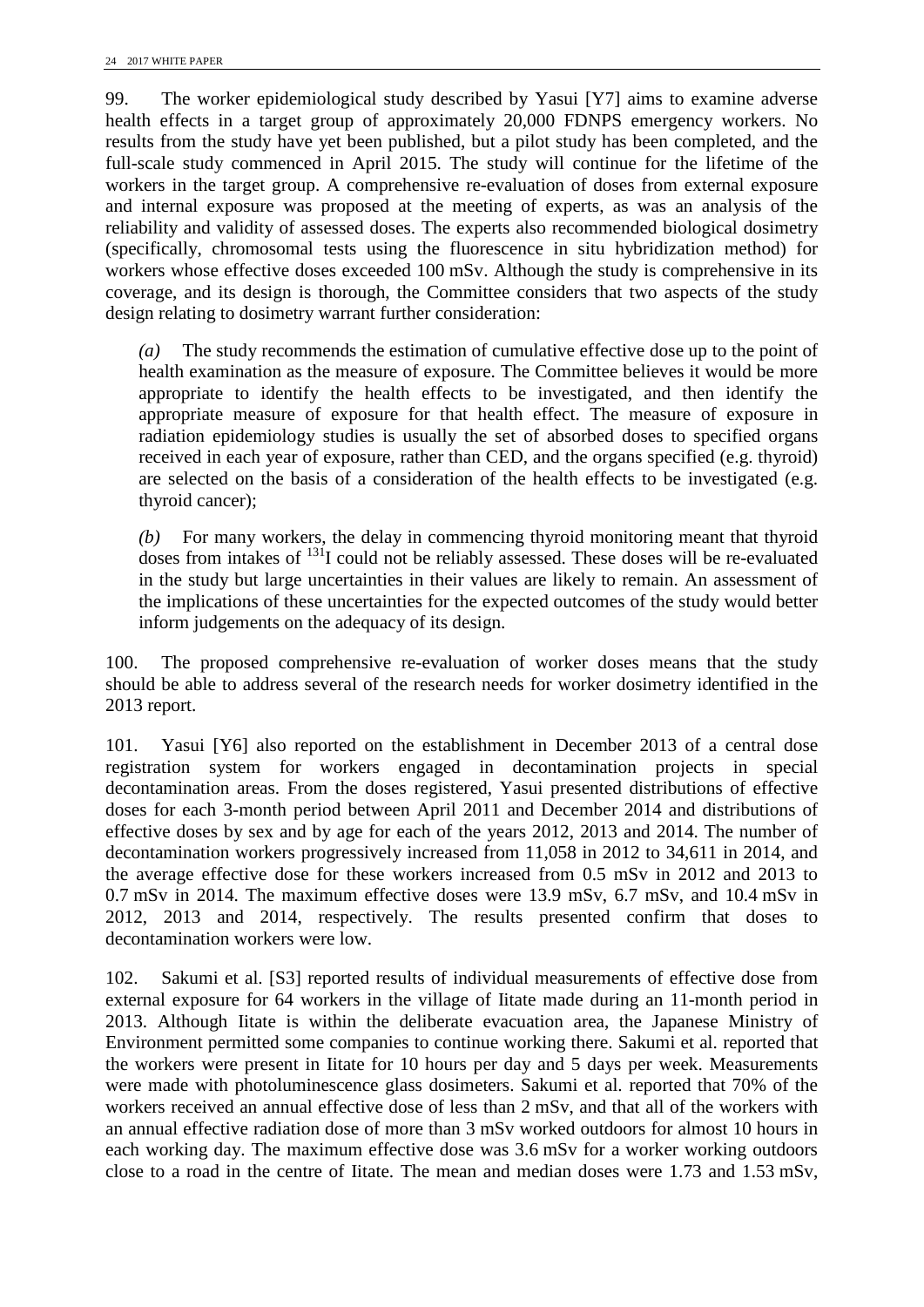respectively. The paper addresses an identified research need, although for a time period later than that covered by the 2013 report.

# **C. Potential implication of new publications**

103. The Committee has concluded that its findings in this area of the 2013 report remain valid and are largely unaffected by new information that has been published so far.

104. The proposed comprehensive re-evaluation of doses discussed by Yasui [Y7] should be able to address several of the research needs for worker dosimetry identified in the 2013 report. No new information was identified that would enable the Committee to reach informed judgments on the exposure of the lens of the eye, and further research in this area would be particularly valuable.

# <span id="page-32-0"></span>**VIII. UPDATES ON HEALTH IMPLICATIONS FOR WORKERS AND PUBLIC**

# **A. Recapitulation of the 2013 report**

105. The Committee had expected health risks resulting from the FDNPS accident to be far lower than those for the Chernobyl accident, owing to the substantially lower doses received by the public and workers. No deterministic effects from radiation exposure had been observed among the public and none had been expected. No increase in spontaneous abortions, miscarriages, perinatal mortality, birth defects or cognitive impairment had been expected from exposures during pregnancy. Nor had a "discernible increase in heritable disease among the descendants of those exposed from the accident" (paragraph 224 of [U2]) been expected. No discernible radiation-related increases in rates of leukaemia or breast cancer (two of the most radiogenic cancer types), nor in other types of solid cancer besides possibly thyroid cancer, had been expected. A large excess of thyroid cancer due to radiation exposure, such as occurred after the Chernobyl accident, could be discounted, because the estimated thyroid doses due to the FDNPS accident were substantially lower than those sustained around Chernobyl. However, the sensitive ultrasound-based thyroid screening of those aged 18 years or younger<sup>[12](#page-34-0)</sup> at the time of the accident had been expected to detect a large number of thyroid cysts and solid nodules, including a number of thyroid cancers "that would not normally have been detected without such intensive screening" (paragraph 225 of [U2]). However, similar even slightly higher rates of cysts and nodules had been found in the prefectures of Aomori, Yamanashi and Nagasaki that had not received significant radionuclide deposition from the accident. The substantial numbers that had already been observed in the Fukushima Health Management Survey  $(FHMS)<sup>13</sup>$  $(FHMS)<sup>13</sup>$  $(FHMS)<sup>13</sup>$  had been considered likely to be due to the sensitivity of the screening and not to radiation effects.

 $12$  Previous white papers had reported that screening was of those under 18 years old at the time of the accident,

but this has subsequently been clarified as those aged 0–18 years at the time of the accident.<br><sup>13</sup> The Fukushima Health Management Survey is a large programme of health questionnaires and health screening conducted by Fukushima Medical University with Japanese government funding. The FHMS includes: a comprehensive health check, and lifestyle and mental health assessment, for all residents from the evacuation zones; recording of all pregnancies and births among all women in the prefecture who were pregnant on 11 March 2011; and repeated thyroid ultrasound examinations for all children of the prefecture of ages 0–18 at the time of the accident.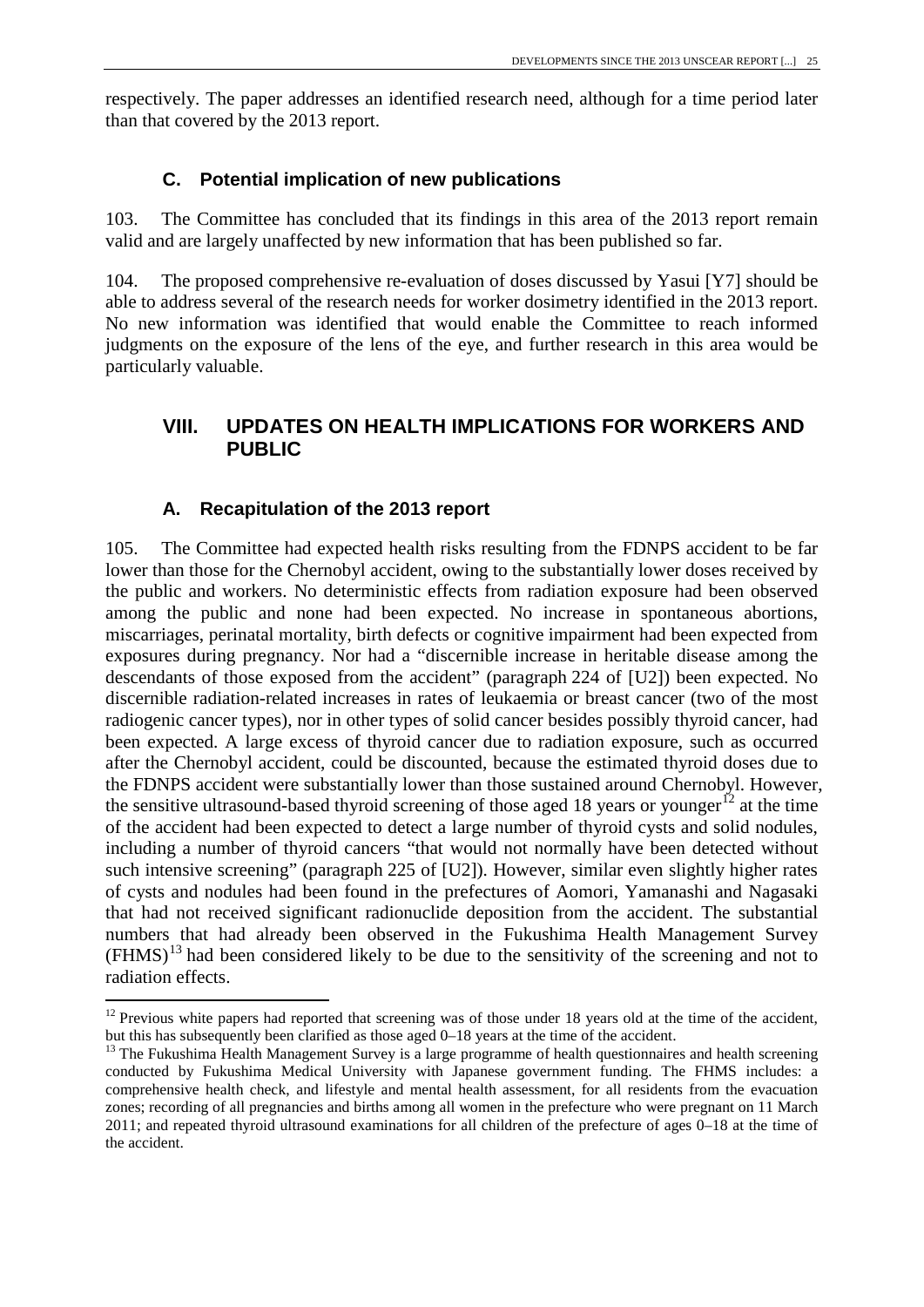106. Among FDNPS emergency workers, deterministic effects had been considered unlikely, but the Committee had not been able to preclude the possibility of hypothyroidism, or to assess the risk of cataracts (owing to insufficient information on doses to the lens of the eye from beta irradiation). Although 2−3 excess cancers could be inferred over the lifetime among the 173 workers with doses greater than 100 mSv (mainly from external exposure), the Committee had considered it unlikely that such increased incidence of cancer due to irradiation would be discernible. The Committee had judged the magnitude of any inferred risk of thyroid cancer among workers to be such that any increase in incidence due to radiation exposure would likely not be discernible.

107. The Committee had noted that the major health impacts that had been observed among the general public and among workers were mental health problems and impaired social wellbeing [U4]. The Committee did not assess health effects unrelated to radiation exposure: estimation of the occurrence and the severity of such health effects was beyond the Committee's mandate.

# **B. Findings of review of new publications**

108. The Committee concluded in the first and second white papers that its findings in this area of the 2013 report remained valid and were largely unaffected by new information that had since been published. A study reviewed in the second white paper which appeared to challenge the Committee's findings regarding radiogenic thyroid cancer risk was found to be seriously flawed.

109. Of the publications considered in this third digest, 20 have been reviewed in detail. The publications served to strengthen or complement the findings of the 2013 report. Three publications [N2, S14, S15] provided updated information on thyroid cancer screening in the FHMS programme of clinical and ultrasound examinations among those who were aged 18 years or younger at the time of the FDNPS accident, focusing on the detection rates of thyroid cysts, nodules and cancers in Fukushima Prefecture. They demonstrated an appreciable elevation, caused by sensitive ultrasound screening, in the number of detected thyroid cancers. Three publications [O5, S14, S15] compared the rates of thyroid cancer detection in areas of Fukushima Prefecture that had received relatively high, medium or low levels of radiation exposure. One publication [K1] reported on the biological modelling of two different pathways for thyroid cancer development, distinguished by expression levels of a particular gene that tend to differentiate sporadic from radiogenic papillary thyroid cancers. Of note is a publication [Y7] describing plans for the study of the FDNPS worker cohort.

110. The first round of screening of 300,476 children and adolescents aged 18 years or younger at the time of the FDNPS accident has now been completed with a high participation rate (81.7%). The results are reported in several papers. Two papers [S14, S15] reported that 2,294 individuals had nodules larger than 5 mm, cysts larger than 20 mm, or needed confirmatory examination based on clinical and ultrasound examination. Nagataki [N2] indicated 116 confirmed or suspected thyroid cancers (38.6 per 100,000) based on fine needle aspiration cytology (FNAC); 102 of these cases were subject to surgery and 100 cases were diagnosed as papillary thyroid cancers, one as a poorly differentiated cancer, and one as a benign tumour. There was a skewed distribution of tumour sizes, with a mean of 13.9 mm (range 5.1–45 mm). The mean age at exposure to  $^{131}$ I from the accident was 14.9 years for the thyroid cancer cases, with no case younger than 6 years. All the papillary cancers were of the classical type [S15]; in contrast, following the Chernobyl accident, the solid variant type was frequently found in irradiated children [Z1]. A second round of screening has examined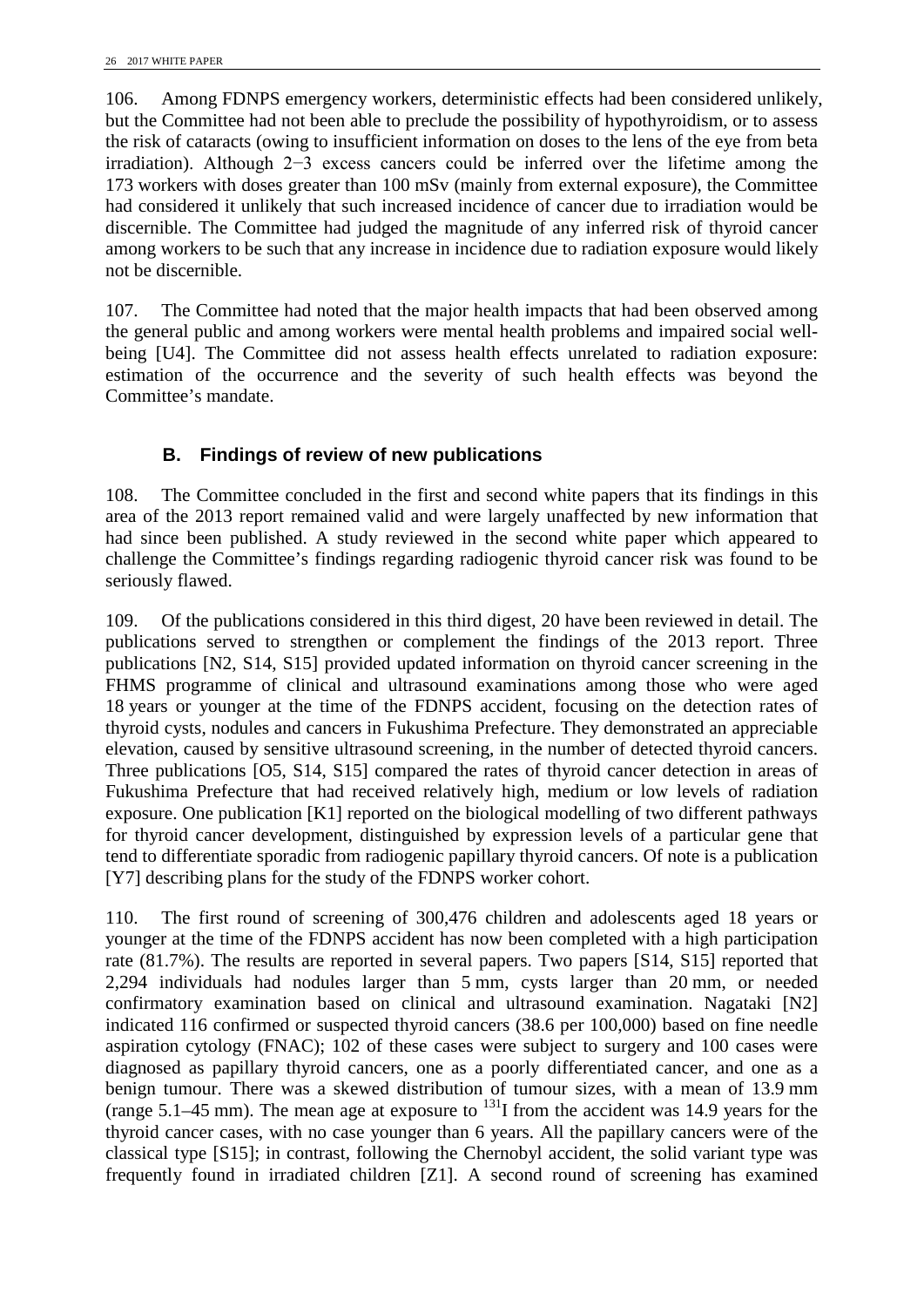270,379 individuals (as of 30 June 2016), most of whom were included in the first round, and detected an additional 59 (21.8 per 100,000) suspected thyroid cancers by FNAC [N2].

111. Several papers compared the prevalence of thyroid cancer in areas of Fukushima Prefecture with a range of levels of exposure to radionuclides released as a result of the accident. Neither Ohira et al. [O5] nor Suzuki [S14] found any statistically significant differences in thyroid cancer prevalence for those from the highest or middle exposure areas, compared to the lowest exposure area. For example, Suzuki found thyroid cancer prevalences of 33, 39 and 35 per 100,000 in the highest, medium and lowest-exposure areas within Fukushima Prefecture, respectively. When Suzuki et al. [S15] further subdivided the low exposure area into low and lowest, the odds ratios (ORs) were all non-significant: 1.22 (95% CI: 0.55, 2.7), 1.21 (95% CI: 0.64, 2.3), 1.19 (95% CI: 0.58, 2.4) for the high (evacuation zone), medium and low exposure areas, respectively, compared to the lowest exposure area. Though these papers divided the exposure areas differently, none of them found any relationship between thyroid cancer prevalence and exposure level. Katanoda et al. [K3] reported that the observed prevalence of thyroid cancer in the FHMS compared to the expected prevalence was about 20-fold higher, which the authors attributed to an ultrasound screening effect, because the thyroid doses and other considerations make it implausible that it was an effect of radiation exposure.

112. Ohira et al. [O5] compared the estimated doses from external exposure for the 56 thyroid cancer cases with those for the remainder of the subset of about 129,300 of those screened for whom individual doses had been estimated. Compared to those with estimated doses from external exposure of less than 1 mSv, the ORs for risk of thyroid cancer were 0.76 (95% CI: 0.43, 1.35) for those with estimated doses in the range 1 to 2 mSv, and 0.24 (95% CI: 0.03, 1.74) for those with estimated doses greater than or equal to 2 mSv. Suzuki et al. [S15] indicated that, of 63 confirmed or suspected thyroid cancer cases with estimated doses from external exposure, 71% had doses less than 1 mSv and none had doses greater than 2.2 mSv. However, similar, more meaningful, comparisons cannot be made for doses to the thyroid, because no estimates of these are available. In the absence of thyroid doses, caution should be exercised in interpreting the results of Ohira et al. [O5].

113. Other papers highlighted concerns about possible over-diagnosis of thyroid cancer because of sensitive thyroid screening of general populations with ultrasound and about aggressive treatment of small thyroid cancers. From international temporal trends in thyroid cancer incidence, Vaccarella et al. [V1] showed the effect of large-scale screening in increasing thyroid cancer incidence in Australia, the Republic of Korea, the United States, and a number of countries in Europe. Park et al. [P1] analysed extensive thyroid cancer data from a number of clinics in the Republic of Korea from 1999 and 2008, during which time there was a large increase in thyroid cancer incidence in the country. They estimated that about 94% of the increase in incidence was due to the national programme to promote population ultrasound screening. In 2014, when a public awareness campaign against routine population screening was initiated in the Republic of Korea, the number of cases of thyroid cancer surgery fell by 35% in one year. Leboulleux et al. [L1] pointed out that many of the small papillary thyroid cancers found by ultrasound screening have indolent, benign behaviour. Since surgery has monetary costs and potential medical and psychological risks, they advocated "watchful waiting" rather than surgery for some small cancers; however, no consensus has been achieved regarding this suggestion. Nagataki [N2] recommended further research to identify molecular markers that can distinguish aggressive from indolent papillary thyroid cancers.

<span id="page-34-1"></span><span id="page-34-0"></span>114. Thyroid screening is a complex issue and judgements on its scope, nature and/or continuation following the accident at FDNPS require considerations of factors that go far beyond the purely scientific issues alone (e.g. those of a socio-economic, public health, legal, ethical or human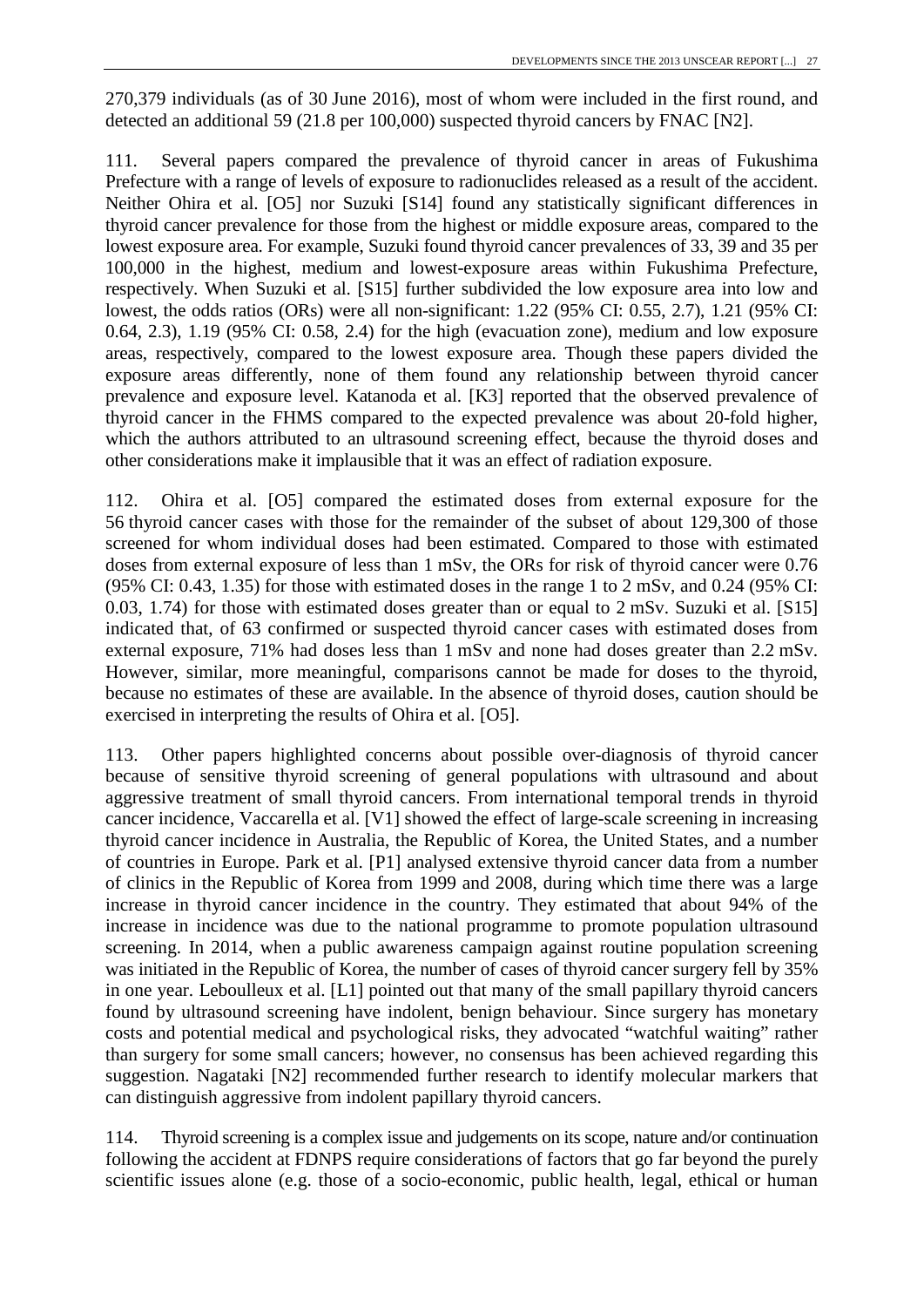rights nature).<sup>[14](#page-37-0)</sup> Should the screening continue, the systematic collection and storage of biopsy material (including related information on exposures) and open access to it for meritorious research, would help investigations to be made of biomarkers and molecular signatures of radiation-induced thyroid cancer (i.e. in a similar manner to the Chernobyl Tissue Bank).

115. Kaiser et al. [K1] put forward the hypothesis that childhood radiation-induced thyroid cancer develops in a multistage pathway that is distinct from the carcinogenesis pathway of sporadic thyroid cancers (in contrast to the single-pathway hypothesis of Williams [W5]). They modelled the Chernobyl thyroid cancer data and found that over-expression of the *CLIP2* gene statistically distinguished radiation-associated thyroid cancers occurring before age 20 from sporadic ones. Future research to find and model predictive biomarkers for radiogenic thyroid cancer may shed new light on the pathogenesis of radiogenic thyroid cancer.

116. One paper purported to show increases in perinatal mortality associated with radiation exposure by comparing prefecture-wide rates before and after the FDNPS accident, using sophisticated modelling methods [S8]. However, the study is flawed in that the authors designated six prefectures as a "severely contaminated" area for comparison with other areas, whereas most of those prefectures received radiation exposures from the accident that were small compared to normal background radiation exposure. In addition, as the authors admit, this was an observational study that does not allow causal inference.

117. A study of self-reported psychological distress among those evacuated as a result of the FDNPS accident showed a positive correlation between radiation levels in their home locality and the frequency of distress [K13]. However, as noted in the 2013 report, psychological distress is a general indirect effect of catastrophic events and should not be attributed to radiation exposure itself; such effects do not fall within the Committee's mandate.

118. A number of papers have compared health changes in evacuees from before their evacuation with afterwards or according to the duration of evacuation [E1, H3, O2, O3, O4]. They observed increases in such health conditions as the frequency of metabolic syndrome, dyslipidaemia, hypertension, weight gain, psychological distress and alcoholism that could be associated with evacuation. Of particular concern was the documented increase in mortality associated that charactering of parameters contribute the first year after evacuation <sup>[15](#page-37-1)</sup> [Y8]. The Committee recognizes that these can be indirect effects of evacuation, stress and associated lifestyle changes, consequent to a radiation accident or other catastrophe, but such effects of evacuation are beyond the scope of the Committee's considerations.

119. In 2016, the Japanese government awarded compensation to two occupationally exposed nuclear power plant workers. Both had been employed at FDNPS following the accident where they had accumulated part of their exposure. One was diagnosed with leukaemia and the other with thyroid cancer. The Committee has informed on the elements of scientific attribution of malignancies to radiation exposure (see annex A of the 2012 report [U3]). Scientific attribution is not equivalent to legal imputation in an occupational context. Therefore, the granting of these awards (and, likewise, others granted previously or in the future to occupationally exposed workers) does not imply a scientifically proven cause–effect relationship between radiation exposure and any particular case of cancer. Rather, it is the

<sup>&</sup>lt;sup>14</sup> Broader issues relevant to decisions on the continuation and/or implementation of thyroid screening in the Fukushima Prefecture have been addressed in various forums, for example, [Y4] and [N5].<br><sup>15</sup> Including 12 people who died in transit during the evacuation and 50 who died as refugees immediately after l

transport.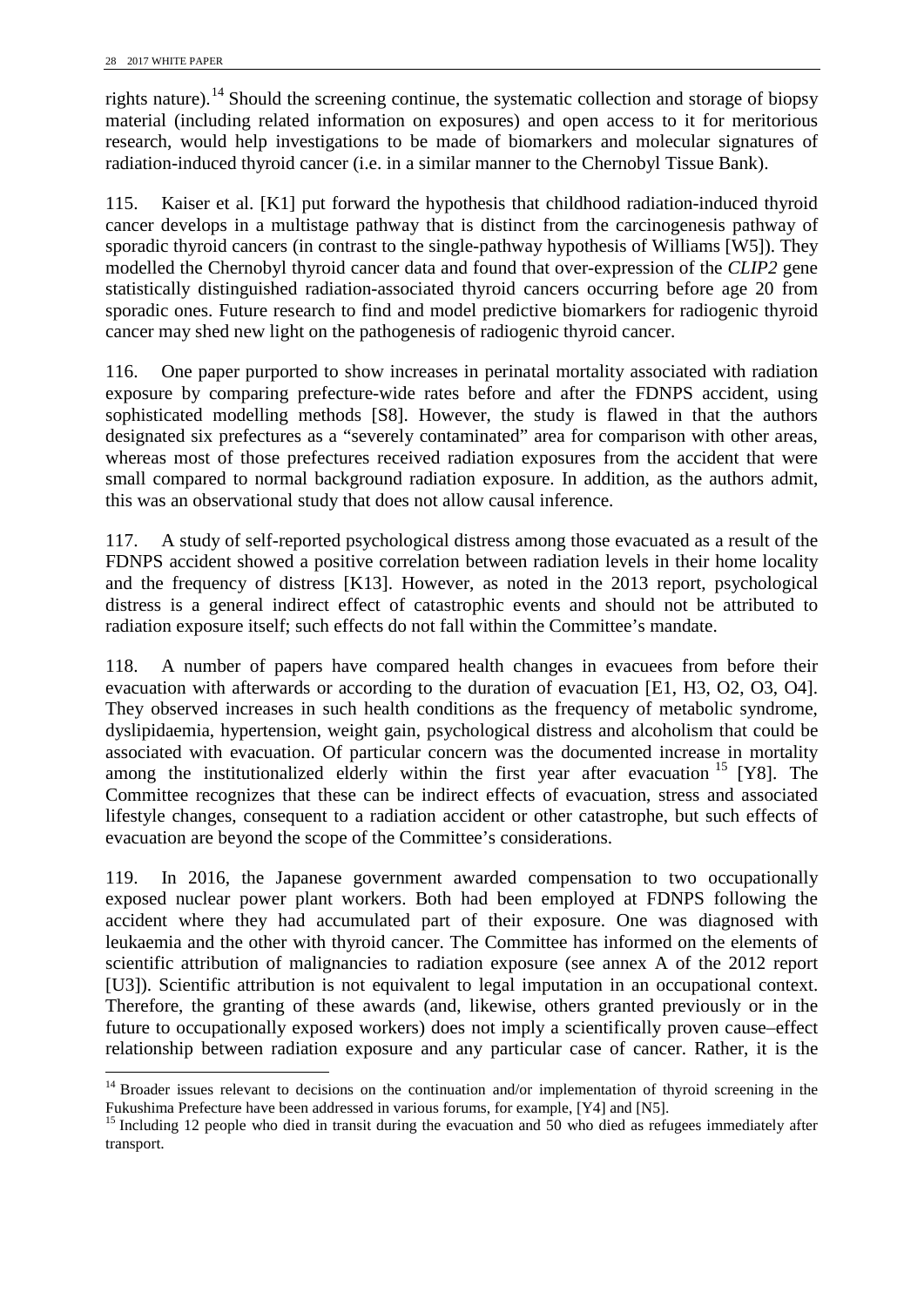result of the application of a scheme, <sup>[16](#page-38-1)</sup> developed several decades ago by the Japanese government, for industrial accident compensation insurance [M8]; knowledge and understanding of the effects of radiation has since improved considerably.

120. Experts convened by the MHLW have planned a long-term epidemiological and health monitoring study of FDNPS emergency workers [Y7]. Accurate cumulative measures of radiation dose, before, during and after the FDNPS emergency work, are to be obtained. The study plans to maintain a long-term follow-up of the approximately 20,000 workers, with periodic, well-standardized health examinations. The experts recommended that standard health data on the indicators measured and the laboratory tests carried out as part of the compulsory annual medical examination be compiled every year, and that a thyroid ultrasound examination, lens opacity examination and special tests for kidney function, infectious diseases and systemic inflammation be conducted every 3-5 years for those workers exposed to over 100 mSv as a result of the accident. The thyroid outcomes of interest include thyroid cancer, hypothyroidism and autoimmune thyroiditis. The experts also recommended that questionnaire information should be obtained periodically on potential confounding factors: medical history, lifestyle and socio-demographic data, psychological stresses, and exposure to other toxic agents. They further recommended that arrangements be made to link the workers to the MHLW national mortality (cause of death) database and the new national tumour registry. Storage of part of the blood samples was also suggested for assessing future markers of disease or for other research purposes. To help prevent arbitrary statistical analysis, they recommended that researchers report the full set of both statistically significant and null differences.

121. The Committee has the following concerns relating to the scientific value of this study:

*(a)* Because only 173 workers received as much as 100 mSv during emergency operations, the statistical power of the study will likely be too low to fulfil the study's aspiration to distinguish cumulative dose from dose-rate effects, although information on additional occupational radiation exposure before and after emergency operations, plus medical exposures, will be obtained to estimate lifetime doses;

*(b)* The study may be compromised by low participation rates, given that radiation workers are already receiving compulsory annual medical examinations, and that contract radiation workers are very transient and it may be difficult to keep track of their whereabouts.

<sup>&</sup>lt;sup>16</sup> In 1976, the Japanese government established the basis for the award of compensation to occupationally exposed workers through the Industrial Accident Compensation Insurance scheme [M8]. The initial focus of the scheme was leukaemia. According to this scheme, leukaemia may be deemed eligible for medical compensation by a medical review panel if the dose was at least 5 mSv times the number of years between (first) exposure and diagnosis of the malignancy. A similar scheme applies for certain other lympho-haematopoietic malignancies with modification based on their comparative radiosensitivity. Up to the end of 2016, some 15 nuclear power plant workers in Japan had been granted compensation under this scheme for lympho-haematopoietic malignancies, of which about half were leukaemia. Two of these 15 workers were employed at FDNPS following the accident. l

Solid cancer may be deemed eligible for medical compensation by a medical review panel if the effective dose was at least 100 mSv, the time between (first) exposure and diagnosis of the malignancy was 5 years or more, and there was no other aetiology than radiation. These criteria are kept under continuing review and may be revised in light of new scientific evidence. In 2016, one worker was granted compensation for thyroid cancer; he was in his forties, had been involved in with work on radiation since 1992, including employment at FDNPS between March 2011 and April 2012, and his cumulative effective dose was about 150 mSv, of which 139 mSv was received while working at FDNPS.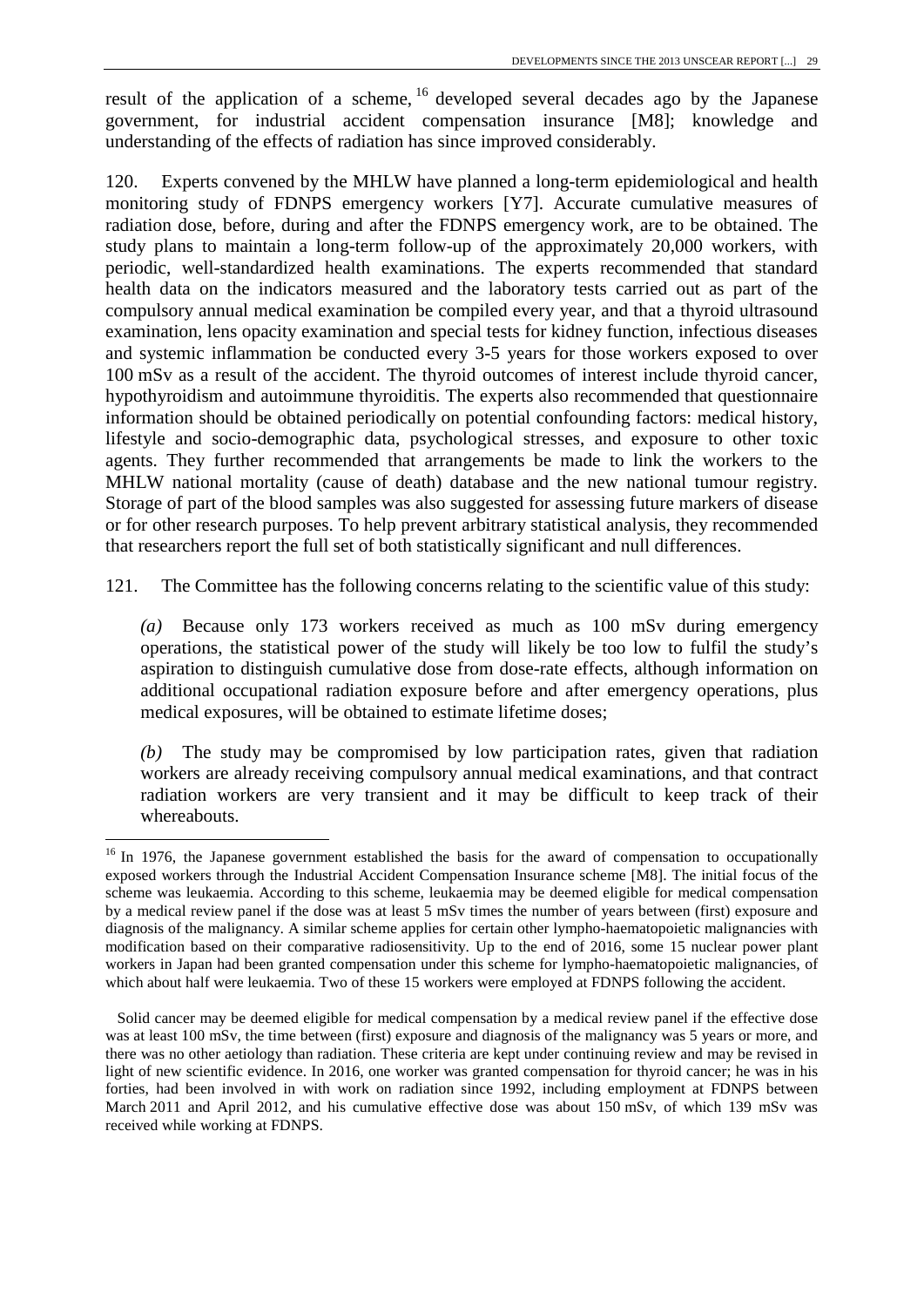Despite the potentially limited scientific value of the study, the Committee acknowledges that it may be considered justified to address the health concerns of the workers affected.

# **C. Potential implication of new publications**

122. The Committee has concluded that its findings regarding health effects of radiation exposure from the FDNPS accident in the 2013 report remain valid and are largely unaffected by new information that has since been published.

123. The Committee has noted, and will remain abreast of, ongoing research and investigations into the health implications of the accident, as reported from the FHMS being carried out in Fukushima Prefecture and other sources. It has identified the following specific areas, in particular, where further data or information would have the potential to contribute to addressing the research needs identified in the 2013 report:

*(a)* Provision by the FHMS of more detailed breakdowns of the numbers of young people screened, and of confirmed/suspected thyroid cancers by tumour size, and by age at irradiation, age at screening, and sex, because this would permit more accurate comparisons with parallel data from young people screened but unexposed;

*(b)* Completion of estimation of dose from external exposure for the young people in the FHMS thyroid screening study, especially those with suspected or confirmed thyroid cancers; this would permit an improved analysis by exposure level that would provide a stronger basis for inference than comparisons with other populations who may differ from the FHMS study in age, sex, screening protocols and other factors;

*(c)* Linkage of outcome information—including mortality and incidence of thyroid cancer, other cancer and non-cancer diseases, birth defects, and clinical and laboratory findings—with radiation exposure and information on age, sex and other risk factors, to permit the most informed assessment of health experience and risk; this would maximize the capability to address important questions that both scientists and the public may have;

<span id="page-37-1"></span><span id="page-37-0"></span>*(d)* Provision of systematic data on the health of the FDNPS emergency workers, with cooperation by the government and nuclear industry to facilitate a high follow-up rate, so as to develop a high-quality assessment of potential radiation effects, while also considering possible confounding by lifestyle, toxic exposures and pre-existing medical conditions.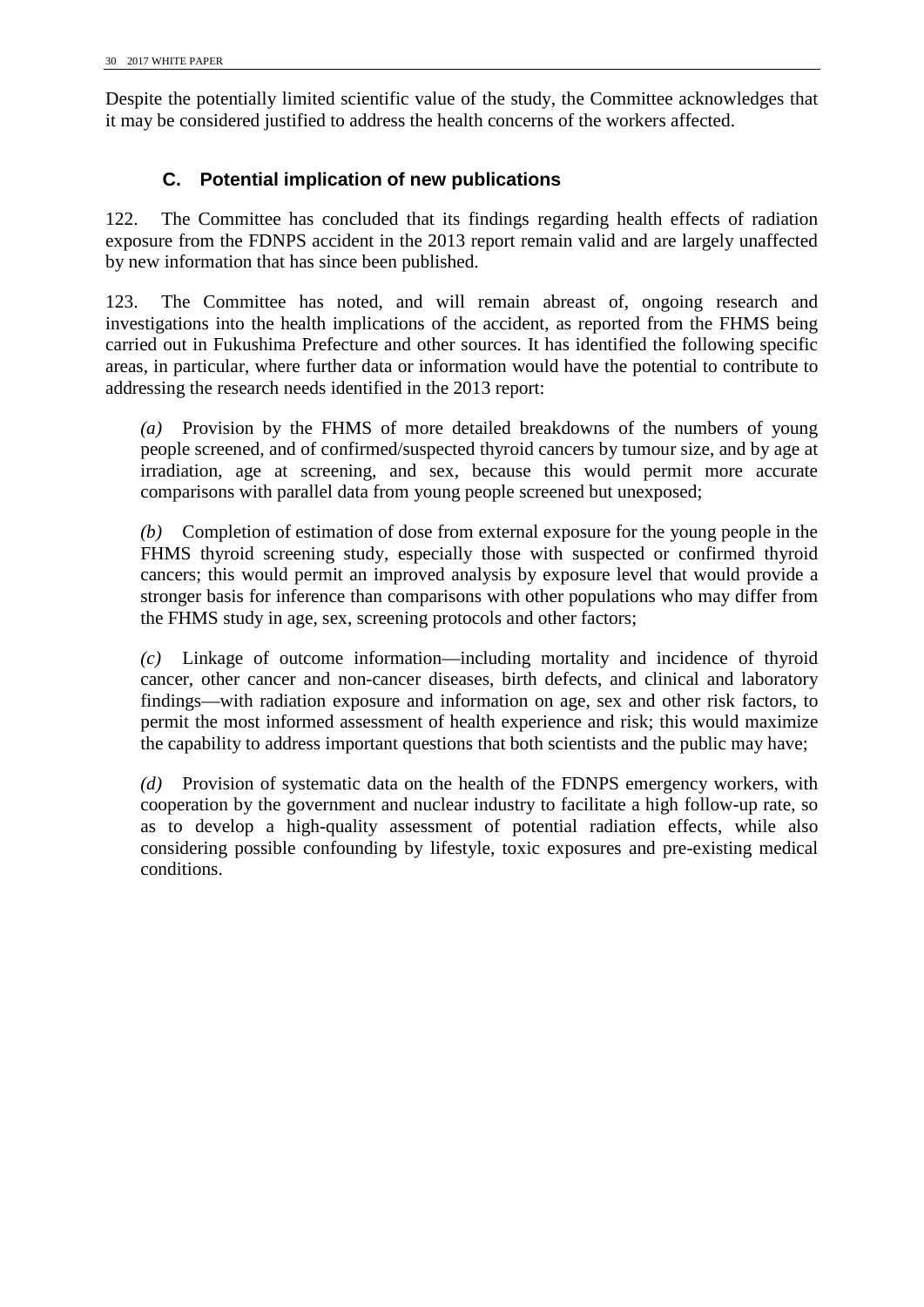# <span id="page-38-0"></span>**IX. UPDATES ON EVALUATION OF DOSES AND EFFECTS FOR NON-HUMAN BIOTA**

# **A. Recapitulation of the 2013 report**

124. The Committee had estimated radiation doses due to the accident to non-human biota through applying suitable models. The corresponding estimates of effects due to the radiation exposure had then been inferred by synthesizing the Committee's generic evaluations of dose– effect relationships. Exposures of both marine and terrestrial non-human biota following the accident had been, in general, too low for acute effects to be observed, although some exceptions had been considered possible because of local variability. The Committee had concluded that, in general, population-relevant effects on non-human biota in the marine environment would have been confined to areas close to where highly radioactive water was discharged and released into the ocean. Although the Committee had been unable to exclude a risk of effects to individuals of certain terrestrial species, in particular mammals, it had considered observable effects at the population level to be unlikely. It had concluded that any radiation effects would have been constrained to a limited area where the deposition density of radioactive material was greatest, and that, beyond this area, the potential for effects on biota was insignificant.

125. The Committee had made reference to studies in which effects in various terrestrial biota had been observed in areas with enhanced levels of radioactive material as a result of the FDNPS accident [H8, M9, M10]. It had noted that the substantial impacts reported for populations of wild organisms from these studies were inconsistent with the main findings of the Committee's theoretical assessment. The Committee had expressed reservations about these observations, noting that uncertainties with regard to dosimetry and possible confounding factors made it difficult to substantiate firm conclusions from the cited field studies.

# **B. Findings of review of new publications**

<span id="page-38-1"></span>126. The Committee concluded in the first and second annual white papers that its findings in this area of the 2013 Fukushima report remained broadly supported by the available evidence. However, it recognized potential limitations in its approach owing to reliance largely on laboratory-based rather than field studies. It identified a need for multidisciplinary field studies tailored to analyse the impacts of ionizing radiation on populations of wild organisms interacting under the conditions prevalent within ecosystems in areas with enhanced levels of radioactive material.

127. Of the publications considered in this third white paper, 21 have been reviewed in detail. The main implications of the findings of these publications are summarized below.

128. Several authors [T6, V2, V3] have applied kinetic transfer models to releases from the FDNPS accident to provide further insights into the temporal evolution of radionuclide concentrations in different environmental compartments. Tateda et al. [T6] carried out an analysis that they believed indicated that the observed slow decline of concentrations of  $^{137}Cs$ in benthic fish off southern Fukushima could be explained by radiocaesium transfer to such fish from benthic invertebrates via ingestion. Vives i Batlle et al. [V3] provided an overview of an intercomparison that was undertaken for eight models (including one steady state model and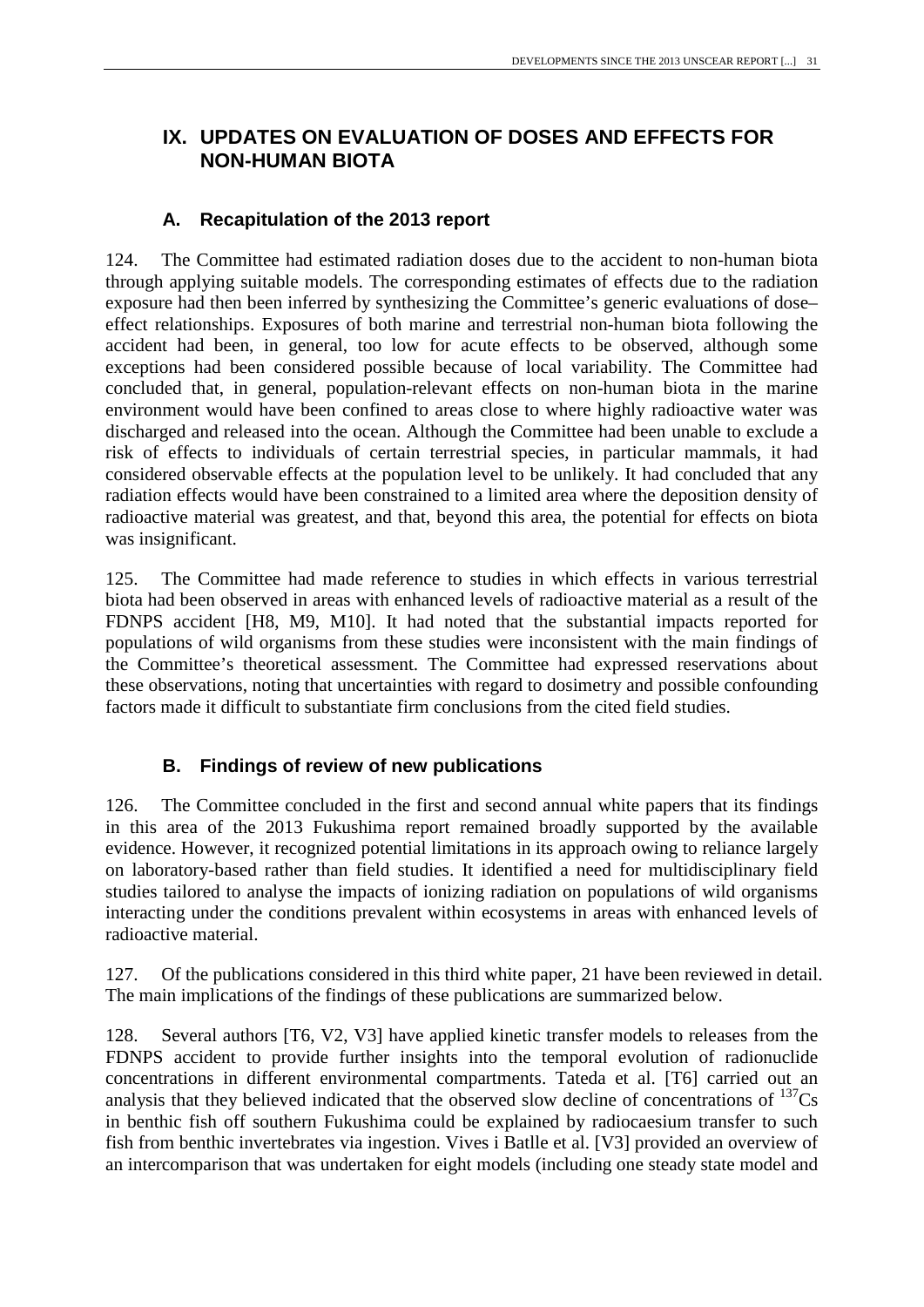two kinetic models used in the 2013 report) designed to predict the radiological exposure of marine biota. The inter-comparison showed that, although there was, in some cases, significant variability between the models because of parameter and methodological differences, the predictions for some key indicators of exposure, e.g. radiocaesium concentrations in most organisms, were remarkably similar (often within one order of magnitude). This suggests that both kinetic models used in the 2013 report provided reasonably robust predictions of marine biota exposures in the initial period post-accidental release.

129. Several reviewed papers concerned studies of the concentrations of radionuclides in, and their transfer to, non-human biota [A3, F3, T1, T2, T4, W1, W2]. The results were generally consistent with the input data sets used for the environmental impact assessment carried out for the 2013 report, having, in some cases, been drawn from the same or related information sources. All of the above-mentioned studies, including the kinetic transfer modelling work, as well as other more indirectly relevant studies on transfer [S12, U1] and post-deposition processes [S5, T3], may be useful in refining the models used in the 2013 report in any follow-up assessment.

<span id="page-39-0"></span>130. Qiu et al. [Q1] presented data on concentrations of radiocaesium and radiosilver in wharf roaches (*Ligia* sp.) sampled from various coastal locations, including the coast of Fukushima Prefecture, in 2011 and 2012. Samples generally contained low levels of the radionuclides—rarely exceeding 100 Bq/kg fresh weight—and therefore much lower than those assessed in the 2013 report. However, the study of Qiu et al. [Q1] indicated that substantial bioaccumulation of  $^{110m}$ Ag may have occurred in some locations: a  $^{110m}$ Ag:<sup>137</sup>Cs activity ratio in excess of one was found for one Fukushima Prefecture coastal location (which is about one to two orders of magnitude greater than the ratio in coastal sediments). Given that silver has a relatively high concentration ratio for fish, it is therefore plausible that <sup>110m</sup>Ag may have been more important than assumed in the 2013 report. Horiguchi et al. [H10] also measured relatively elevated concentrations of  $^{110m}$ Ag in shellfish, but the  $^{110m}$ Ag:  $^{137}$ Cs ratios were even higher in this study: for example,  $^{110m}Ag$ :  $^{137}Cs$  ratios in the limpet and rock shell were reported as being 1.5–54.2 and 13.6–15.7, respectively. However, in view of the relatively low  $110m\text{Ag}$  concentration in marine sediment relative to  $137\text{Cs}$  noted by IAEA [I1] and 110mAg:137Cs ratios in marine biota rarely exceeding unity as noted by Qiu et al. [Q1], the elevated values of  $^{110m}$ Ag as reported by Horiguchi et al. [H10] appear to be outliers and would benefit from further investigation.

131. Two papers [T2, V2] appeared to support the finding of the 2013 report that the contribution of radionuclides in marine sediment to exposures of marine biota in the initial period after the accident was negligible compared to other sources.

132. Okano et al. [O10] studied large Japanese field mice (*Apodemus speciosus*) in Fukushima Prefecture, focusing on apoptosis in germ cells and abnormal sperm morphologies. They concluded that radiation exposure did not cause substantial male subfertility during 2013 and 2014. The study provides evidence to support the main findings of the 2013 report that regional population impacts on non-human biota were not likely. However, the sampling sites used in the study were generally not in the areas of highest radionuclide deposition, although one site was in a location with ambient dose equivalents (30 months after the accident) exceeding  $10 \mu Gy/h$ .

133. Horiguchi et al. [H10] studied population densities and diversity of various intertidal organisms (e.g. echinoderms, crustaceans, and bivalves) in coastal regions along the eastern Japanese seaboard in the environs of FDNPS in the period 2011–2013. The authors found that the number of intertidal species decreased significantly at coastal locations closer to FDNPS.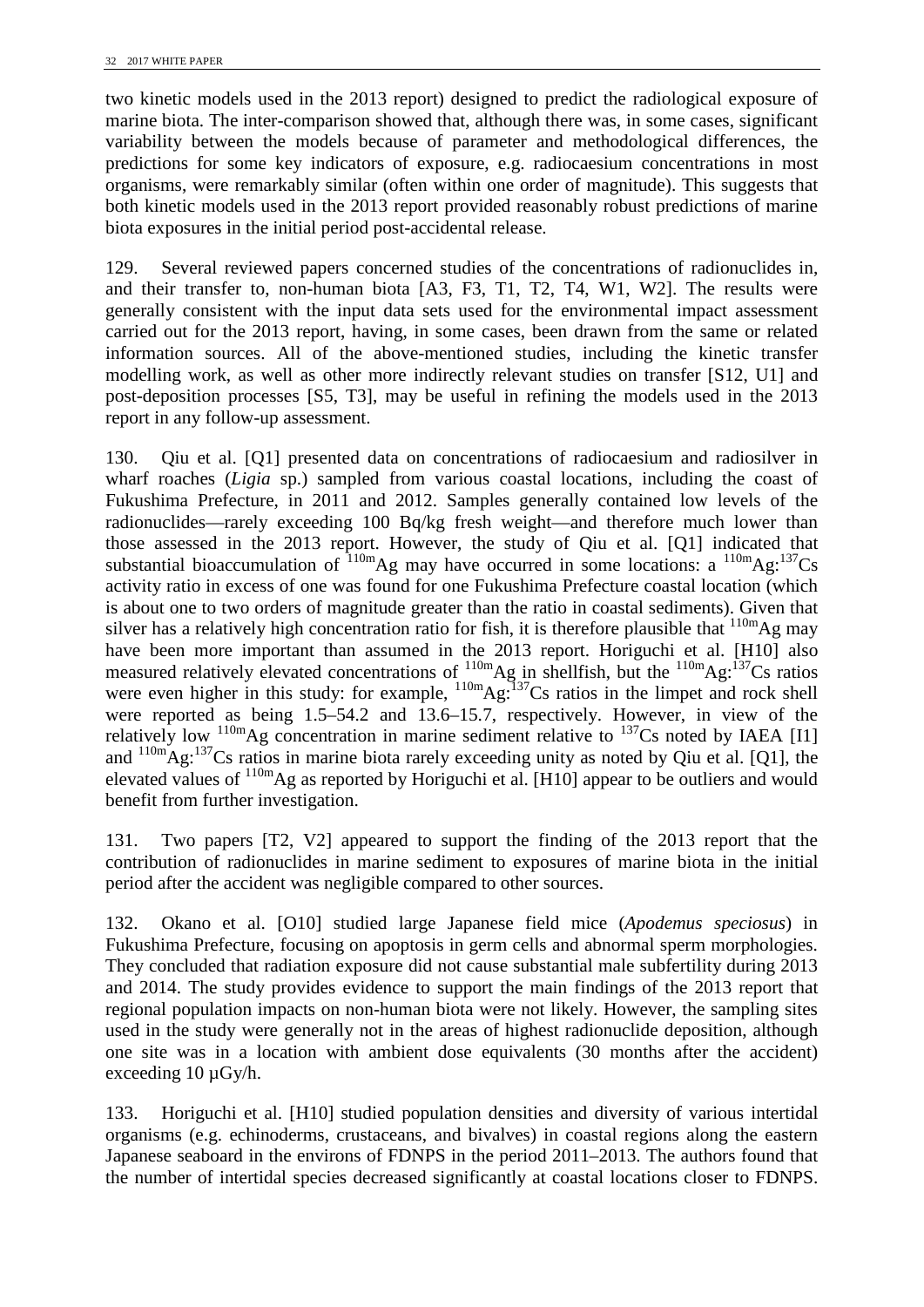Furthermore, no rock shell (*Thais clavigera*) specimens were collected within a distance of approximately 30 km from FDNPS in 2012. The fact that this particular species of gastropod was observed at many other sites affected by the tsunami suggested to the authors that there was a clear causal link between the absence of this organism and the FDNPS accident. The number of species and population densities in the intertidal zones, surveyed in 2013, were much lower at sites near, or within several kilometres south of, FDNPS compared to other more distant sites, and lower than in 1995, especially in the case of arthropoda. Nonetheless, the authors of this work also highlighted the complexity of establishing a definite causal link because of various potential direct impacts, such as physical harm from the tsunami, and toxicity from chemicals and radionuclides in the releases that occurred immediately after the accident. There also appear to be some questions regarding radionuclide determinations in this study, given the extremely high relative values of  $110<sup>th</sup>$  Ag that have been reported (see paragraph [130](#page-39-0) above). Nonetheless, the results of the biological survey, per se, appear to be robust and provide further support to the argument that the assessment in the 2013 report may have been simplistic in not accounting for ecosystem complexity when quantifying environmental risk.

134. Hiyama et al. [H9] provided further evidence to suggest that the high abnormality rates observed in the pale grass blue butterfly were induced by "anthropogenic radioactive mutagens". However, Otaki [O12] synthesized the results from several studies of the effects on the same species of butterfly following the FDNPS accident, and reported that ionizing radiation was unlikely to be the exclusive source of the environmental disturbances observed.

135. Yoschenko et al. [Y9] observed significant increases in morphological abnormalities in young trees of the species Japanese red pine (*Pinus densiflora*) in areas with elevated radionuclide deposition densities following the FDNPS accident. This is consistent with earlier studies [W4] reported in the second white paper [U5], which found morphological abnormalities in Japanese fir trees. As noted in the second white paper [U5], accumulated doses in vegetation in areas with relatively high densities of deposited radionuclides were estimated in the 2013 report to be similar to those at which disturbances in growth, reproduction and morphology of conifers had been observed following the Chernobyl accident. The implications of the presence of morphological abnormalities on tree population integrity is not well established.

# **C. Potential implication of new publications**

136. The Committee's assessment of the transfer of radionuclides released as a result of the FDNPS accident to non-human biota and consequent environmental exposures remains broadly supported by numerous publications. Although the study of Horiguchi et al. [H10] potentially challenges the findings of the 2013 report in the observation of large population level impacts in the intertidal zone, there are questions over some of the data presented in this work that need to be resolved, as noted above, before definitive conclusions can be drawn. Geras'kin [G1] noted that there does seem to be mounting evidence to suggest that radiation exposure can result in disruption of ecological interactions between components of ecosystems, which may act as a trigger of perturbation and lead to consequences that may differ from those expected from direct effects observed at the organism level. As noted in earlier white papers [U5], there may be questions in relation to how calculated dose-rates are interpreted, and, in particular, whether it is sufficient to focus on end points that do not take full account of the complexity of ecosystem interactions. The identified need for follow-up studies investigating the dose response at higher levels of biological organization (e.g. the population level) which take due account of biota interactions within ecosystems remains valid.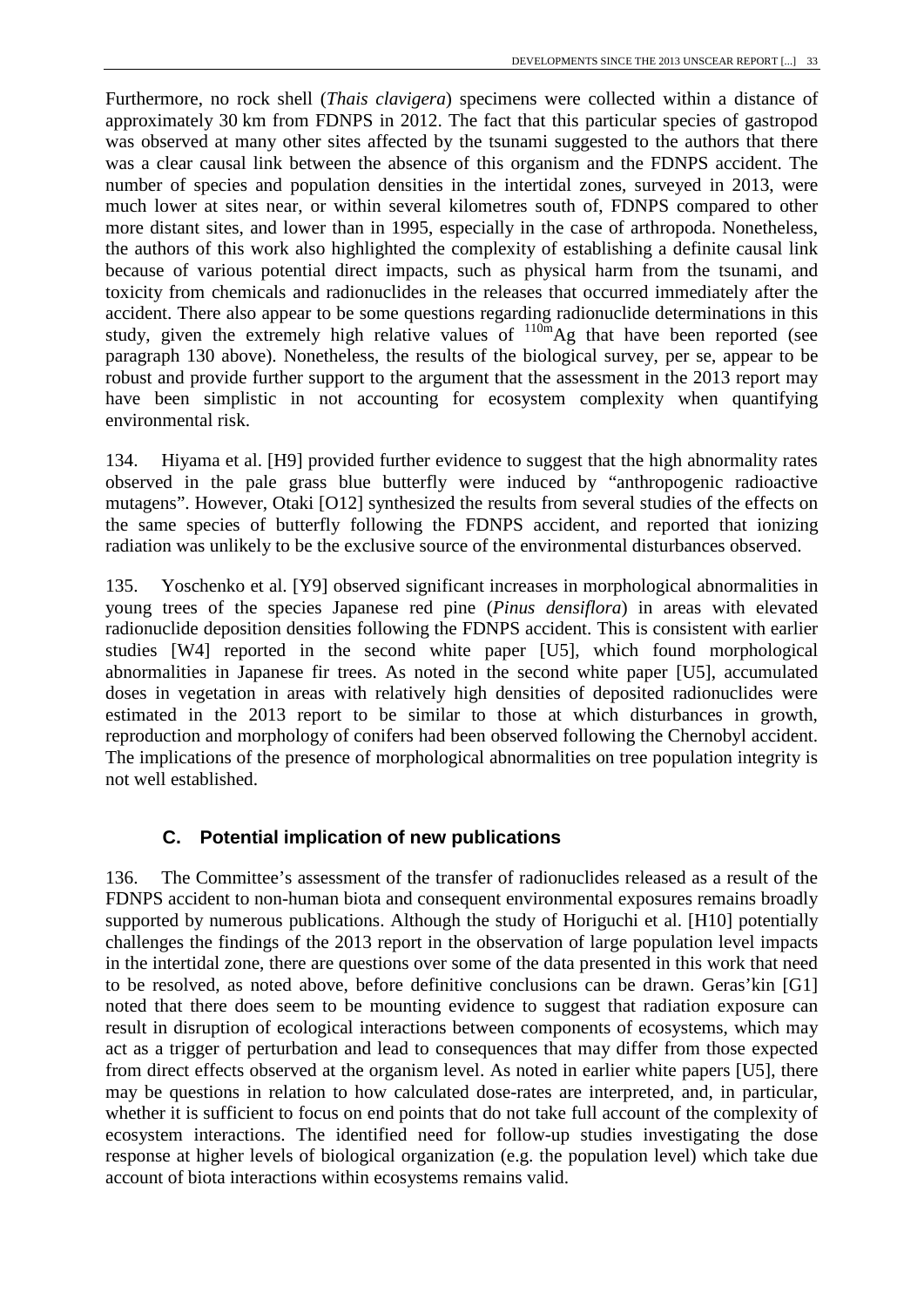# <span id="page-41-0"></span>**X. CONCLUSIONS OF APPRAISAL OF NEW PUBLICATIONS**

137. Of the new sources of information appraised for this third white paper, a large proportion confirmed one or other of the major assumptions in the 2013 report. None materially affected the main findings in, or challenged the major assumptions of, the 2013 report. Those that had the potential to do so, albeit subject to further analysis or confirmation from studies of better quality, are summarized briefly below.

# **A. Potential challenges to 2013 report**

138. The study of Horiguchi et al. [H10] potentially challenges the findings of the 2013 report in the observation of large population level impacts on non-human biota in the intertidal zone. However, there are questions over some of the data presented in this work, which need to be resolved before definitive conclusions can be drawn. Further studies [G1, H9, O12] have added to the evidence suggesting that irradiation can result in disruption of ecological interactions between components of ecosystems. Studies that take due account of biota interactions within ecosystems continue to be needed.

# **B. Contributions to research needs**

139. Table 1 summarizes those publications that have been judged to have made a significant contribution to addressing the research needs identified in the 2013 report. Progress is being made in many areas, but several of those research needs have yet to be addressed fully by the scientific community (at least in peer-reviewed publications).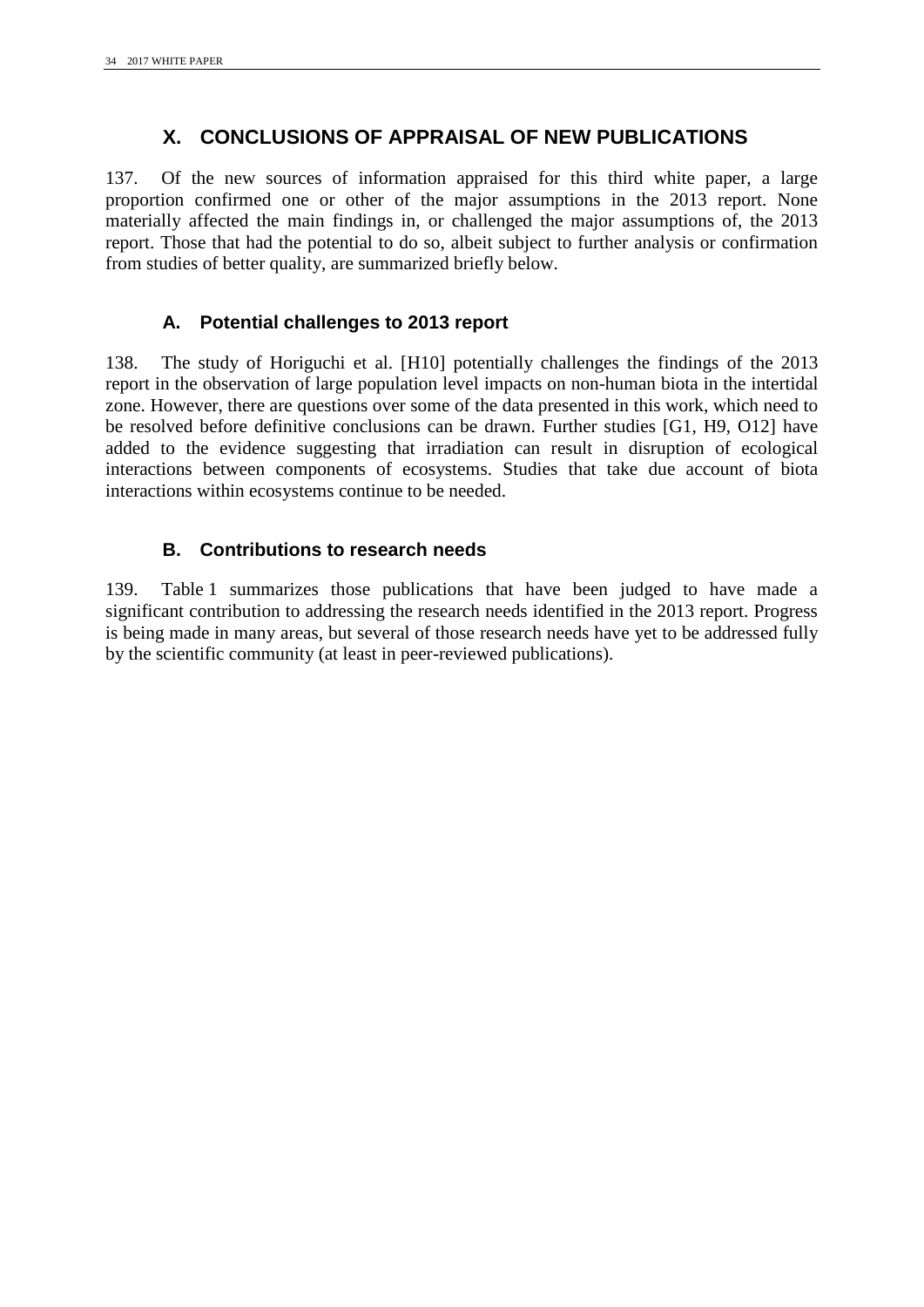| Research need                                                                                                                                                                                                                                                                                               | Publications deemed to make<br>a high contribution to<br>research need | Publications deemed to make<br>a medium contribution to<br>research need              |
|-------------------------------------------------------------------------------------------------------------------------------------------------------------------------------------------------------------------------------------------------------------------------------------------------------------|------------------------------------------------------------------------|---------------------------------------------------------------------------------------|
|                                                                                                                                                                                                                                                                                                             | RELEASES TO ATMOSPHERE, DISPERSION AND DEPOSITION                      |                                                                                       |
| Improve estimates of amount and characteristics of<br>releases to atmosphere as a function of time                                                                                                                                                                                                          | [C2, S7, S9, T8]                                                       | [F1, G2, H7, J1, K2, M5,<br>M7, O1, S1, S4, S10, Y1,<br>Y <sub>10</sub>               |
|                                                                                                                                                                                                                                                                                                             | RELEASES TO WATER, DISPERSION AND DEPOSITION                           |                                                                                       |
| Measure and improve characterization of leaks of<br>radioactive water and releases to aquatic environment<br>over time                                                                                                                                                                                      | [C1, F2, I4, T10]                                                      |                                                                                       |
| Forecast and quantify long-term transport and mixing of<br>releases and consequent exposures through aquatic<br>pathways                                                                                                                                                                                    | [K11, K12]                                                             | [15]                                                                                  |
| TRANSFER THROUGH TERRESTRIAL AND FRESHWATER ENVIRONMENTS                                                                                                                                                                                                                                                    |                                                                        |                                                                                       |
| Collate relevant information on transfer parameter values<br>for food chain pathways                                                                                                                                                                                                                        | [K8, M11, W2, Y2]                                                      | [D1, E3, E4, F4, I3, K7, K9,<br>K14, M6, M12, O6, O9, S13,<br>T1, U1, W3, W6, Y3, Y5] |
|                                                                                                                                                                                                                                                                                                             | <b>DOSES TO THE PUBLIC</b>                                             |                                                                                       |
| Measure dose rates due to external exposure to deposited<br>material in various environments, forecast and track<br>changes over time and quantify impact of environmental<br>remediation programmes                                                                                                        |                                                                        | [M3, N3]                                                                              |
| Conduct in vivo measurements of radionuclides in<br>people to support refinement in the estimation of doses<br>and their distribution and to estimate current and future<br>levels of exposure                                                                                                              |                                                                        | [K5, K6, T5]                                                                          |
|                                                                                                                                                                                                                                                                                                             | <b>DOSES TO WORKERS</b>                                                |                                                                                       |
| Quantify the uncertainties in reported doses to workers,<br>considering the work histories of individual workers                                                                                                                                                                                            |                                                                        | [S3, Y6, Y7]                                                                          |
|                                                                                                                                                                                                                                                                                                             | <b>HEALTH IMPLICATIONS</b>                                             |                                                                                       |
| Continue the ongoing health survey in Fukushima<br>Prefecture                                                                                                                                                                                                                                               | [N2]                                                                   | [S2]                                                                                  |
| Analyse and quantify the impact of ultrasonographic<br>surveys on the apparent incidence of thyroid cancer in<br>Fukushima Prefecture                                                                                                                                                                       | [O5, S14, S15]                                                         |                                                                                       |
|                                                                                                                                                                                                                                                                                                             | DOSES AND EFFECTS FOR NON-HUMAN BIOTA                                  |                                                                                       |
| Measure and assess the environmental exposures typical<br>for certain species of non-human biota, and further<br>analyse whether radiation exposure was an important<br>factor in causing environmental effects reported in field<br>studies but which were inconsistent with the<br>Committee's assessment | [H9, H10, O10, T1, W1, W2,<br>Y9]                                      | [A3, F3, O12, Q1, S12, T2,<br>T4, V2, V3]                                             |

### **Table 1. Publications considered to make a significant contribution to one or other identified research need**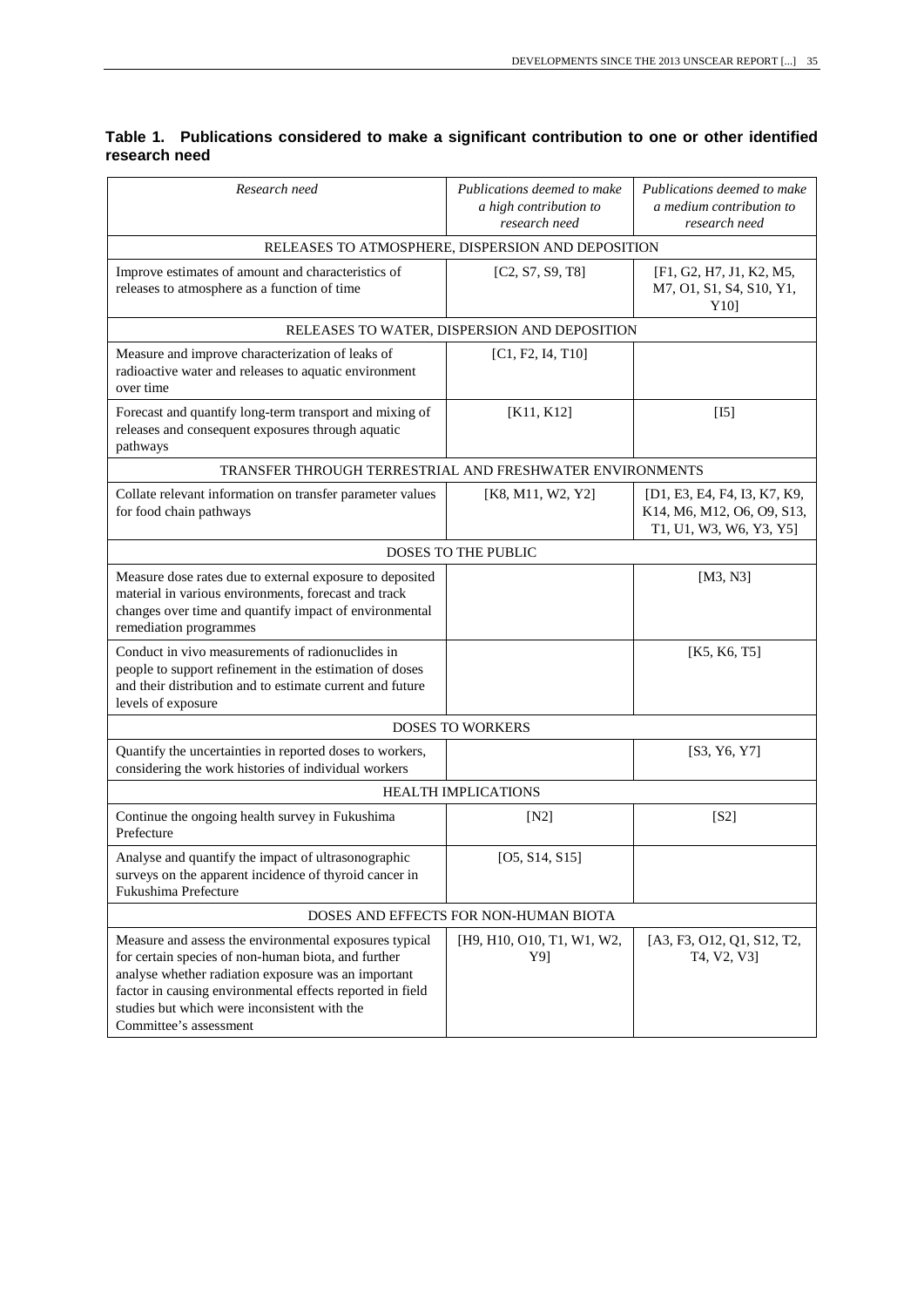# <span id="page-43-0"></span>**XI. COLLECTION AND EVALUATION OF MAJOR RESEARCH PROJECTS AND PROGRAMMES**

140. One of the specific objectives in the plan for follow-up activities (see paragraph [4\)](#page-8-4) was "to collect and evaluate progress made in, and plans for, major research projects and programmes related to pending questions". This objective was not addressed systematically in either of the previous white papers, where the focus was on the review of published information. Awareness and/or the evaluation of on-going and planned major research projects or programmes will be beneficial for the Committee's follow-up activities in two respects: firstly, in providing advance warning of studies, the outcomes of which may have a material impact on the findings of the 2013 report; and, secondly, in better informing judgements on if, and if so when, it may be appropriate to update the 2013 report, i.e. moving from Phase I (review of new information) to Phase II (update of the 2013 report) of the plan for follow-up activities (see paragraph [4\)](#page-8-4).

141. Research projects and programmes being carried out, or funded by, Japanese organizations represent by far the majority of ongoing and planned research on the accident at FDNPS. These have been evaluated based on meetings with the Japanese research community.

142. Two meetings were held with the Japanese research community in November 2016. The purposes of the meetings were: to exchange views on gaps, uncertainties and research needs that had the potential to improve assessments of the health and environmental impact of the accident at FDNPS; to become better informed of major Japanese research projects/programmes, in particular their scope, objectives, current status, envisaged outcomes and duration; and to establish mechanisms to enable effective dialogue and exchange of information between the Committee's experts and the Japanese research community. One meeting was held in Tokyo for those projects/programmes being carried out or funded at a national level; a second meeting was held in Fukushima City for those projects/programmes being carried out largely under the auspices of the Fukushima Prefecture. Members of the Committee's Expert Group and Japanese Working Group attended both meetings, together with lead researchers for each project/programme and representatives of a number of organizations that had commissioned/funded the research.

143. The scope, content and outcomes of these meetings are briefly described in an electronic attachment to this white paper. Particular attention is given to the extent to which the research projects/programmes address the research needs identified in the 2013 report. Table 2 presents a summary of the major Japanese research projects/programmes, setting out the main objectives, the envisaged outcomes which address these research needs and the timescales for each. It is based on information initially compiled by the Committee's Japanese Working Group supplemented by information presented during the two meetings. Many of the research projects/programmes, at least as currently formulated, will be completed within the next few years (i.e. before 2020) and have the potential to enhance significantly the quality, robustness and/or comprehensiveness of current estimates of, inter alia: the magnitude and characteristics of the release of radioactive material, the doses to the public resulting from the accident at FDNPS, and the health implications.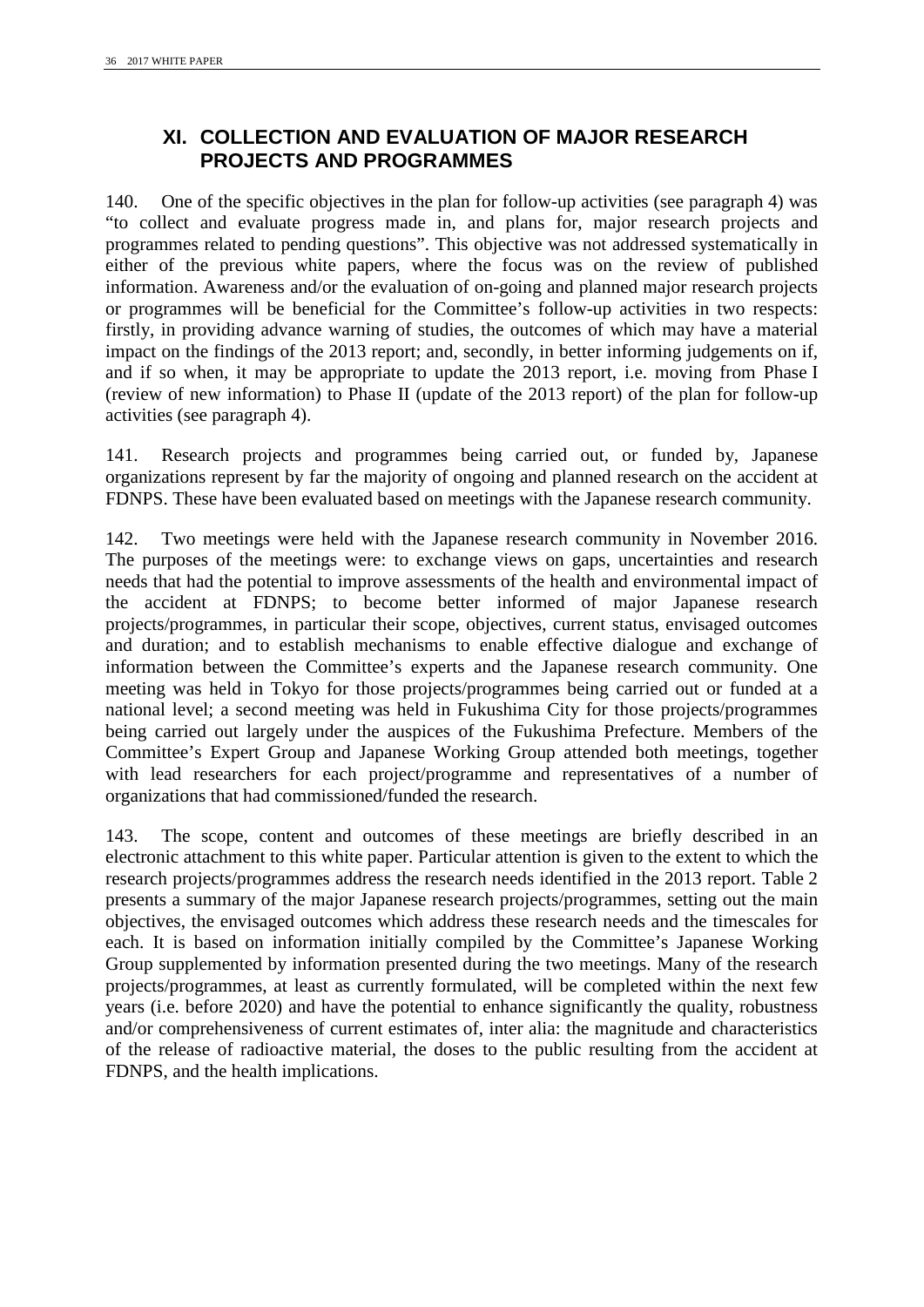| programme (Sponsor or Lead)<br>Short description of research                                                                                                                                                 | Objectives                                                                                                                                                                                                                                                                                                          | Key outcomes addressing UNSCEAR research<br>needs                                                                                                                                                                                                                                                                                      | Results envisaged by                                      |
|--------------------------------------------------------------------------------------------------------------------------------------------------------------------------------------------------------------|---------------------------------------------------------------------------------------------------------------------------------------------------------------------------------------------------------------------------------------------------------------------------------------------------------------------|----------------------------------------------------------------------------------------------------------------------------------------------------------------------------------------------------------------------------------------------------------------------------------------------------------------------------------------|-----------------------------------------------------------|
| exposure and risk assessment based on<br>(Ministry of the Environment, MOE)<br>Interdisciplinary study on inhalation<br>radionuclides in air following the<br>measured concentrations of<br>nuclear accident | thereby, assess inhalation doses in the early phases of<br>ATDM to better quantify concentrations in air where<br>concentrations of radioactive material in the air and<br>of databases of measurements of<br>people were located during the accident, and<br>To make best use<br>the accident                      | Improved estimates of doses to members of<br>the public from inhalation and their<br>uncertainties                                                                                                                                                                                                                                     | Mid-2018                                                  |
| Comprehensive study to assess radiation<br>doses to residents from the FDNPS<br>accident<br>(MOE)                                                                                                            | particular, in the early phases of the accident) from<br>Reconstruct doses to members of the public (in<br>measurement data on dose rates in air, and an<br>ig improved ATDM results,<br>Address uncertainties in the source term and<br>internal and external exposure<br>updated source term<br>modelling by usin | the public, particularly in the early phases of<br>Improved estimates of doses to members of<br>the accident, from inhalation, ingestion and<br>New source term for releases to the<br>external exposure<br>atmosphere                                                                                                                 | Mid-2017                                                  |
| Survey on the distribution of radioactive<br>(Ministry of Education, Culture, Sports,<br>Nuclear Regulation Authority, JAEA)<br>Science and Technology, MEXT<br>materials                                    | Create maps of the dose rate in air and radionuclide<br>Study radiocaesium migration in the environment<br>to predict the air dose rate<br>Clarify the characteristics of deposition<br>Make data available to the public<br>deposition density<br>Develop a model<br>distribution                                  | Publicly available database integrating various<br>occurred and how it varied in time and space<br>Improved understanding of how deposition<br>Predictions of air dose rates up to 30 years<br>Maps of dose rates in air and radionuclide<br>deposition densities on the ground<br>environmental monitoring data<br>after the accident | Research continuing<br>with publication as<br>appropriate |
| Studies on releases of radioactive water<br>from the FDNPS accident to the ocean<br>environment<br>(JAEA)                                                                                                    | Forecast and quantify the long-term transport and<br>including groundwater, and ultimately the Pacific<br>Characterize releases to the aquatic environment,<br>Assess consequent exposures through aquatic<br>mixing of these releases<br>Ocean, over time<br>pathways                                              | inputs from rivers and groundwater) and over<br>Understanding of transport and dispersion in<br>releases, deposition from the atmosphere,<br>Releases to the ocean by source (direct<br>the ocean<br>time                                                                                                                              | Mid-2019                                                  |
| Studies on the transfer of radionuclides<br>in the terrestrial environment<br>(MEXT, JAEA)                                                                                                                   | Assess the migration of radionuclides in the<br>terrestrial environment                                                                                                                                                                                                                                             | Calculation tools and parameter values for<br>modelling transfers of radionuclides in the<br>terrestrial environment in Japan                                                                                                                                                                                                          | 2018, with outcomes<br>of further research to<br>follow   |

# Table 2. Major Japanese research projects and programmes **Table 2. Major Japanese research projects and programmes**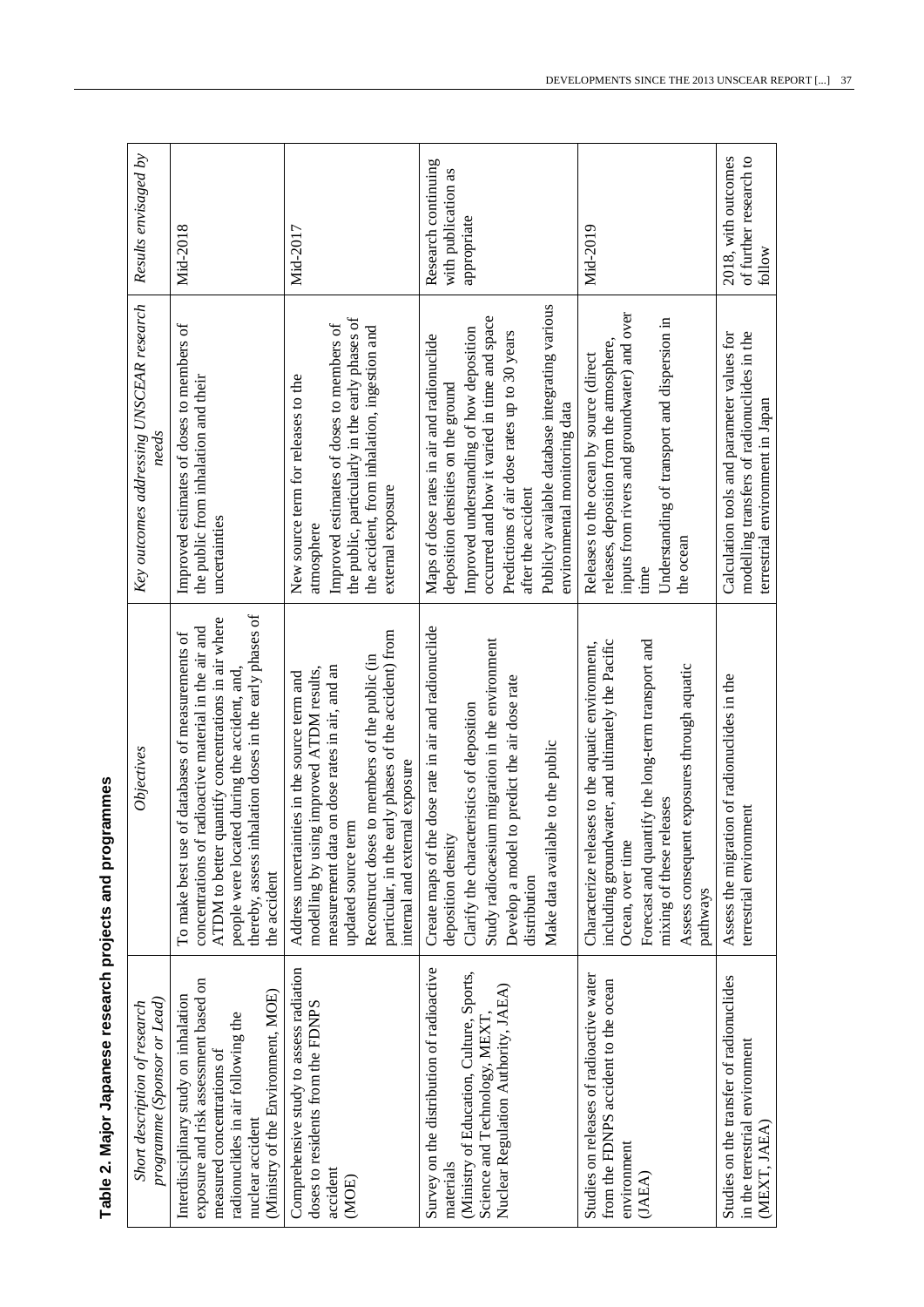| programme (Sponsor or Lead)<br>Short description of research                                                                          | Objectives                                                                                                                                                                                                                                                                                                                                                                                                                                                                                                     | Key outcomes addressing UNSCEAR research<br>needs                                                                                                                                                                                                                                       | Results envisaged by                                                                                  |
|---------------------------------------------------------------------------------------------------------------------------------------|----------------------------------------------------------------------------------------------------------------------------------------------------------------------------------------------------------------------------------------------------------------------------------------------------------------------------------------------------------------------------------------------------------------------------------------------------------------------------------------------------------------|-----------------------------------------------------------------------------------------------------------------------------------------------------------------------------------------------------------------------------------------------------------------------------------------|-------------------------------------------------------------------------------------------------------|
| Studies on radionuclide transport in the<br>terrestrial and aquatic environment and<br>(Fukushima University)<br>exposure of wildlife | and aquatic environment, the physiochemical forms<br>Understand radionuclide transport in the terrestrial<br>Assess the effects of chronic exposure of wildlife<br>radionuclides in rivers, reservoirs and the marine<br>environment, and the long-term behaviour of<br>of radionuclides, the long-term behaviour of<br>populations to radiation from the accident<br>the ecosystem<br>radionuclides in                                                                                                        | doses to members of the public from ingestion<br>Improved estimates of long-term doses to and<br>Parameter values for modelling transfers of<br>radionuclides in the terrestrial and aquatic<br>environments in Japan and for estimating<br>effects on non-human biota<br>of foodstuffs | Research continuing<br>with publication as<br>appropriate                                             |
| Studies on the radiation effects on wild<br>animals and plants<br>(MOE)                                                               | Understand the effects of the radioactive materials<br>released from FDNPS on natural ecosystems                                                                                                                                                                                                                                                                                                                                                                                                               | Assessment of the exposures of non-human<br>biota and effects as a result of the FDNPS<br>accident                                                                                                                                                                                      | Research continuing<br>2012 to 2015 survey<br>with publication as<br>reported in 2016.<br>appropriate |
| Fukushima Health Management Survey<br>(Fukushima Prefecture and Fukushima<br>Medical University)                                      | evacuation areas, thyroid screening for all children in<br>dose from external exposure for the first four months<br>lifestyle changes, and a pregnancy and birth survey<br>Fukushima Prefecture, including estimates of the<br>Assess and monitor the health and well-being of<br>comprehensive health check for people living in<br>the prefecture, monitoring of mental health and<br>residents of Fukushima Prefecture through a<br>Provide dose estimates for the residents of<br>after the FDNPS accident | Evidence on changes in health and well-being<br>Estimates of doses to members of the public<br>from internal exposure and from external<br>exposure                                                                                                                                     | Research continuing<br>with publication as<br>appropriate                                             |
| (MHLW, Radiation Effects Research<br>Nuclear Emergency Workers Health<br>Foundation)<br>Study                                         | estimates of doses from external and internal exposure<br>during the emergency period, a comprehensive health<br>cataract (lens opacity) study, a mental health survey,<br>screening by ultrasonography, a<br>Estimation of individual doses and monitoring the<br>health status of emergency workers including<br>and storage of biological samples<br>check-up, thyroid                                                                                                                                      | Evidence on changes in health and well-being<br>Improved estimates of doses to workers from<br>internal and external exposure<br>of workers                                                                                                                                             | expected complete in<br>Baseline survey<br>2019                                                       |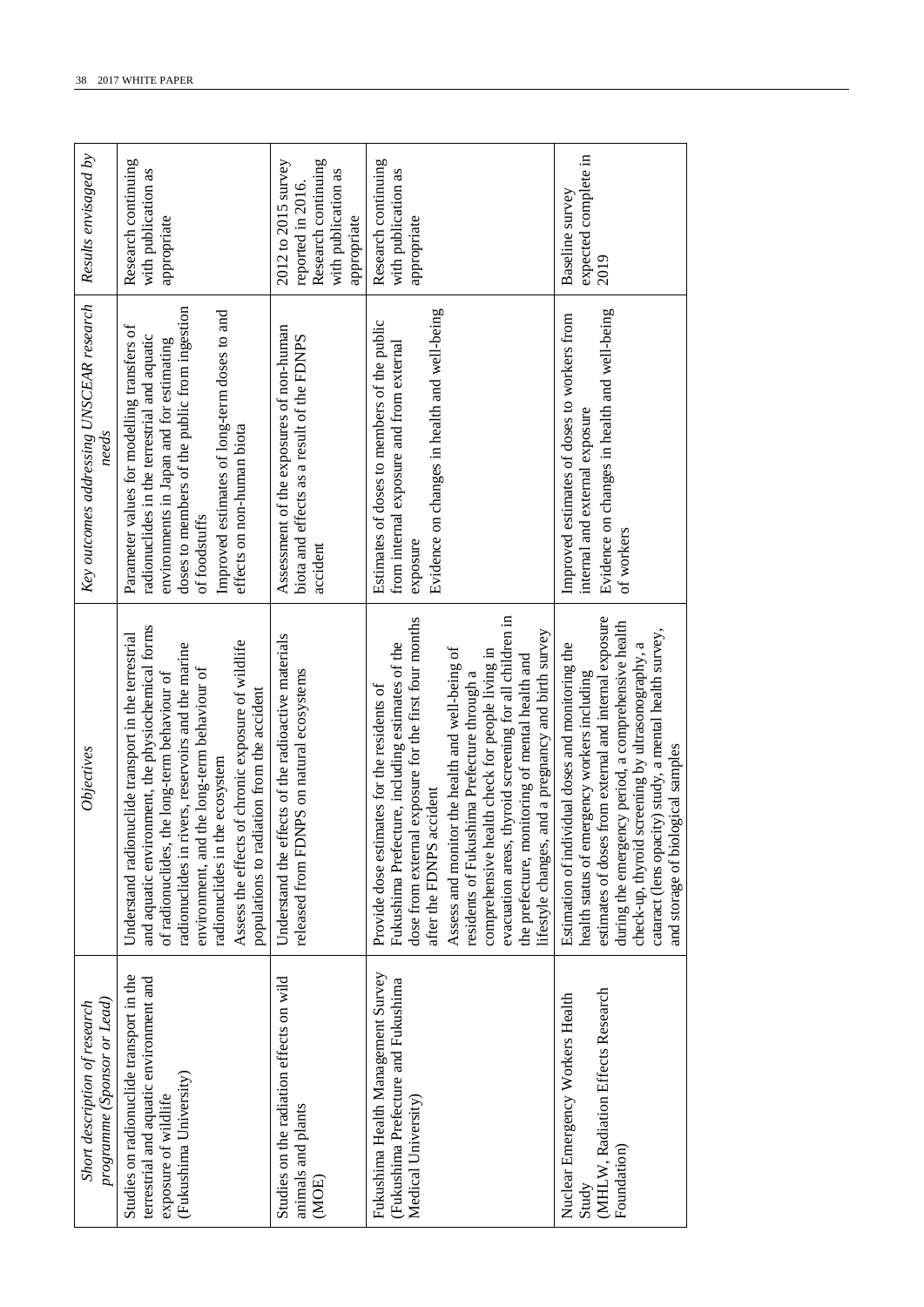# <span id="page-46-0"></span>**ACKNOWLEDGEMENTS**

In approving this white paper for publication, the Committee wishes to acknowledge with gratitude the help of the experts directly involved in undertaking follow-up activities relating to levels and effects of radiation exposure due to the nuclear accident after the 2011 great east-Japan earthquake and tsunami.

### **Senior technical advisers**

W. Weiss (Germany) and M. Akashi (Japan)

### **Expert group**

M. Balonov (Russian Federation), C. Estournel (France), G. Etherington (United Kingdom), F. Gering (Germany), B. Howard (United Kingdom), R. Shore (United States), S. Solomon (Australia), P. Strand (Norway)

### **Japanese working group**

### *Technical support*: K. Kodama (Japan)

*Members*: T. Aono (Japan), M. Chino (Japan), K. Ozasa (Japan), S. Saigusa (Japan), K. Sakai (Japan), T. Takahashi (Japan), H. Yasuda (Japan)

### **Critical reviewers**

J. Brown (United Kingdom), J. Chen (Canada), N. Harley (United States), G. Hirth (Australia), J.-R. Jourdain (France), F. Mettler (United States), B.I. Min (Republic of Korea), H. Nies (Germany), S. Shinkarev (Russian Federation), K.S. Suh (Republic of Korea), H. Vandenhove (Belgium)

### **Project manager**

G.N. Kelly (United Kingdom)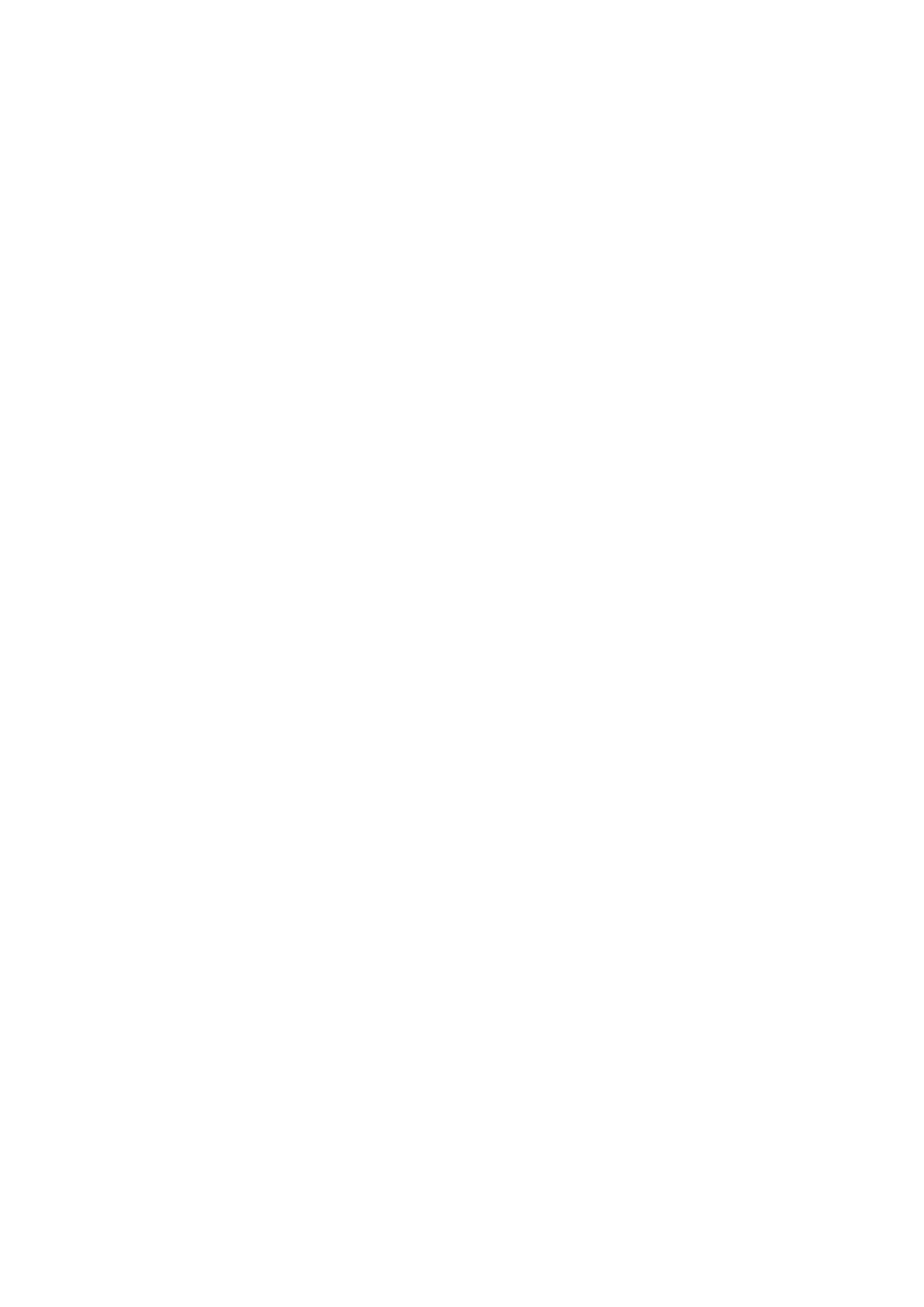### **REFERENCES**

- <span id="page-48-0"></span>A1 Abe, Y., Y. Iizawa, Y. Terada et al. Detection of uranium and chemical state analysis of individual radioactive microparticles emitted from the Fukushima nuclear accident using multiple synchrotron radiation X-ray analyses. Anal Chem 86(17): 8521-8525 (2014).
- A2 Adachi, K., M. Kajino, Y. Zaizen et al. Emission of spherical cesium-bearing particles from an early stage of the Fukushima nuclear accident. Sci Rep 3: 2554 (2013).
- A3 Aono, T., Y. Ito, T. Sohtome et al. Observation of radionuclides in marine biota off the coast of Fukushima prefecture after TEPCO's Fukushima Daiichi nuclear power station accident. pp.115-123 in: Radiation Monitoring and Dose Estimation of the Fukushima Nuclear Accident. (S. Takahashi, ed.) Springer, Tokyo, 2014.
- A4 Aono, T., S. Yoshida and M. Akashi. Initial and present situation of food contamination in Japan after the accident at the Fukushima Dai-Ichi nuclear power plant. Radiat Prot Dosim 171(1): 14-19 (2016).
- A5 Arai, T. Radioactive cesium accumulation in freshwater fishes after the Fukushima nuclear accident. Springerplus 3(1): 479-491 (2014).
- B1 Brown, J. and J.R. Simmonds. FARMLAND a dynamic model for the transfer of radionuclides through terrestrial foodchains. NRPB-R273. National Radiological Protection Board, Chilton, 1995.
- C1 Castrillejo, M., N. Casacuberta, C.F. Breier et al. Reassessment of (90)Sr, (137)Cs, and (134)Cs in the coast off Japan derived from the Fukushima Dai-ichi nuclear accident. Environ Sci Technol 50(1): 173-180 (2016).
- C2 Chino, M., H. Terada, H. Nagai et al. Utilization of  $(134)Cs/(137)Cs$  in the environment to identify the reactor units that caused atmospheric releases during the Fukushima Daiichi accident. Sci Rep 6: 31376 (2016).
- D1 Djedidi, S., K. Kojima, N. Ohkama-Ohtsu et al. Growth and (137)Cs uptake and accumulation among 56 Japanese cultivars of Brassica rapa, Brassica juncea and Brassica napus grown in a contaminated field in Fukushima: Effect of inoculation with a Bacillus pumilus strain. J Environ Radioact 157: 27-37 (2016).
- E1 Ebner, D.K., M. Ohsawa, K. Igari et al. Lifestyle-related diseases following the evacuation after the Fukushima Daiichi nuclear power plant accident: a

retrospective study of Kawauchi Village with long-term follow-up. BMJ Open 6(7): e011641 (2016).

- E2 Eguchi, T., T. Ohta, T. Ishikawa et al. Influence of the nonexchangeable potassium of mica on radiocesium uptake by paddy rice. J Environ Radioact 147: 33-42 (2015).
- E3 Endo, S., T. Kajimoto and K. Shizuma.<br>Paddy-field contamination with <sup>134</sup>Cs and  $P^{137}Cs$  due to Fukushima Dai-ichi nuclear power plant accident and soil-to-rice transfer coefficients. J Environ Radioact 116: 59-64 (2013).
- E4 Evrard, O., J.P. Laceby, Y. Onda et al. Quantifying the dilution of the radiocesium contamination in Fukushima coastal river sediment (2011-2015). Sci Rep 6: 34828 (2016).
- F1 Fujiwara, H. Observation of radioactive iodine ((131)I, (129)I) in cropland soil after the Fukushima nuclear accident. Sci Total Environ 566-567: 1432-1439 (2016).
- F2 Fukuda, M., T. Aono, S. Yamazaki et al. Dissolved radiocaesium in seawater off the coast of Fukushima during 2013–2015. J Radioanal Nucl Chem 311(2): 1479-1484 (2016).
- F3 Fuma, S., Y. Kubota, S. Ihara et al. Radiocaesium contamination of wild boars in Fukushima and surrounding regions after the Fukushima nuclear accident. J Environ Radioact 164: 60-64 (2016).
- F4 Fuma, S., Y. Watanabe, Y. Kubota et al. Radiocaesium contamination of bamboo shoots in Fukushima and surrounding regions after the Fukushima nuclear accident. J Radioanal Nucl Chem 311(1): 219-223 (2017).
- G1 Geras'kin, S.A. Ecological effects of exposure to enhanced levels of ionizing radiation. J Environ Radioact 162-163: 347-357 (2016).
- G2 Girard, S., V. Mallet, I. Korsakissok et al. Emulation and Sobol' sensitivity analysis of an atmospheric dispersion model applied to the Fukushima nuclear accident. J Geophys Res Atmos 121(7): 3484-3496 (2016).
- H1 Hanna, S.R. and G.S. Young. The need for harmonization of methods for finding locations and magnitudes of air pollution sources using observations of concentrations and wind fields. Atmos Environ 148: 361-363 (2017).
- H2 Hashimoto, K., K. Tanoi, K. Sakurai et al. The radioactivity measurement of milk from the cow supplied with the meadow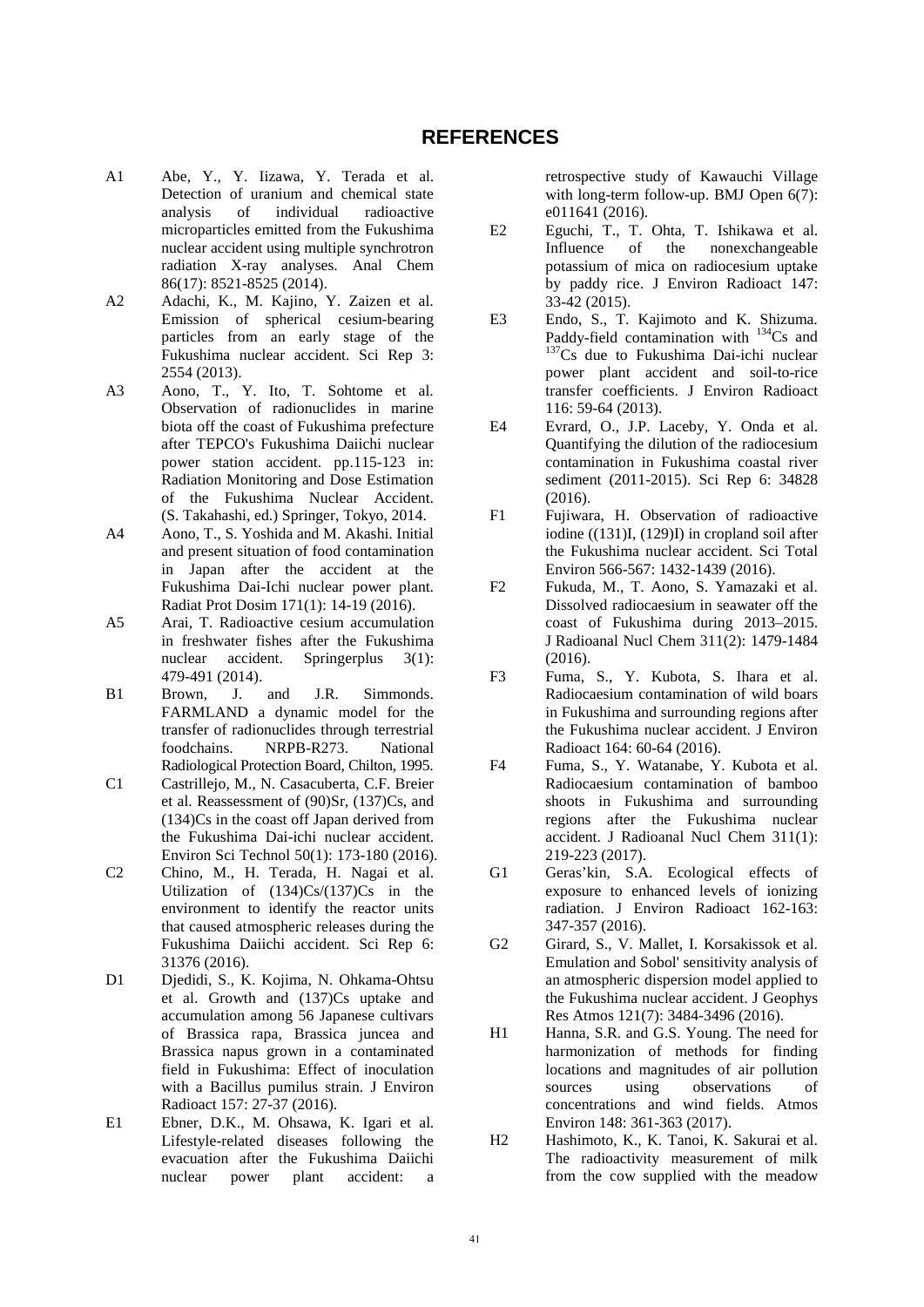grass grown in Ibaraki-prefecture, after the nuclear power plant accident. Radioisotopes 60(8): 335-338 (2011). (Japanese).

- H3 Hashimoto, S., M. Nagai, S. Fukuma et al. Influence of post-disaster evacuation on incidence of metabolic syndrome. J Atheroscler Thromb 24(3): 327-337 (2017).
- H4 Hirayama, H., H. Matsumura, Y. Namito et al. Estimation of time history of I-131 concentration in air using NaI(Tl) detector pulse height distribution at monitoring posts in Fukushima prefecture. Trans At Energy Soc Japan 14(1): 1-11 (2015). (Japanese).
- H5 Hirono, Y. and K. Nonaka. Time series changes in radiocaesium distribution in tea plants (Camellia sinensis (L.)) after the Fukushima Dai-ichi Nuclear Power Plant accident. J Environ Radioact 152: 119-126  $(2016)$ .
- H6 Hirose, K. Two-years trend of monthly 137Cs deposition observed in Kanto and south Tohoku areas, Japan: effects of the Fukushima Dai-ichi nuclear power plant accident. J Radioanal Nucl Chem 303(2): 1327-1329 (2015).
- H7 Hirose, K. Fukushima Daiichi Nuclear Plant accident: Atmospheric and oceanic impacts over the five years. J Environ Radioact 157: 113-130 (2016).
- H8 Hiyama, A., C. Nohara, S. Kinjo et al. The biological impacts of the Fukushima nuclear accident on the pale grass blue butterfly. Sci Rep 2: 570 (2012).
- H9 Hiyama, A., W. Taira, M. Iwasaki et al. Geographical distribution of morphological abnormalities and wing color pattern modifications of the pale grass blue butterfly in northeastern Japan. Entomol Sci 20(1): 100-110 (2017).
- H10 Horiguchi, T., H. Yoshii, S. Mizuno et al. Decline in intertidal biota after the 2011 Great East Japan Earthquake and Tsunami and the Fukushima nuclear disaster: field observations. Sci Rep 6: 20416 (2016).
- H11 Howard, B.J., S. Fesenko, M. Balonov et al. A comparison of remediation after the Chernobyl and Fukushima Daiichi accidents. Radiat Prot Dosim 173(1-3): 170-176 (2017).
- I1 IAEA. The Fukushima Daiichi accident. Technical volume 5/5: Post-accident recovery. International Atomic Energy Agency. Vienna, 2015.
- I2 Igarashi, Y., M. Kajino, Y. Zaizen et al. Atmospheric radioactivity over Tsukuba, Japan: a summary of three years of observations after the FDNPP accident. Progress in Earth and Planetary Science 2(1): 44 (2015).
- I3 Iguchi, K., K. Fujimoto, H. Kaeriyama et al. Cesium-137 discharge into the freshwater fishery ground of grazing fish, ayu Plecoglossus altivelis after the March 2011 Fukushima nuclear accident. Fish Sci 79(6): 983-988 (2013).
- I4 Inomata, Y., M. Aoyama, T. Tsubono et al. Spatial and temporal distributions of (134)Cs and (137)Cs derived from the TEPCO Fukushima Daiichi Nuclear Power Plant accident in the North Pacific Ocean by using optimal interpolation analysis. Environ Sci Process Impacts 18(1): 126-136 (2016).
- I5 Inoue, M., H. Kofuji, K. Fujimoto et al. Delivery mechanism of (134)Cs and (137)Cs in seawater off the Sanriku Coast, Japan, following the Fukushima Dai-ichi NPP accident. J Environ Radioact 137: 113-118 (2014).
- I6 Inoue, M., Y. Shirotani, S. Nagao et al. Migration of the FDNPP-derived  $^{134}$ Cs and  $^{137}$ Cs along with  $^{226}$ Ra and  $^{228}$ Ra concentrations across the northwestern North Pacific Ocean. J Environ Radioact 162-163: 33-38 (2016).
- I7 Ishikawa, T., S. Yasumura, K. Ozasa et al. The Fukushima Health Management Survey: estimation of external doses to residents in Fukushima Prefecture. Sci Rep 5: 12712 (2015).
- I8 Ishikawa, T., S. Yasumura, A. Ohtsuru et al. An influential factor for external radiation dose estimation for residents after the Fukushima Daiichi Nuclear Power Plant accident-time spent outdoors for residents in Iitate Village. J Radiol Prot 36(2): 255-268 (2016).
- J1 Jäckel, B.S., A. Bevilacqua, G. Ducros et al. Land contamination activity data interpretation from Fukushima Daiichi accident. Nucl Eng Des 300: 28-33 (2016).
- K1 Kaiser, J.C., R. Meckbach, M. Eidemuller et al. Integration of a radiation biomarker into modeling of thyroid carcinogenesis and post-Chernobyl risk assessment. Carcinogenesis 37(12): 1152-1160 (2016).
- K2 Kaneyasu, N., H. Ohashi, F. Suzuki et al. Sulfate aerosol as a potential transport medium of radiocesium from the Fukushima nuclear accident. Environ Sci Technol 46(11): 5720-5726 (2012).
- K3 Katanoda, K., K. Kamo and S. Tsugane. Quantification of the increase in thyroid cancer prevalence in Fukushima after the nuclear disaster in 2011--a potential overdiagnosis? Jpn J Clin Oncol 46(3): 284-286 (2016).
- K4 Katata, G., M. Chino, T. Kobayashi et al. Detailed source term estimation of the atmospheric release for the Fukushima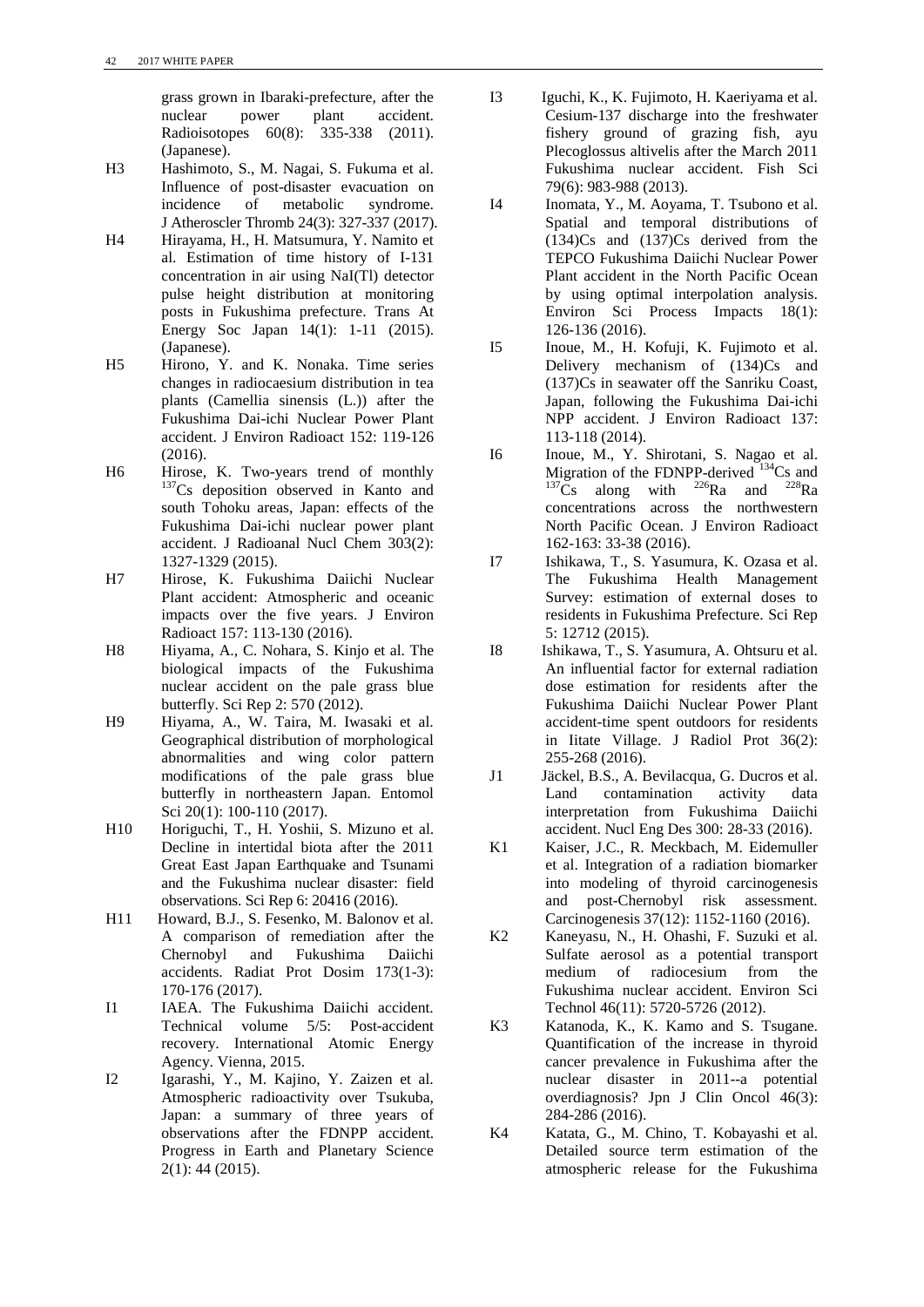Daiichi Nuclear Power Station accident by coupling simulations of an atmospheric dispersion model with an improved deposition scheme and oceanic dispersion model. Atmos Chem Phys 15(2): 1029-1070 (2015).

- K5 Kim, E., O. Kurihara, N. Kunishima et al. Internal thyroid doses to Fukushima residents-estimation and issues remaining. J Radiat Res 57 (Suppl 1): i118-i126  $(2016)$
- K6 Kim, E., O. Kurihara, N. Kunishima et al. Early intake of radiocesium by residents living near the TEPCO Fukushima Dai-Ichi nuclear power plant after the accident. Part 1: Internal doses based on whole-body measurements by NIRS. Health Phys 111(5): 451-464 (2016).
- K7 Kitamura, A., H. Kurikami, K. Sakuma et al. Redistribution and export of contaminated sediment within eastern Fukushima Prefecture due to typhoon flooding. Earth Surf Process Landforms 41(12): 1708-1726 (2016).
- K8 Kobayashi, M., K. Suzuki, S. Miyamoto et al. Urgent study on the contamination of radionuclides in milk of dairy cows following the accident at the Fukushima Daiichi Nuclear Power Plant in Japan. Nihon Chikusan Gakkaiho 83(1): 57-64 (2012). (Japanese).
- K9 Konoplev, A., V. Golosov, G. Laptev et al. Behavior of accidentally released radiocesium in soil-water environment: Looking at Fukushima from a Chernobyl perspective. J Environ Radioact 151 (Pt 3): 568-578 (2016).
- K10 Konoplev, A.V., V.N. Golosov, V.I. Yoschenko et al. Vertical distribution of radiocesium in soils of the area affected by the Fukushima Dai-ichi nuclear power plant accident. Eurasian Soil Sci 49(5): 570-580 (2016).
- K11 Kumamoto, Y., M. Aoyama, Y. Hamajima et al. Meridional distribution of Fukushima-derived radiocesium in surface seawater along a trans-Pacific line from the Arctic to Antarctic Oceans in summer 2012. J Radioanal Nucl Chem 307(3): 1703-1710  $(2016)$
- K12 Kumamoto, Y., M. Aoyama, Y. Hamajima et al. Fukushima-derived radiocesium in the western North Pacific in 2014. J Radioanal Nucl Chem 311(2): 1209-1217 (2017).
- K13 Kunii, Y., Y. Suzuki, T. Shiga et al. Severe psychological distress of evacuees in evacuation zone caused by the Fukushima Daiichi nuclear power plant accident: The Fukushima Health Management Survey. PLoS One 11(7): e0158821 (2016).
- K14 Kusaba, S., K. Matsuoka, K. Abe et al. Effect of soil surface management on radiocesium concentrations in apple orchard and fruit. Hort J 85(1): 30-36 (2016).
- L1 Leboulleux, S., R.M. Tuttle, F. Pacini et al. Papillary thyroid microcarcinoma: time to shift from surgery to active surveillance? Lancet Diabetes Endocrinol 4(11): 933-942 (2016).
- M1 MAFF. 2012 livestock statistics. Ministry of Agriculture, Forestry and Fishery, Japan. [Internet] Available from (http://www.estat.go.jp/SG1/estat/List.do?lid=000001105 713) on 1 January 2017. (Japanese).
- M2 MAFF. 2011 livestock statistics. Ministry of Agriculture, Forestry and Fishery, Japan. [Internet] Available from (http://www.estat.go.jp/SG1/estat/List.do?lid=000001099 430) on 1 January 2017. (Japanese).
- M3 Malins, A., H. Kurikami, S. Nakama et al. Evaluation of ambient dose equivalent rates influenced by vertical and horizontal distribution of radioactive cesium in soil in Fukushima Prefecture. J Environ Radioact 151 (Pt 1): 38-49 (2016).
- M4 Manabe, N., T. Takahashi, M. Endo et al. Effects of "Clean Feeding" management on livestock products contaminated with radioactive cesium due to the Fukushima Daiichi Nuclear Power Plant accident. pp.77-90 in: Agricultural Implications of the Fukushima Nuclear Accident (T.M. Nakanishi and K. Tanoi, eds.). Springer, Tokyo, 2016.
- M5 Mikami, S., T. Maeyama, Y. Hoshide et al. Spatial distributions of radionuclides deposited onto ground soil around the Fukushima Dai-ichi Nuclear Power Plant and their temporal change until December 2012. J Environ Radioact 139: 320-343  $(2015).$
- M6 Mishra, S., S.K. Sahoo, P. Bossew et al. Vertical migration of radio-caesium derived from the Fukushima Dai-ichi Nuclear Power Plant accident in undisturbed soils of grassland and forest. J Geochem Explor 169: 163-186 (2016).
- M7 Miyamoto, Y., K. Yasuda and M. Magara. Size distribution of radioactive particles collected at Tokai, Japan 6 days after the nuclear accident. J Environ Radioact 132: 1-7 (2014).
- M8 ML. Criteria for approving occupational/ non-occupational diseases related to ionizing radiation disease. Director-General's notice No. 810. Ministry of Labour, Japan, 8 November 1976. (Japanese).
- M9 Møller, A.P., A. Hagiwara, S. Matsui et al. Abundance of birds in Fukushima as judged from Chernobyl. Environ Pollut 164: 36-39 (2012).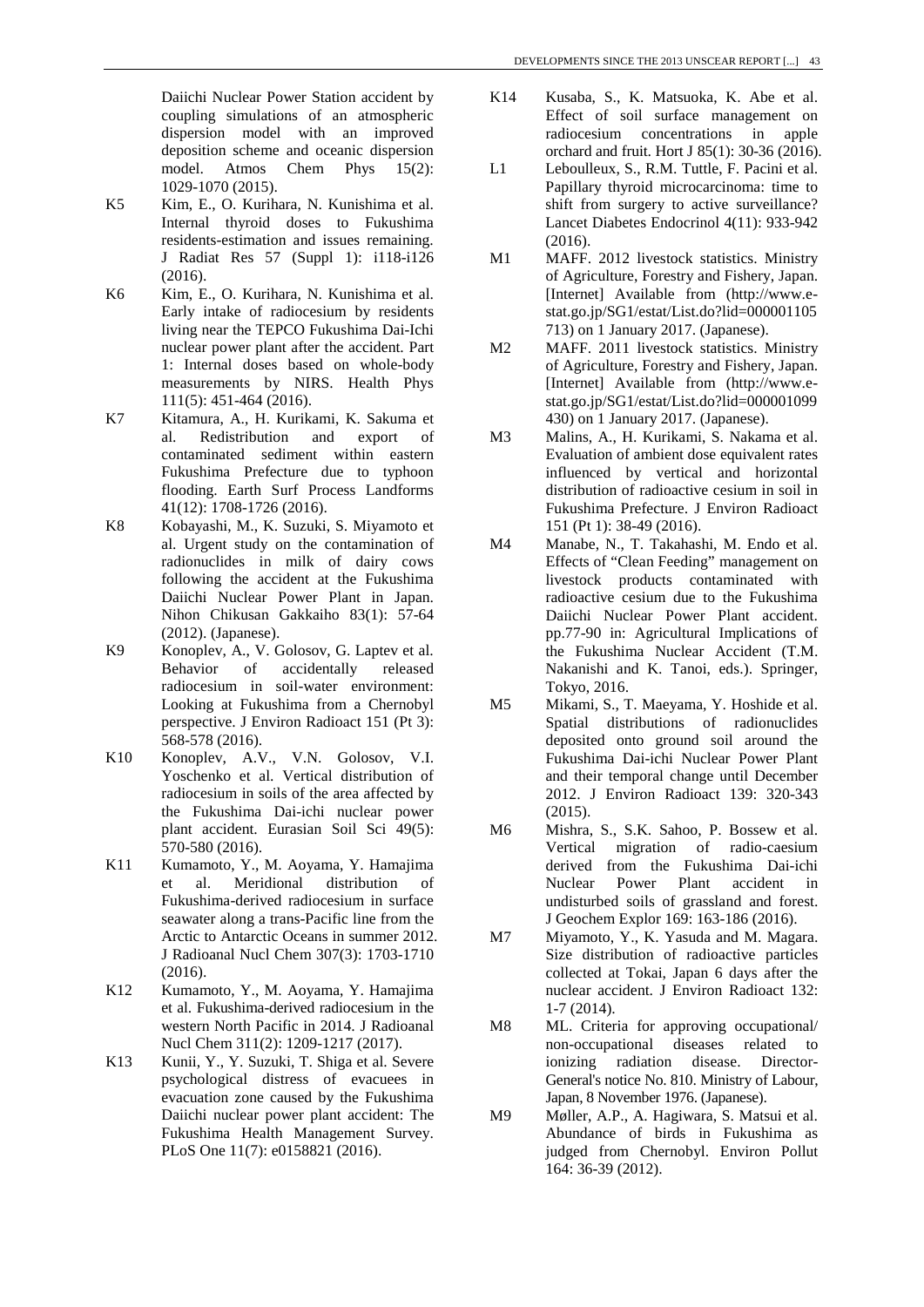- M10 Møller, A.P., I. Nishiumi, H. Suzuki et al. Differences in effects of radiation on abundance of animals in Fukushima and Chernobyl. Ecol Indic 24: 75-81 (2013).
- M11 Mukai, H., A. Hirose, S. Motai et al. Cesium adsorption/desorption behavior of clay minerals considering actual contamination conditions in Fukushima. Sci Rep 6: 21543 (2016).
- M12 Mukai, H., S. Motai, T. Yaita et al. Identification of the actual cesiumadsorbing materials in the contaminated Fukushima soil. Appl Clay Sci 121-122: 188-193 (2016).
- M13 Muramatsu, Y., H. Matsuzaki, C. Toyama et al. Analysis of 129I in the soils of Fukushima Prefecture: preliminary reconstruction of  $^{131}I$  deposition related to the accident at Fukushima Daiichi Nuclear Power Plant (FDNPP). J Environ Radioact 139: 344-350 (2015).
- N1 Nagao, S., M. Kanamori, S. Ochiai et al. Migration behavior of  $^{134}Cs$  and  $^{137}Cs$  in the Niida River water in Fukushima Prefecture, Japan during 2011–2012. J Radioanal Nucl Chem 303(2): 1617-1621 (2015).
- N2 Nagataki, S. Minimizing the health effects of the nuclear accident in Fukushima on thyroids. Eur Thyroid J 5(4): 219-223 (2016).
- N3 Naito, W., M. Uesaka, C. Yamada et al. Relationship between individual external doses, ambient dose rates and individuals' activity-patterns in affected areas in Fukushima following the Fukushima Daiichi Nuclear Power Plant accident. PLoS One 11(8): e0158879 (2016).
- N4 Naulier, M., F. Eyrolle-Boyer, P. Boyer et al. Particulate organic matter in rivers of Fukushima: An unexpected carrier phase for radiocesiums. Sci Total Environ 579: 1560-1571 (2017).
- N5 Nippon Foundation. Recommendations: the Fifth International Expert Symposium in Fukushima on Radiation and Health. [Internet] Available from (http://www.nipponfoundation.or.jp/en/news/articles/2016/img/60/ 1.pdf)
- O1 Ochiai, S., H. Hasegawa, H. Kakiuchi et al. Temporal variation of post-accident atmospheric  $137$ Cs in an evacuated area of Fukushima Prefecture: Size-dependent behaviors of  $^{137}Cs$ -bearing particles. J Environ Radioact 165: 131-139 (2016).
- O2 Oe, M., S. Fujii, M. Maeda et al. Threeyear trend survey of psychological distress, post-traumatic stress, and problem drinking among residents in the evacuation zone after the Fukushima Daiichi Nuclear Power Plant accident [The Fukushima Health

Management Survey]. Psychiatry Clin Neurosci 70(6): 245-252 (2016).

- O3 Ohira, T., M. Hosoya, S. Yasumura et al. Evacuation and risk of hypertension after the Great East Japan earthquake: The Fukushima Health Management Survey. Hypertension 68(3): 558-564 (2016).
- O4 Ohira, T., M. Hosoya, S. Yasumura et al. Effect of evacuation on body weight after the Great East Japan earthquake. Am J Prev Med 50(5): 553-560 (2016).
- O5 Ohira, T., H. Takahashi, S. Yasumura et al. Comparison of childhood thyroid cancer prevalence among 3 areas based on external radiation dose after the Fukushima Daiichi nuclear power plant accident. Medicine 95(35): e4472 (2016).
- O6 Ohmori, H., Y. Sasaki, K. Tajima et al. Radioactive caesium concentrations in pigs fed brown rice contaminated by the Tokyo Electric Power Company Fukushima Daiichi nuclear power plant. Livestock Sci 159: 156-160 (2014).
- O7 Ohmori, Y., M. Kajikawa, S. Nishida et al. The effect of fertilization on cesium concentration of rice grown in a paddy field in Fukushima Prefecture in 2011 and 2012. J Plant Res 127(1): 67-71 (2014).
- O8 Oinuma, H., K. Yanai, H. Matsuyama et al. Inhibitory effect of zeolite and bentonite on absorption radioactive cesium in daily cattle. Tohoku J Agric Res 65: 89-90 (2012). (Japanese).
- O9 Oinuma, H., M. Saito, Y. Oda et al. Effect of zeolite supplementation on the transfer of radioactive cesium from diet in dairy cows. Nihon Chikusan Gakkaiho 84(3): 333-339 (2013). (Japanese).
- O10 Okano, T., H. Ishiniwa, M. Onuma et al. Effects of environmental radiation on testes and spermatogenesis in wild large Japanese field mice (Apodemus speciosus) from Fukushima. Sci Rep 6: 23601 (2016).
- O11 Orita, M., K. Nakashima, N. Hayashida et al. Concentrations of radiocesium in local foods collected in Kawauchi village after the accident at the Fukushima Dai-ichi Nuclear Power Station. Sci Rep 6: 28470 (2016).
- O12 Otaki, J.M. Fukushima's lessons from the blue butterfly: A risk assessment of the human living environment in the post-Fukushima era. Integr Environ Assess Manag 12(4): 667-672 (2016).
- O13 Oura, Y., M. Ebihara, H. Tsuruta et al. A database of hourly atmospheric<br>concentrations of radiocesium  $\binom{134}{5}$  and  $^{137}Cs$  in suspended particulate matter collected in March 2011 at 99 air pollution monitoring stations in eastern Japan. J Nucl Radiochem Sci 15(2): 1-12 (2015).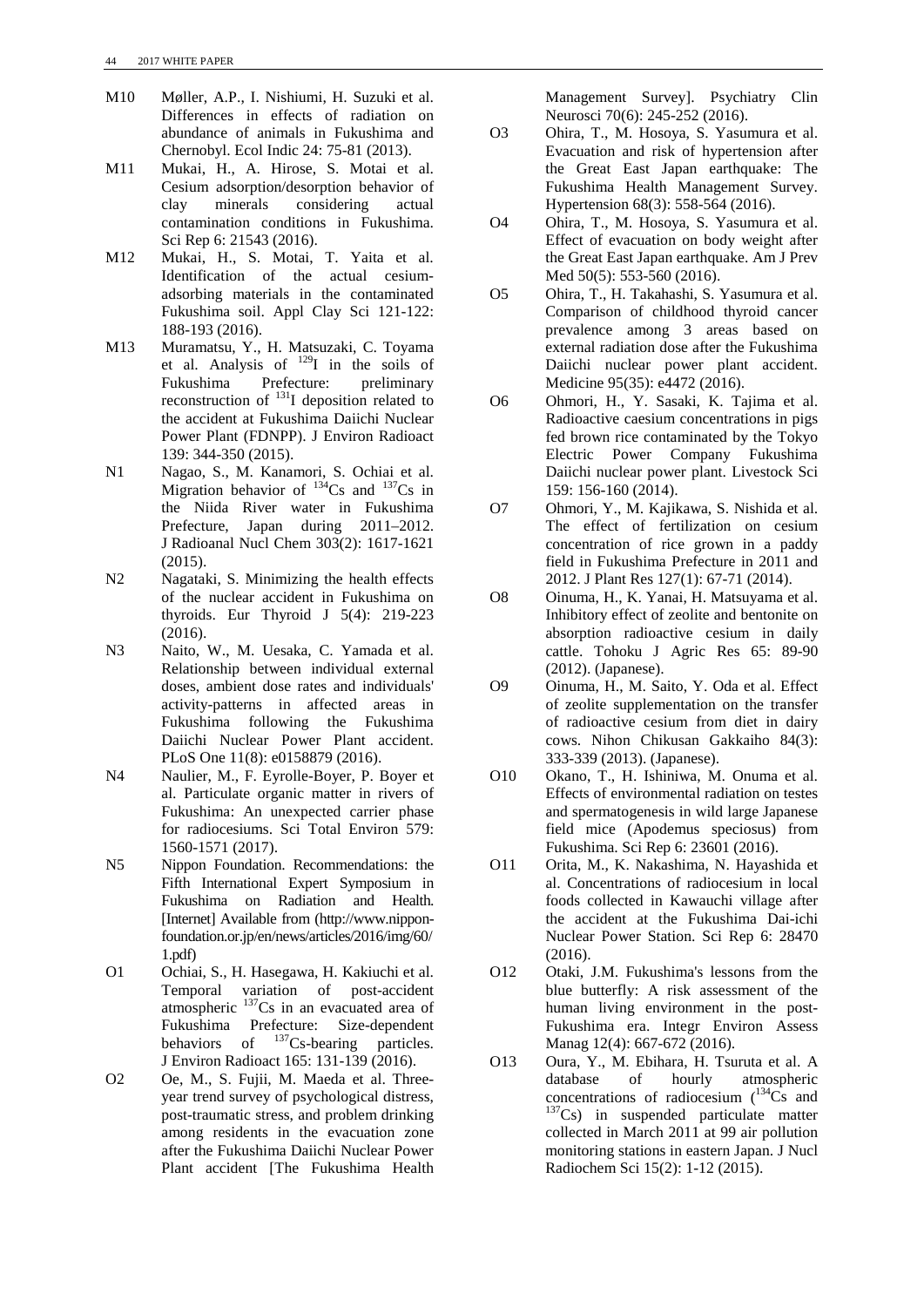- P1 Park, S., C.M. Oh, H. Cho et al. Association between screening and the thyroid cancer "epidemic" in South Korea: evidence from a nationwide study. Br Med J 355: i5745 (2016).
- Q1 Qiu, X., S.L. Undap, M. Honda et al. Pollution of radiocesium and radiosilver in wharf roach (*Ligia* sp.) by the Fukushima Dai-ichi Nuclear Power Plant accident. J Radioanal Nucl Chem 311(1): 121-126 (2016).
- S1 Sakaguchi, A., P. Steier, Y. Takahashi et al. Isotopic compositions of (236)U and Pu isotopes in "black substances" collected from roadsides in Fukushima prefecture: fallout from the Fukushima Dai-ichi nuclear power plant accident. Environ Sci Technol 48(7): 3691-3697 (2014).
- S2 Sakai, A., T. Ohira, M. Hosoya et al. White blood cell, neutrophil, and lymphocyte counts in individuals in the evacuation zone designated by the government after the Fukushima Daiichi Nuclear Power Plant accident: the Fukushima Health Management Survey. J Epidemiol 25(1): 80-87 (2015).
- S3 Sakumi, A., R. Miyagawa, Y. Tamari et al. External effective radiation dose to workers in the restricted area of the Fukushima Daiichi Nuclear Power Plant during the third year after the Great East Japan Earthquake. J Radiat Res 57(2): 178-181 (2016).
- S4 Salbu, B. and O.C. Lind. Radioactive particles released to the environment from the Fukushima reactors-Confirmation is still needed. Integr Environ Assess Manag 12(4): 687-689 (2016).
- S5 Sasaki, Y., H. Abe, K. Mitachi et al. The transfer of radiocesium from the bark to the stemflow of chestnut trees (Castanea crenata) contaminated by radionuclides from the Fukushima Dai-ichi nuclear power plant accident. J Environ Radioact 161: 58-65 (2016).
- S6 Sato, I., M. Natsuhori, J. Sasaki et al. Local variation of soil contamination with radioactive cesium at a farm in Fukushima. Jpn J Vet Res 64(1): 95-99 (2016).
- S7 Satou, Y., K. Sueki, K. Sasa et al. First successful isolation of radioactive particles from soil near the Fukushima Daiichi Nuclear Power Plant. Anthropocene 14: 71-76 (2016).
- S8 Scherb, H.H., K. Mori and K. Hayashi. Increases in perinatal mortality in prefectures contaminated by the Fukushima nuclear power plant accident in Japan: A spatially stratified longitudinal study. Medicine (Baltimore) 95(38): e4958 (2016).
- SP SCJ. A review of the model comparison of transportation and deposition of radioactive materials released to the environment as a result of the Tokyo Electric Power Company's Fukushima Daiichi Nuclear Power Plant accident. Sectional Committee on Nuclear Accident, Science Council of Japan, Tokyo, 2014.
- S10 Snow, M.S., D.C. Snyder and J.E. Delmore. Fukushima Daiichi reactor source term attribution using cesium isotope ratios from contaminated environmental samples. Rapid Commun Mass Spectrom 30(4): 523-532 (2016).
- S11 Steinhauser, G., T. Niisoe, K.H. Harada et al. Post-accident sporadic releases of airborne radionuclides from the Fukushima Daiichi Nuclear Power Plant site. Environ Sci Technol 49(24): 14028-14035 (2015).
- S12 Sugiura, Y., M. Shibata, Y. Ogata et al. Evaluation of radiocesium concentrations in new leaves of wild plants two years after the Fukushima Dai-ichi Nuclear Power Plant accident. J Environ Radioact 160: 8-24 (2016).
- S13 Sunaga, Y. and H. Harada. Simple method for estimating soil mass loading onto plant surface using magnetic material content as a soil indicator - Influence of soil adhesion to vegetation on radioactive cesium concentration in forage. J Environ Radioact 164: 125-132 (2016).
- S14 Suzuki, S. Childhood and adolescent thyroid cancer in Fukushima after the Fukushima Daiichi Nuclear Power Plant accident: 5 years on. Clin Oncol (R Coll Radiol) 28(4): 263-271 (2016).
- S15 Suzuki, S., S. Suzuki, T. Fukushima et al. Comprehensive survey results of childhood thyroid ultrasound examinations in Fukushima in the first four years after the Fukushima Daiichi Nuclear Power Plant accident. Thyroid 26(6): 843-851 (2016).
- T1 Tagami, K., B.J. Howard and S. Uchida. The time-dependent transfer factor of radiocesium from soil to game animals in Japan after the Fukushima Dai-ichi nuclear accident. Environ Sci Technol 50(17): 9424-9431 (2016).
- T2 Tagami, K. and S. Uchida. Consideration on the long ecological half-life component of 137Cs in demersal fish based on field observation results obtained after the Fukushima accident. Environ Sci Technol 50(4): 1804-1811 (2016).
- T3 Takada, M., T. Yamada, T. Takahara et al. Spatial variation in the (137)Cs inventory in soils in a mixed deciduous forest in Fukushima, Japan. J Environ Radioact 161: 35-41 (2016).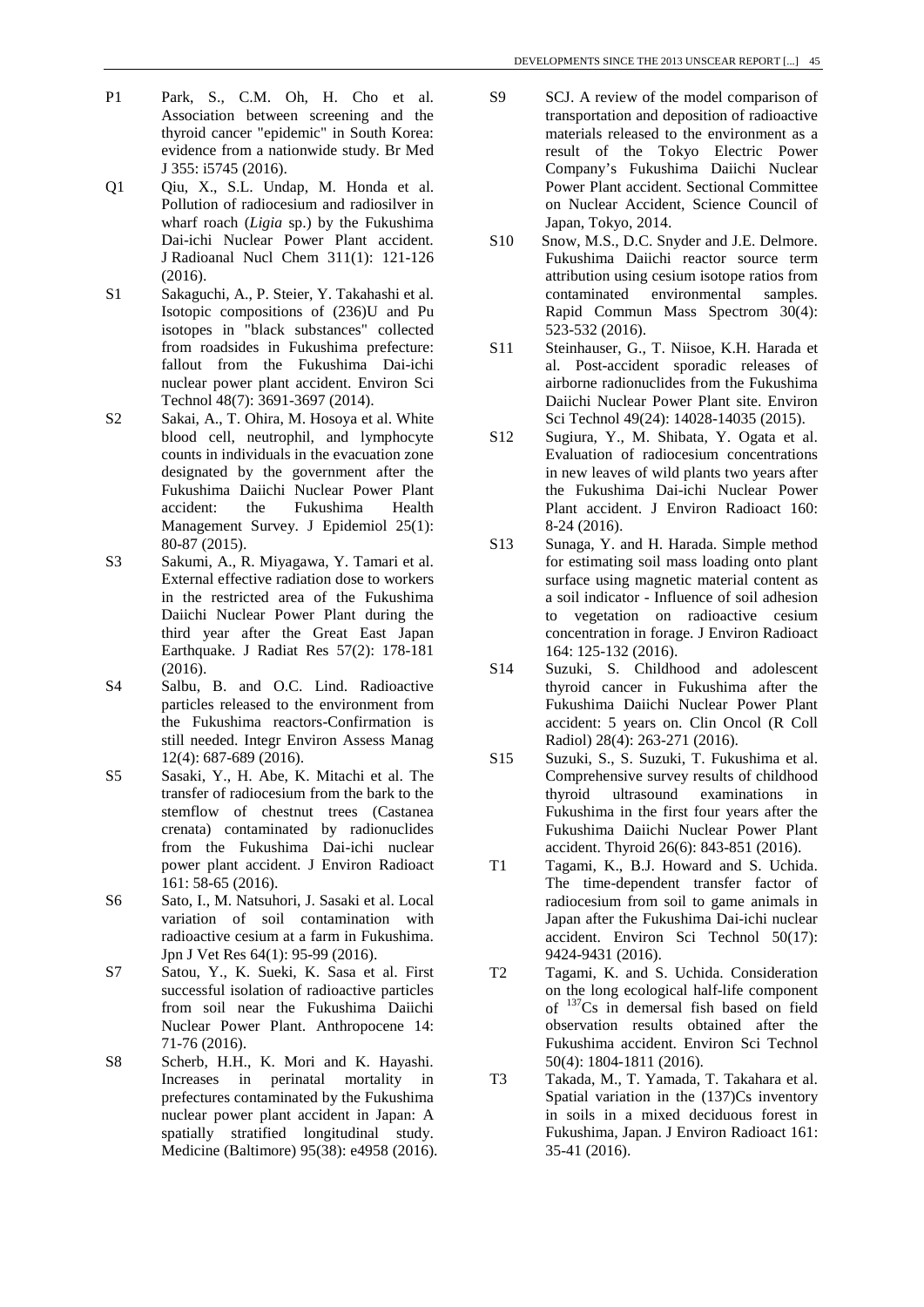- T4 Tanaka, S., K. Hatakeyama, S. Takahashi et al. Radioactive contamination of arthropods from different trophic levels in hilly and mountainous areas after the Fukushima Daiichi nuclear power plant accident. J Environ Radioact 164: 104-112  $(2016)$
- T5 Tani, K., O. Kurihara, E. Kim et al. Implementation of iodine biokinetic model for interpreting I-131 contamination in breast milk after the Fukushima nuclear disaster. Sci Rep 5: 12426 (2015).
- T6 Tateda, Y., D. Tsumune, T. Tsubono et al. Status of (137)Cs contamination in marine biota along the Pacific coast of eastern Japan derived from a dynamic biological model two years simulation following the Fukushima accident. J Environ Radioact 151 (Pt 2): 495-501 (2016).
- T7 Terada, H., G. Katata, M. Chino et al. Atmospheric discharge and dispersion of radionuclides during the Fukushima Daiichi Nuclear Power Plant accident. Part II: verification of the source term and analysis of regional-scale atmospheric dispersion. J Environ Radioact 112: 141-154 (2012).
- T8 Terasaka, Y., H. Yamazawa, J. Hirouchi et al. Air concentration estimation of radionuclides discharged from Fukushima Daiichi Nuclear Power Station using NaI(Tl) detector pulse height distribution measured in Ibaraki Prefecture. J Nucl Sci Technol 53(12): 1919-1932 (2016).
- T9 Tokonami, S., M. Hosoda, S. Akiba et al. Thyroid doses for evacuees from the Fukushima nuclear accident. Sci Rep 2: 507 (2012).
- T10 Tsubono, T., K. Misumi, D. Tsumune et al. Evaluation of radioactive cesium impact from atmospheric deposition and direct release fluxes into the North Pacific from the Fukushima Daiichi nuclear power plant. Deep-Sea Res Part I Oceanogr Res Pap 115: 10-21 (2016).
- T11 Tsukada, H. and K. Ohse. Concentration of radiocaesium in rice and irrigation water, and soil management practices in Oguni, Date, Fukushima. Integr Environ Assess Manag 12(4): 659-661 (2016).
- T12 Tsuruta, H., Y. Oura, M. Ebihara et al. First retrieval of hourly atmospheric radionuclides just after the Fukushima accident by analyzing filter-tapes of operational air pollution monitoring stations. Sci Rep 4: 6717 (2014).
- U1 Uematsu, S., H. Vandenhove, L. Sweeck et al. Variability of the soil-to-plant radiocaesium transfer factor for Japanese soils predicted with soil and plant properties. J Environ Radioact 153: 51-60 (2016).
- U2 UNSCEAR. Sources, Effects and Risks of Ionizing Radiation. Volume I: Report to the General Assembly and Scientific Annex A. UNSCEAR 2013 Report. United Nations Scientific Committee on the Effects of Atomic Radiation. United Nations sales publication E.14.IX.1. United Nations, New York, 2014.
- U3 UNSCEAR. Sources, Effects and Risks of Ionizing Radiation. Report to the General Assembly and Scientific Annexes A and B. UNSCEAR 2012 Report. United Nations Scientific Committee on the Effects of Atomic Radiation. United Nations sales publication E.16.IX.1. United Nations, New York, 2015.
- U4 UNSCEAR. Developments since the 2013 UNSCEAR Report on the Levels and Effects of Radiation Exposure due to the Nuclear Accident following the Great East-Japan Earthquake and Tsunami. A 2015 white paper to guide the Scientific Committee's future programme of work. United Nations Scientific Committee on the Effects of Atomic Radiation. United Nations, New York, 2015.
- U5 UNSCEAR. Developments since the 2013 UNSCEAR Report on the Levels and Effects of Radiation Exposure due to the Nuclear Accident following the Great East-Japan Earthquake and Tsunami. A 2016 white paper to guide the Scientific Committee's future programme of work. United Nations Scientific Committee on the Effects of Atomic Radiation. United Nations, New York, 2016.
- V1 Vaccarella, S., S. Franceschi, F. Bray et al. Worldwide thyroid-cancer epidemic? The increasing impact of overdiagnosis. N Engl J Med 375(7): 614-617 (2016).
- V2 Vives i Batlle, J. Dynamic modelling of radionuclide uptake by marine biota: application to the Fukushima nuclear power plant accident. J Environ Radioact 151 (Pt 2): 502-511 (2016).
- V3 Vives i Batlle, J., N.A. Beresford, K. Beaugelin-Seiller et al. Inter-comparison of dynamic models for radionuclide transfer to marine biota in a Fukushima accident scenario. J Environ Radioact 153: 31-50 (2016).
- W1 Wada, T., T. Fujita, Y. Nemoto et al. Effects of the nuclear disaster on marine products in Fukushima: An update after five years. J Environ Radioact 164: 312- 324 (2016).
- W2 Wada, T., A. Tomiya, M. Enomoto et al. Radiological impact of the nuclear power plant accident on freshwater fish in Fukushima: An overview of monitoring results. J Environ Radioact 151 (Pt 1): 144-155 (2016).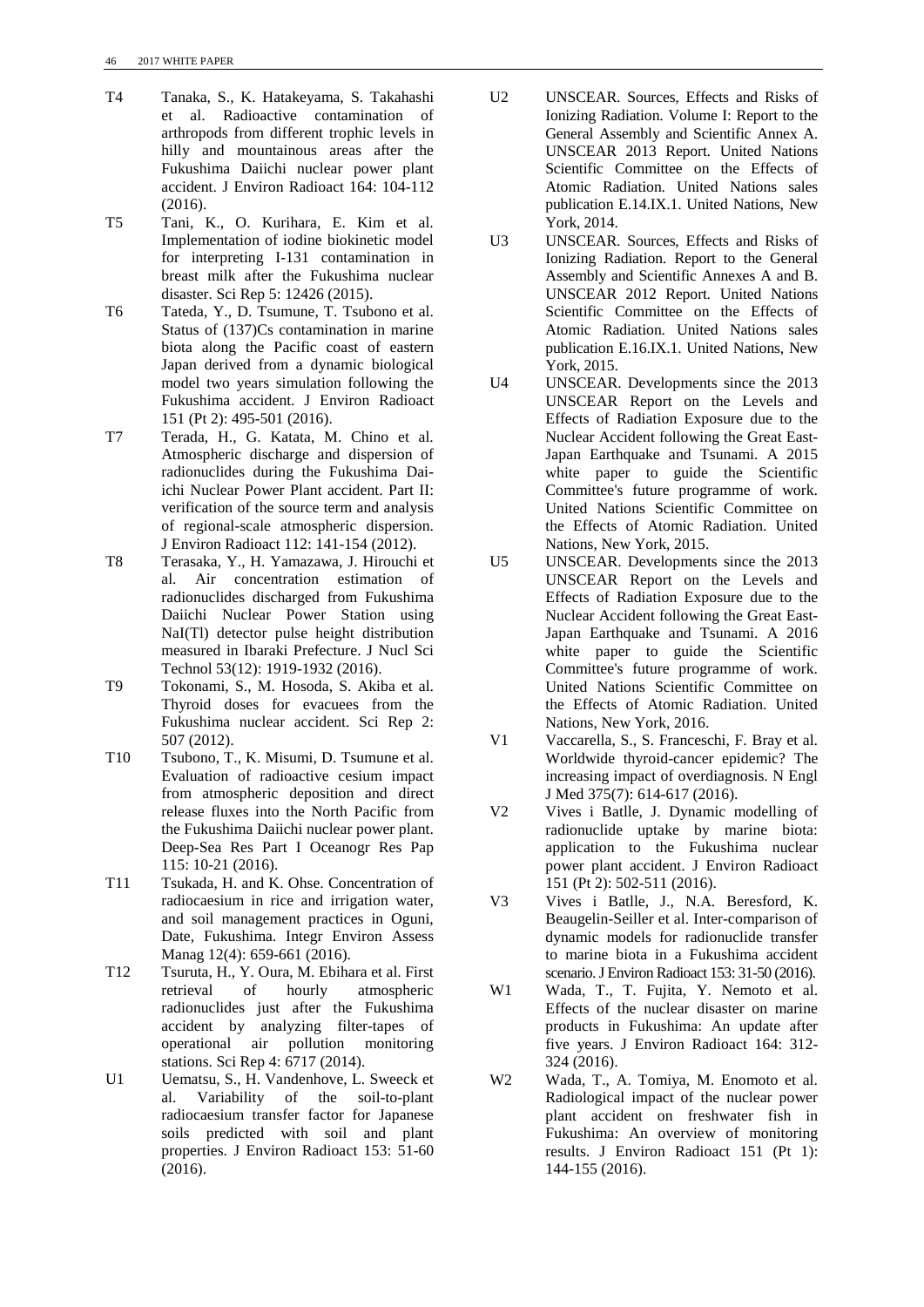- W3 Wakabayashi, S., S. Itoh, N. Kihou et al. Influence of water management and fertilizer application on (137)Cs and (133)Cs uptake in paddy rice fields. J Environ Radioact 157: 102-112 (2016).
- W4 Watanabe, Y., S. Ichikawa, M. Kubota et al. Morphological defects in native Japanese fir trees around the Fukushima Daiichi Nuclear Power Plant. Sci Rep 5: 13232 (2015).
- W<sub>5</sub> Williams, D. Thyroid growth and cancer. Eur Thyroid J 4(3): 164-173 (2015).
- W6 Win, K.T., A.Z. Oo, K. Kojima et al. Genotypic difference in  $(137)Cs$ accumulation and transfer from the contaminated field in Fukushima to azuki bean (Vigna angularis). J Environ Radioact 158-159: 138-147 (2016).
- Y1 Yamaguchi, N., M. Mitome, A.H. Kotone et al. Internal structure of cesium-bearing radioactive microparticles released from Fukushima nuclear power plant. Sci Rep 6: 20548 (2016).
- Y2 Yamaguchi, N., I. Taniyama, T. Kimura et al. Contamination of agricultural products and soils with radiocesium derived from the accident at TEPCO Fukushima Daiichi Nuclear Power Station: monitoring, case studies and countermeasures. Soil Sci Plant Nutr 62(3): 303-314 (2016).
- Y3 Yamamoto, S., K. Mutou, H. Nakamura et al. Assessment of radiocaesium accumulation by hatchery-reared salmonids after the Fukushima nuclear accident. Can J Fish Aquat Sci 71(12): 1772-1775 (2014).
- Y4 Yamashita, S. and G. Thomas. Thyroid Cancer and Nuclear Accidents: Long-Term Aftereffects of Chernobyl and Fukushima. Academic Press, 2017.
- Y5 Yang, B., Y. Onda, Y. Wakiyama et al. Temporal changes of radiocesium in irrigated paddy fields and its accumulation in rice plants in Fukushima. Environ Pollut 208(Pt B): 562-570 (2016).
- Y6 Yasui, S. Establishment of the central radiation dose registration system for decontamination work involving radioactive fallout emitted by the Fukushima Daiichi APP accident. J Occup Environ Hyg 13(10): D166-D174 (2016).
- Y7 Yasui, S. A recommended epidemiological study design for examining the adverse health effects among emergency workers who experienced the TEPCO Fukushima Daiichi NPP accident in 2011. J Occup Environ Hyg 13(5): D77-D88 (2016).
- Y8 Yasumura, S. Evacuation effect on excess mortality among institutionalized elderly after the Fukushima Daiichi nuclear power plant accident. Fukushima J Med Sci 60(2): 192-195 (2014).
- Y9 Yoschenko, V., K. Nanba, S. Yoshida et al. Morphological abnormalities in Japanese red pine (Pinus densiflora) at the territories contaminated as a result of the accident at Fukushima Dai-Ichi Nuclear Power Plant. J Environ Radioact 165: 60-67 (2016).
- Y10 Yumimoto, K., Y. Morino, T. Ohara et al. Inverse modeling of the 137Cs source term of the Fukushima Dai-ichi Nuclear Power Plant accident constrained by a deposition map monitored by aircraft. J Environ Radioact 164: 1-12 (2016).
- Z1 Zablotska, L.B., E.A. Nadyrov, A.V. Rozhko et al. Analysis of thyroid malignant pathologic findings identified during 3 rounds of screening (1997-2008) of a cohort of children and adolescents from Belarus exposed to radioiodines after the Chernobyl accident. Cancer 121(3): 457-466 (2015).